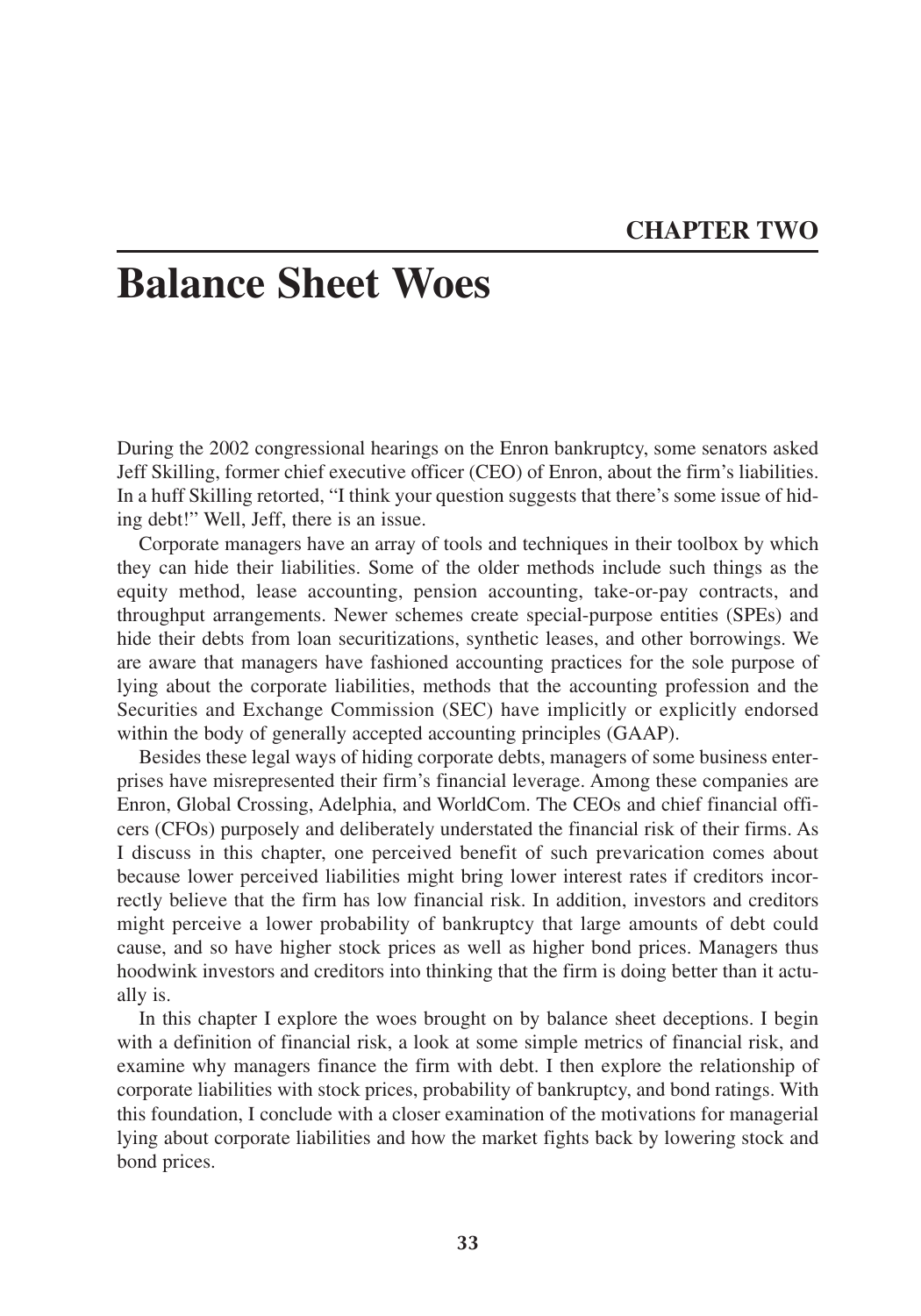#### **INVESTMENT RISKS**

Financial economists have argued that expected returns depend on the investment's risk. *Risk* generally refers to the uncertainty of returns on whatever investment vehicle is relevant to the user. While no one worries about the upside potential—that is, when the investment returns more than one thought—most people do fret over the possibility of an investment's losing money. Assessing the riskiness of an investment is a crucial aspect of any portfolio analysis, however large or small. While there are different types of risk, including business risk, inflation risk, political risk, and exchange rate risk, I shall focus on financial risk.

As I shall soon show, there are positive and negative benefits to a firm's taking on too much debt. *Financial risk* concentrates on those negative consequences of having too much debt. Too much debt can lead to at least three problems for the business enterprise, so investors and creditors need to recognize these issues. First, too much debt can magnify the shareholders' returns. It can do this both in a positive and a negative way, but the risk to the shareholder occurs, of course, when return on equity is lowered by the corporation's having too many liabilities. A second problem with too much debt is that the interest costs are fixed, so that the corporation must pay the interest regardless of its revenues or cash inflows. If the organization does not generate enough revenues to cover all of these fixed costs, then the firm might go bankrupt. The third issue is that well before the company gets to the point of corporate failure, banks and other creditors might recognize the increased financial risk and increase the interest rates they charge the corporation. Increases in financial risk compel these creditors to protect themselves by requiring higher rates of return.

A balance sheet depicts an entity's assets and its liabilities and its shareholders' equity. In other words, it shows the firm's resources and the claims to those resources. For the most part I am going to ignore the asset side of the balance sheet and study the claims to the entity's resources. *Financial structure* means that part of the balance sheet displaying those claims to the resources of the firm. The term *capital structure* sometimes is equivalent to financial structure, but more often it refers to the long-term components of financial structure. With the second meaning, capital structure is equal to financial structure minus short-term liabilities.

I define *financial leverage* as the ratio of total liabilities to total assets. This ratio then allows us a way to investigate what happens as a business enterprise assumes more debt in its financial structure. As the examples unfold, the reader should notice that adding debt to the financial structure, which is equivalent to increases in the corporations' financial leverage, does indeed lead to greater uncertainty about the investment's expected returns.

### **SOME RATIOS<sup>1</sup> THAT INDEX FINANCIAL RISK**

Exhibit 2.1 lists the liabilities and stockholders' equities for Ford in 2001 and 2000. As typical in this country, Ford separates current debt from noncurrent debt, where current debt is that which typically comes due in one year. (If the length of the operating cycle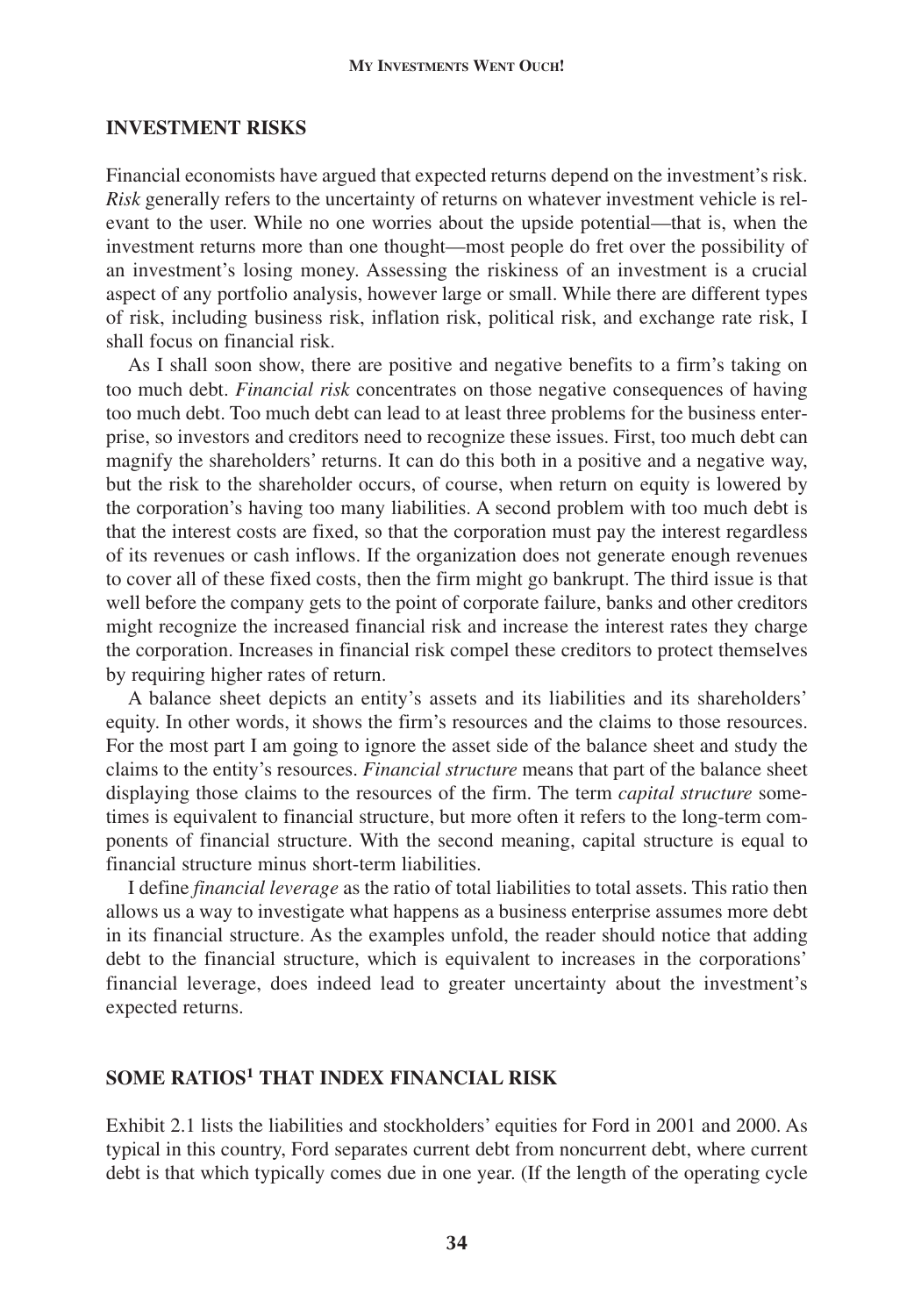is longer than one year—where the *length of the operating cycle* refers to the time it takes to convert cash into inventory, sell the inventory, and receive cash from the customer—then use the length of the operating cycle to determine which liabilities are current.) Current debts consist of accounts payable, the current portion of long-term debt, accrued expenses, income taxes payable, and other current liabilities. Noncurrent liabilities include deferred income taxes, long-term debt, other noncurrent liabilities, and minority interest (though some analysts consider minority interest a special form of shareholders' equity).<sup>2</sup>

Shareholders' equity comprises both preferred stock and common equity; however, Ford has no preferred stock. Common equity embraces common stock at par value, additional paid-in capital, retained earnings, other equity, and treasury stock.

| <b>Liabilities &amp; Shareholders' Equity</b> | 2001     | 2000     |
|-----------------------------------------------|----------|----------|
| Liabilities                                   |          |          |
| <b>Accounts Payable</b>                       | 15,677   | 21,959   |
| <b>Current Portion Long-Term Debt</b>         | 302      | 277      |
| <b>Accrued Expenses</b>                       | 23,990   | 23,515   |
| <b>Income Taxes Payable</b>                   | $\theta$ | 449      |
| <b>Other Current Liabilities</b>              | 5,515    | 4,011    |
| <b>Total Current Liabilities</b>              | 45,484   | 50,211   |
| Deferred Income Taxes                         | 10,065   | 9,030    |
| Long-Term Debt                                | 167,035  | 165,279  |
| Other Non-Current Liabilities                 | 45,501   | 40,618   |
| Minority Interest(Liabilities)                | 672      | 673      |
| <b>Total Liabilities</b>                      | 268,757  | 265,811  |
| Shareholders' Equity                          |          |          |
| Common Stock (Par)                            | 19       | 19       |
| Additional Paid-in Capital                    | 6,001    | 6,174    |
| <b>Retained Earnings</b>                      | 10,502   | 17,884   |
| Other Equity                                  | (8,736)  | (3, 432) |
| <b>Treasury Stock</b>                         | $\theta$ | (2,035)  |
| Total Shareholders' Equity                    | 7,786    | 18,610   |
| Total Liabilities & Shareholders' Equity      | 276,543  | 284,421  |

Note: Parentheses denote negative numbers.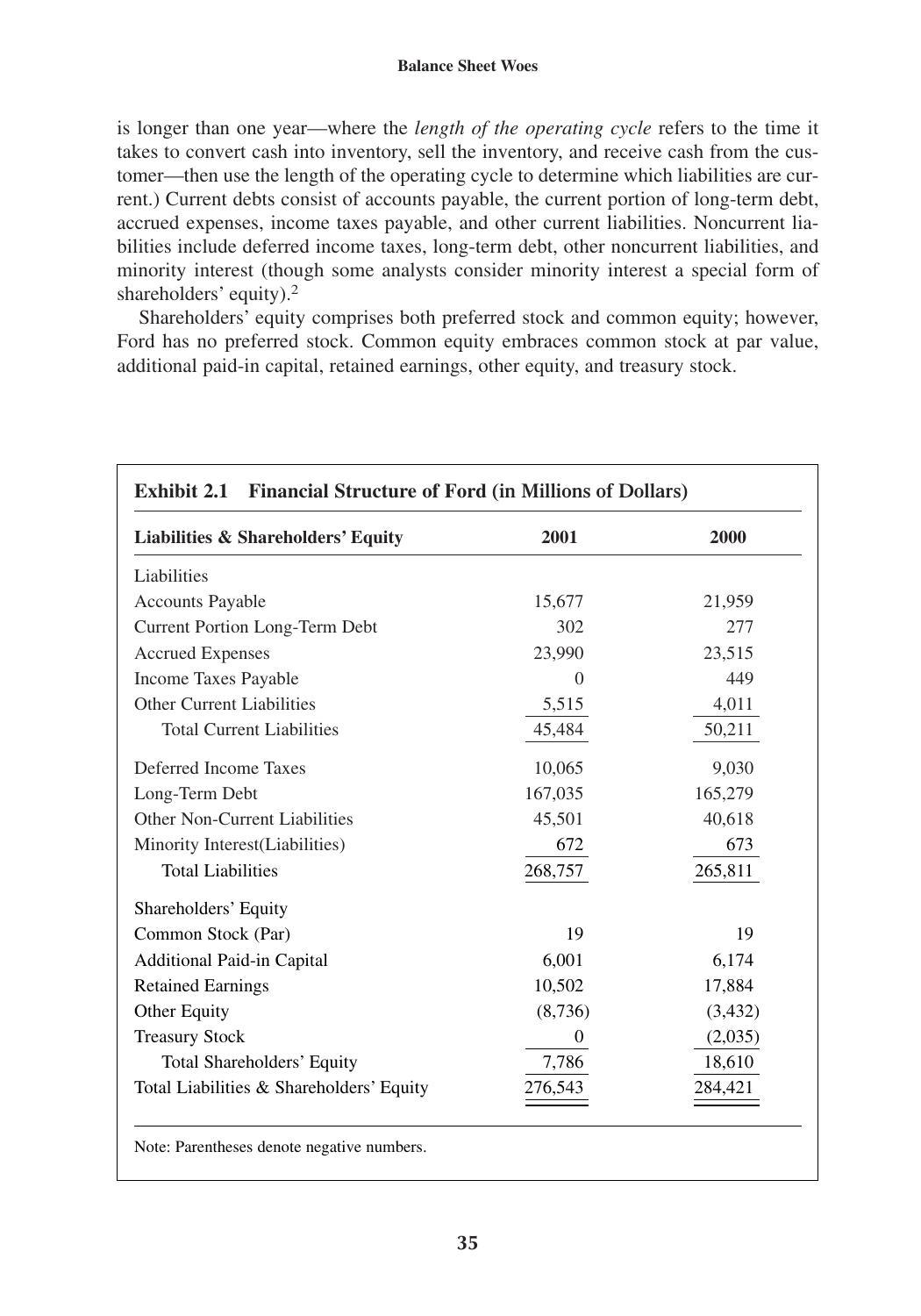Financial leverage is total debts divided by total assets; since total assets equal total equities, we could say that financial leverage is total debts divided by total liabilities and shareholders' equity. Other measures of risk include the debt-to-equity ratio, which is total liabilities divided by shareholders' equity. Ford's financial leverage was 0.97 in 2001 and 0.93 in 2000. Its debt to equity was 34.5 in 2001 and 14.3 in 2000. These figures denote quite high levels of financial structure in the United States.

While I concentrate on the balance sheet in this book, one income statement ratio that bears mentioning is times interest earned. This ratio indexes the safety of the creditors by assessing how well operating earnings cover the fixed interest charges. Times interest earned equals the firm's earnings before interest and taxes divided by the firm's interest expense. Ford's times-interest-earned ratio (numbers are not in the exhibit) was 0.30 in 2001 and 1.62 in 2000. The 2000 ratio is marginal at best, while the 2001 ratio indicates weakness because of Ford's financial structure.

#### **FINANCIAL LEVERAGE AND ITS EFFECTS**

Let us now look at an extended example to see how these definitions and concepts play out. The idea is to comprehend the impact of financial leverage on some metric of shareholder interest; in particular, to notice, under certain circumstances, how the use of financial leverage can hurt the firm and its investors and creditors.

As stated earlier, financial structure means that part of the balance sheet displaying those claims to the resources of the firm. For example, Exhibit 2.2 contains several balance sheets in which total assets and total equities equal \$100. I do not break down the total assets into constituent parts, such as current and long-term assets, to drive home the idea that this aspect is unimportant. How the assets are structured is irrelevant to this discussion about financial structure.

| <b>Exhibit 2.2 Different Financial Structures</b>                  |                                     |                                                |                                                    |  |  |  |
|--------------------------------------------------------------------|-------------------------------------|------------------------------------------------|----------------------------------------------------|--|--|--|
|                                                                    | Panel A: No debt; all common equity |                                                |                                                    |  |  |  |
| Total assets<br>Panel B: 25 percent debt; 75 percent common equity | \$100                               | Liabilities<br>Common equity<br>Total equities | S.<br>$\overline{0}$<br>100<br>$\underline{\$100}$ |  |  |  |
| Total assets                                                       | \$100                               | Liabilities<br>Common equity<br>Total equities | \$25<br>75<br>\$100                                |  |  |  |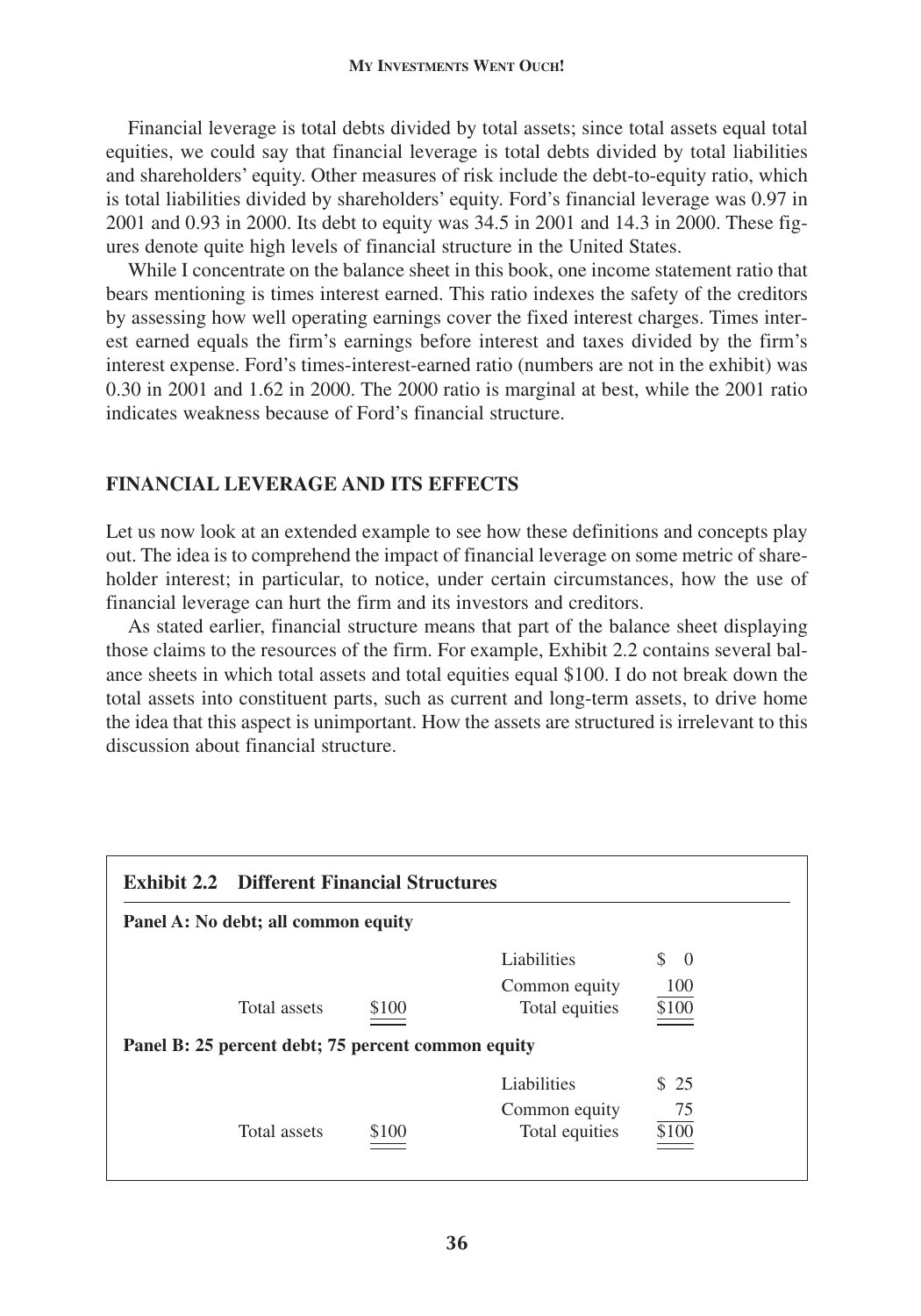|                                                    |       | Panel C: 50 percent debt; 50 percent common equity |       |  |  |
|----------------------------------------------------|-------|----------------------------------------------------|-------|--|--|
|                                                    |       | Liabilities                                        | \$50  |  |  |
|                                                    |       | Common equity                                      | 50    |  |  |
| Total assets                                       | \$100 | Total equities                                     | \$100 |  |  |
| Panel D: 75 percent debt; 25 percent common equity |       |                                                    |       |  |  |
|                                                    |       | Liabilities                                        | \$75  |  |  |
|                                                    |       | Common equity                                      | 25    |  |  |
| Total assets                                       | \$100 | Total equities                                     | \$100 |  |  |

The four balance sheets in panels A through D of Exhibit 2.2 show liabilities as 0, 25, 50, and 75 percent of total equities (and thus also of total assets). As defined, we have these four levels of financial leverage and now turn our attention to what difference financial leverage makes. These effects are captured in Exhibit 2.3.

| Assume cost of debt is 8 percent and total assets $= $100$ .         |          |          |          |          |          |
|----------------------------------------------------------------------|----------|----------|----------|----------|----------|
| $EBIT =$ earnings before interest and taxes                          |          |          |          |          |          |
| $EBT =$ earnings before taxes = $EBIT -$ interest expense            |          |          |          |          |          |
| $ROE = return on equity$                                             |          |          |          |          |          |
| Tax rate $= 50$ percent. Assume losses result in income tax credits. |          |          |          |          |          |
| Rates of return on assets                                            | 0%       |          | 8%       | 12%      | 16%      |
| <b>EBIT</b>                                                          | \$0      |          | \$8      | \$12     | \$16     |
| Panel A: 0 percent leverage                                          |          |          |          |          |          |
| <b>EBIT</b>                                                          | \$0      | \$4      | \$8      | \$12     | \$16     |
| Interest expense                                                     | $\Omega$ | $\Omega$ | $\theta$ | $\theta$ | $\theta$ |
| <b>EBT</b>                                                           | \$0      | \$4      | \$8      | \$12     | \$16     |
| Taxes                                                                | $\theta$ |          | 4        | 6        | 8        |
| Earnings available to common equity                                  | \$0      | \$2      | \$4      | \$6      | 8        |
| <b>ROE</b>                                                           | $0\%$    | 2%       | 4%       | 6%       | 8%       |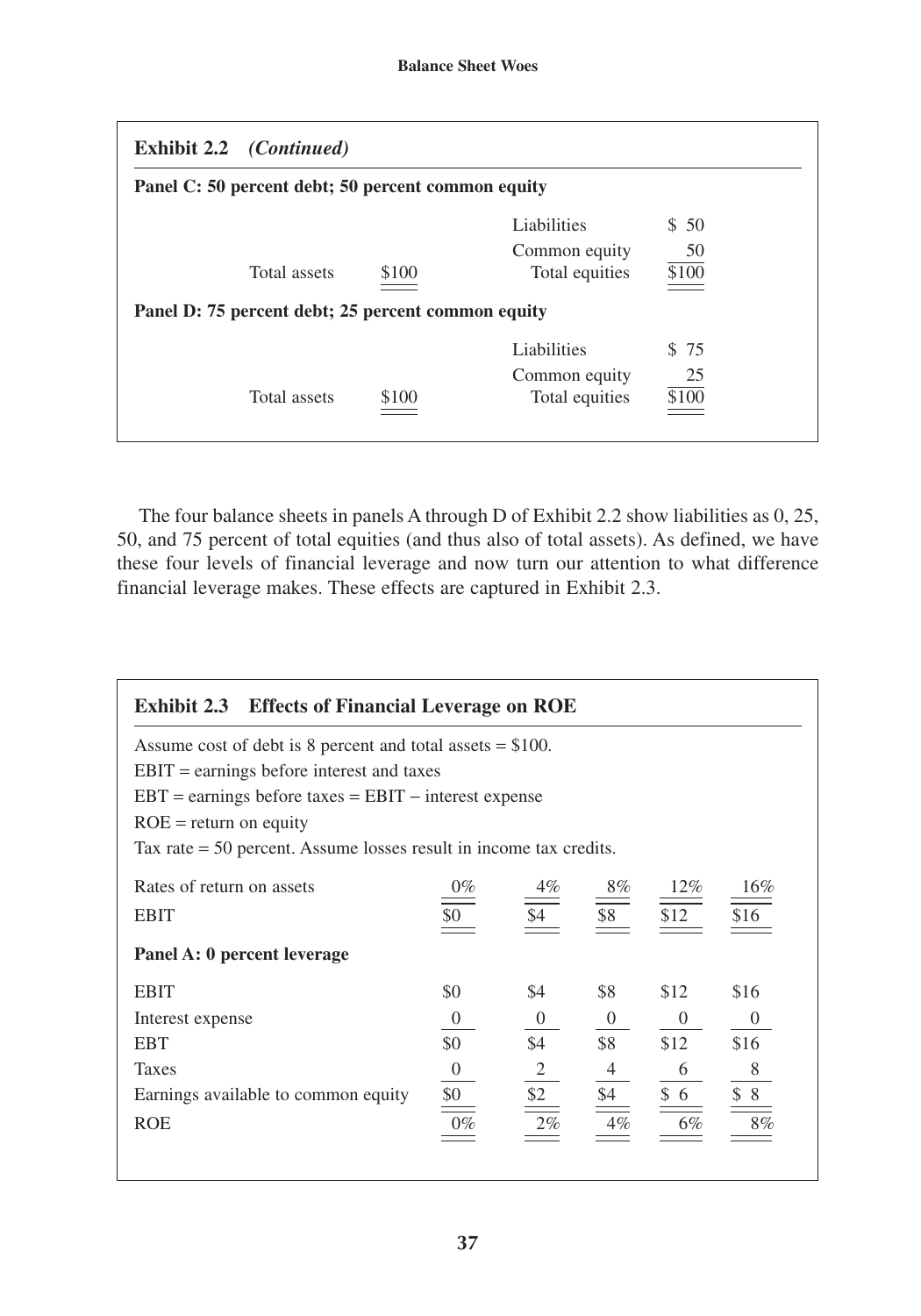| Panel B: 25 percent leverage        |           |                |                |                |         |
|-------------------------------------|-----------|----------------|----------------|----------------|---------|
| <b>EBIT</b>                         | \$0       | \$4            | \$8            | \$12           | \$16    |
| Interest expense                    | 2         | 2              | $\overline{c}$ | 2              | 2       |
| <b>EBT</b>                          | \$(2)     | \$2            | \$6            | \$10           | \$14    |
| <b>Taxes</b>                        | (1)       | 1              | 3              | 5              | 7       |
| Earnings available to common equity | \$(1)     | \$1            | \$3            | 5<br>\$        | \$<br>7 |
| <b>ROE</b>                          | $(1.3\%)$ | 1.3%           | 4%             | 6.7%           | $9.3\%$ |
| Panel C: 50 percent leverage        |           |                |                |                |         |
| <b>EBIT</b>                         | \$0       | \$4            | \$8            | \$12           | \$16    |
| Interest expense                    | 4         | $\overline{4}$ | $\overline{4}$ | $\overline{4}$ | 4       |
| <b>EBT</b>                          | \$(4)     | \$0            | \$4            | \$8            | \$12    |
| <b>Taxes</b>                        | (2)       | $\mathbf{0}$   | $\overline{2}$ | $\overline{4}$ | 6       |
| Earnings available to common equity | \$(2)     | \$0            | \$2            | \$4            | \$6     |
| <b>ROE</b>                          | (4%)      | $0\%$          | 4%             | $8\%$          | 12%     |
| Panel D: 75 percent leverage        |           |                |                |                |         |
| <b>EBIT</b>                         | \$0       | \$4            | \$8            | \$12           | \$16    |
| Interest expense                    | 6         | 6              | 6              | 6              | 6       |
| <b>EBT</b>                          | \$(6)     | \$(2)          | \$2            | \$6            | \$10    |
| <b>Taxes</b>                        | (3)       | (1)            | $\mathbf{1}$   | 3              | 5       |
| Earnings available to common equity | \$(3)     | \$(1)          | \$1            | 3<br>\$        | 5<br>\$ |
| <b>ROE</b>                          | (12%)     | (4%)           | 4%             | 12%            | 20%     |

Exhibit 2.3 shows the return on equity (ROE) for a particular business enterprise under various scenarios. Assume that the pretax cost of debt (the interest rate) is 8 percent and that total assets and total equities equal \$100. Also assume that the income tax rate is 50 percent. (While higher than the real world, this figure makes the computations easier and does not affect the conclusions.)

Note that I say nothing about the asset structure, only that the total assets are \$100. We shall assume various rates of return on assets in the exercise to show how the rate of return on assets intersects with the cost of debt to affect the rate of return on equity.

Panels A through D portray four different levels of financial leverage: 0 percent debt, 25 percent debt, 50 percent debt, and 75 percent debt. Exhibit 2.3 shows the results for each of these levels of financial leverage under five different economic scenarios, dif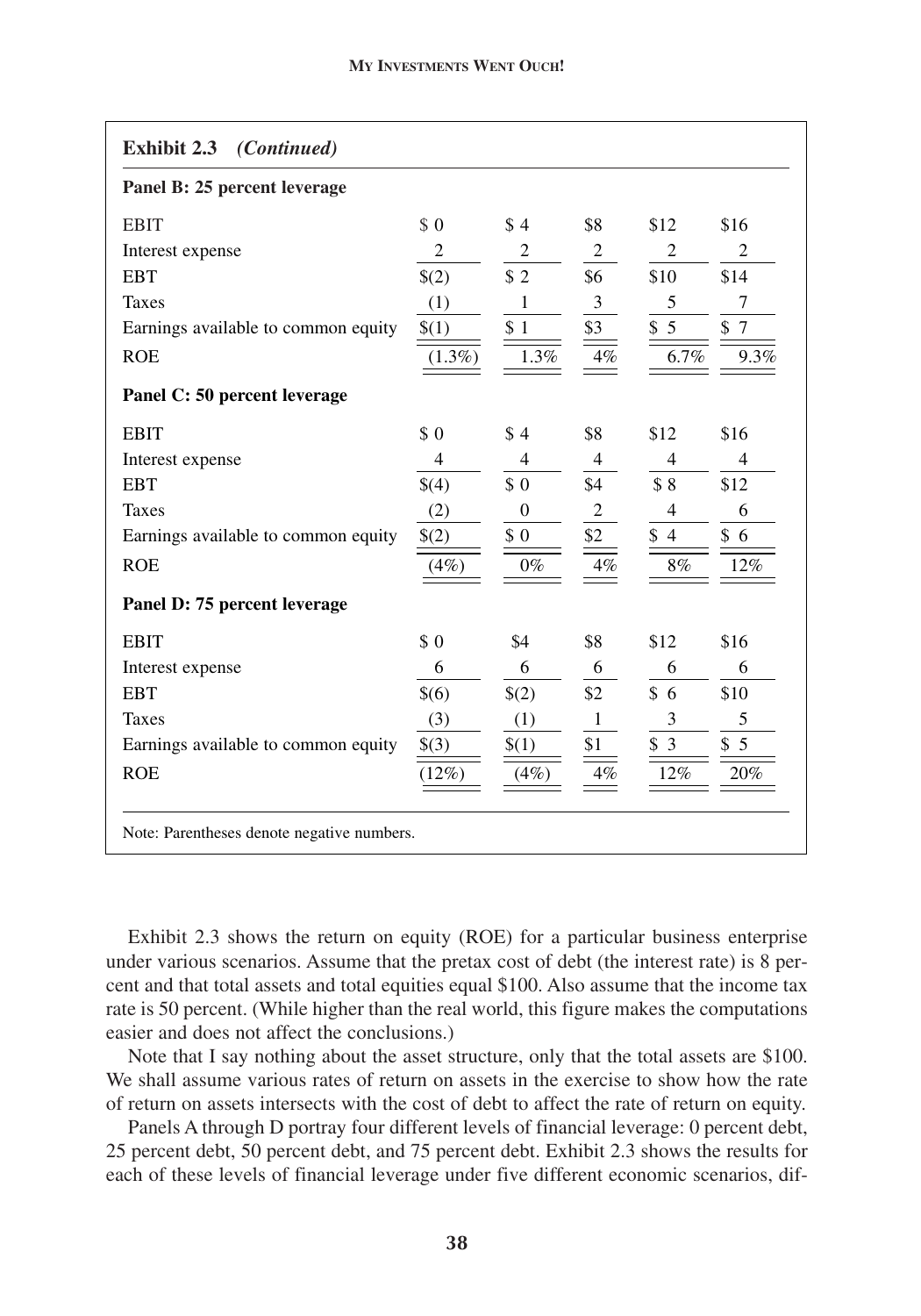fering by the presumed return on assets. These scenarios assume 0, 4, 8, 12, and 16 percent rates of return on assets. This table thus contains 20 different possibilities, four possible levels of financial leverage times five possible rates of return on assets.

In each of the 20 different situations, Exhibit 2.3 reveals the return on equity and its computation. The calculation begins with the earnings before interest and taxes (EBIT), which equals the total assets (remember that this remains \$100 in every case) times the presumed rate of return on the total assets. For example, when the return is 8 percent, EBIT becomes \$100 times 8 percent, so EBIT is \$8.

From EBIT we subtract the interest expense, which equals the total liabilities multiplied by the cost of debt (remember that this is always 8 percent). When financial leverage happens to be 50 percent, total liabilities are \$50, so interest expense is \$50 times 8 percent interest times one year, resulting in an interest expense of \$4.

Earnings before taxes (EBT) amounts to EBIT minus interest expense. Recalling that the presumed income tax rate is 50 percent, we recognize that taxes are 50 percent of EBT. When EBT is negative, we assume that the organization can ask for a refund from the federal government via a tax carryback, so the income taxes are actually negative amounts. Earnings available to common equity (i.e., shareholders) are then EBT minus the income taxes (we assume no preferred stock).

Return on equity (ROE) indicates how well the business enterprise satisfies the investors. It shows how much return an investor acquired from his or her investment during the year. We compute this metric by dividing the earnings available to common equity by the amount of common equity in the company. Common equity is composed of the common stock, additional paid-in capital, and retained earnings of the entity. In each of our cases, the common equity is the residual interest in the firm computed as the total assets or total equities (\$100) minus the amount of debt in the financial structure. As an example, consider the case when financial leverage is 75 percent and the rate of return on assets is 16 percent. From the chart, we can observe that in this case the income available to common equity is \$5. Common equity is \$100 minus total liabilities of \$75, for an amount of \$25. Return on equity equals \$5 divided by \$25 for 20 percent.

Now that we understand the construction of Exhibit 2.3, let us turn to its implications. The first reflection is that the return on assets positively affects the return on equity. This commonsense deduction can be observed by going across the ROE rows in the exhibit. For whichever ROE row is chosen, the ROE increases as the rate of return on assets increases. The second conclusion is that financial leverage generally changes the return on equity, as can be detected by examining the columns in the exhibit. As more and more debt is added to the financial structure, the ROE varies in amount, except when the rate of return on assets equals the interest rate. The third point is just an extension of the second—this modification of the ROE can be either a good thing or a bad thing. It can increase or lower ROE.

Before stating the fourth and most important conclusion, let us look at the column when the rate of return on assets equals 8 percent. Notice that in each instance as we vary financial leverage, the ROE stays at 4 percent. Whenever the return on assets is the same as the cost of debt, there is no effect on ROE. Now examine the previous two columns in which the rate of return on assets is zero or 4 percent, amounts that are lower than the cost of debt. In each of these cases, the ROE deteriorates as financial leverage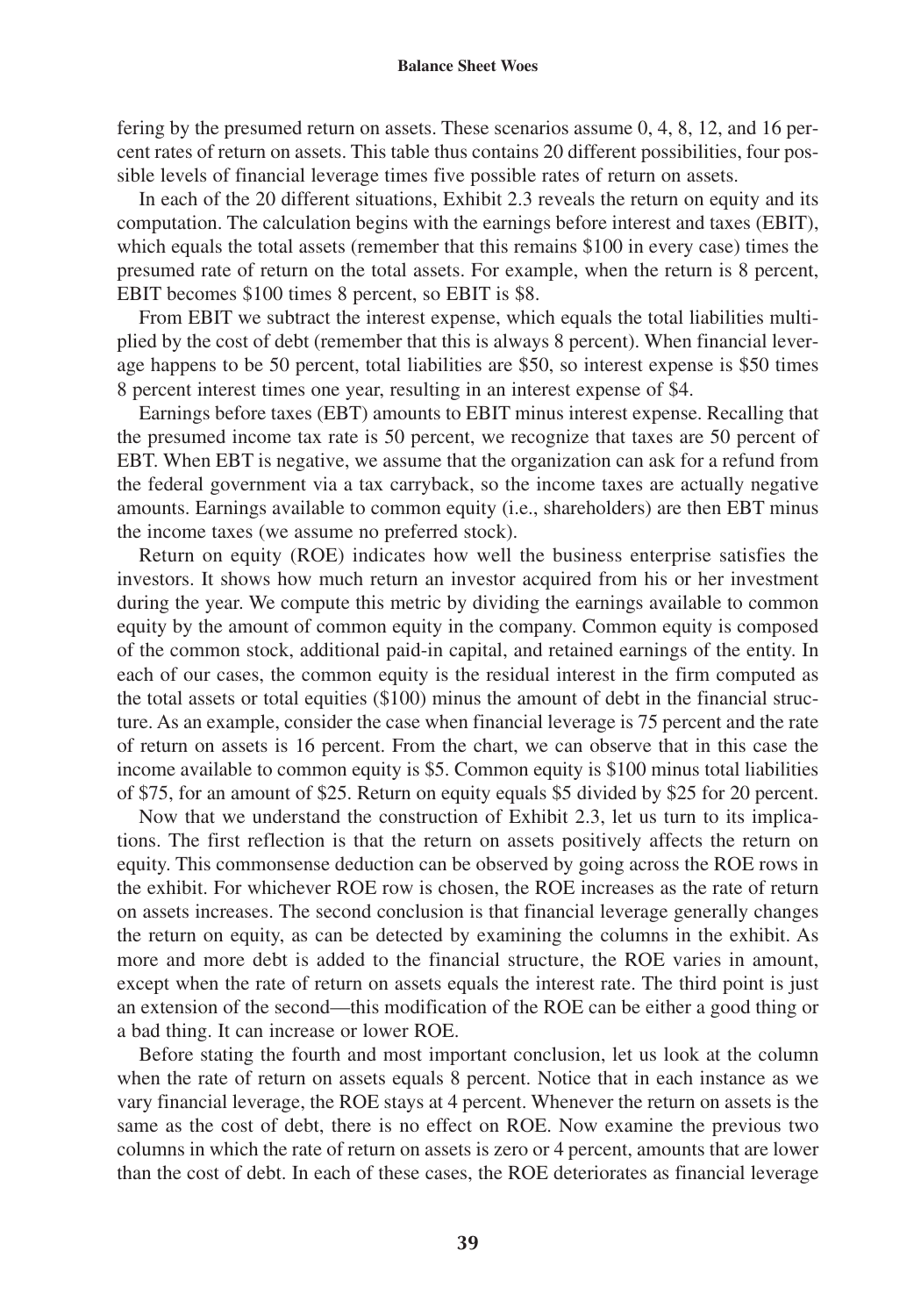increases. Shareholders lose more value as the debt level increases. Now let us move to the last two columns in the exhibit and assess what takes place when the rate of return on assets is 12 or 16 percent, amounts that exceed the cost of debt. In each of these two instances, the ROE increases felicitously for the shareholders. As debt increases in the corporate financial structure, the shareholders gain value. Putting it all together, return on equity increases, stays constant, or decreases as the rate of return on assets is greater than, equal to, or less than the cost of debt.

I can sum up this discussion with a chart. Exhibit 2.4 displays the five scenarios in a graph in which the *x*-axis represents the different levels of financial leverage while the *y*-axis represents return on equity. The five different lines in the chart depict the effects of financial leverage on ROE for five specific returns on assets. When the return on assets equals the cost of debt, a straight line indicates that ROE stays constant. When the return on assets is greater than the cost of debt, the lines turn upward as financial leverage increases, thus showing the positive effects of magnifying ROE. When, however, the return on assets is lower than the cost of debt, the lines turn downward as financial leverage increases, which indicates the negative effects on ROE.



The four points along the *x*-axis track changes in the financial leverage. The four points represent 0 percent, 25 percent, 50 percent, and 75 percent financial leverage.

The *y*-axis shows the return on equity (ROE).

The five different lines in the chart depict the effects of financial leverage on return on equity (ROE) for a specific return on assets (ROA).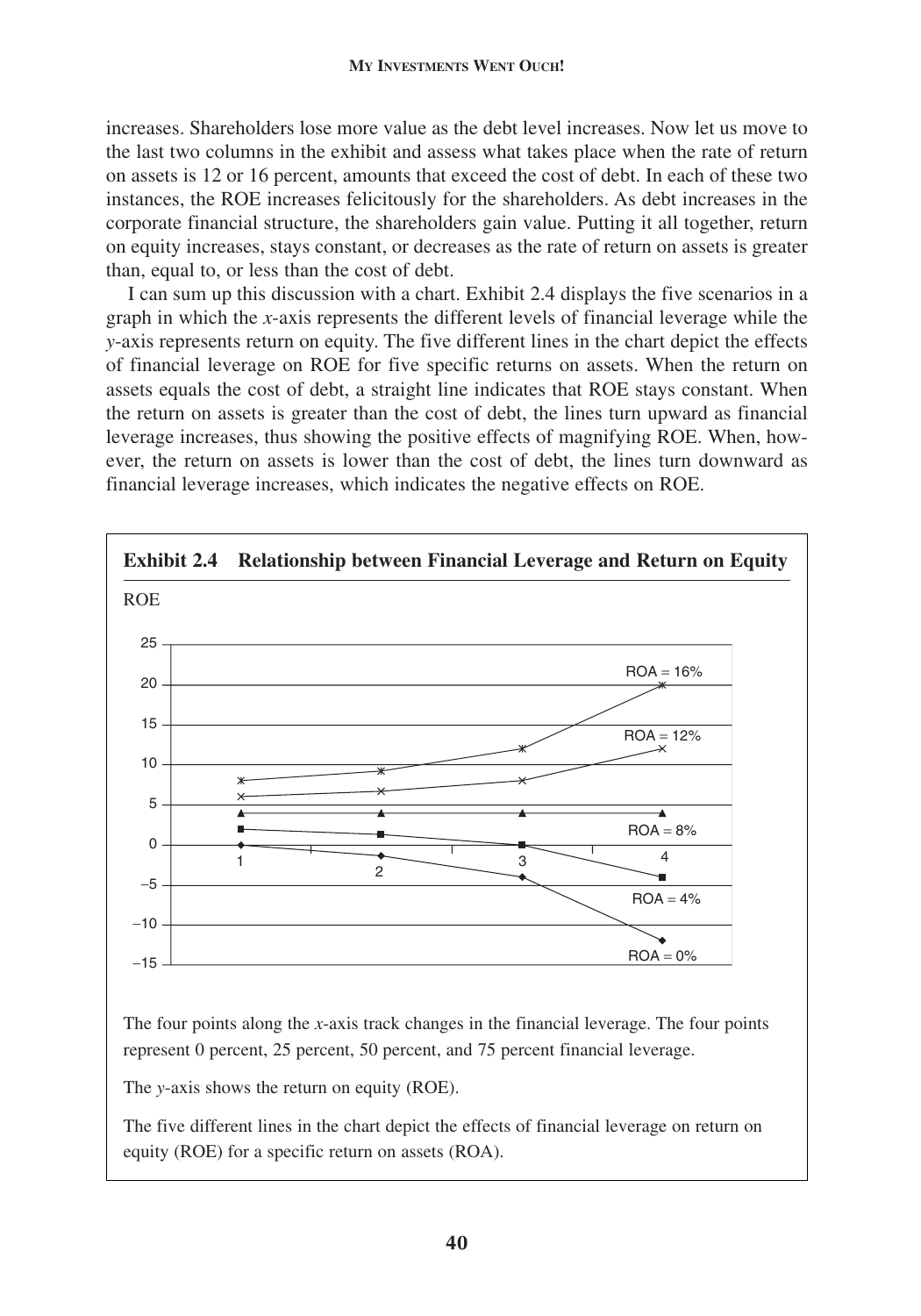Corporate managers can try to add value to their shareholders by adding in enough debt to obtain positive magnification of the returns.<sup>3</sup> The trick is not to add in so much debt to run the risk of a negative magnification of those returns. Investors would like managers to find the right amount of debt to add the most value to them, and investors evaluate managers in part on that basis. This analysis, however, assumes that managers tell shareholders the whole truth in the financial statements.

#### **STOCK PRICES AND FINANCIAL LEVERAGE**

The theory of finance hypothesizes a relationship between stock returns and stock riskiness.4 The simplest such model speculates a linear relationship, as shown in Exhibit 2.5. Panel A of this display graphs the *capital market line*. The capital market line asserts that the expected return on a portfolio E  $(R_p)$  is a straight-line function of the portfolio's risk as measured by its standard deviation  $\sigma(R_p)$ . The *y*-intercept of this line is the risk-free rate  $(R_f)$ , for example, the return on U.S. treasury bonds, while the slope measures the price per unit of risk. This theory asserts that all assets lie on the straight line, so the price of any asset can be found once its risk is known. For example, given the market risk as  $\sigma(R_m)$ , the expected market return is E  $(R_m)$ .

Actually calculating the risk is sometimes difficult, so the process can be standardized by focusing instead on the asset's beta. Panel B of Exhibit 2.5 depicts the *security market line*, which is a graph of the capital asset pricing model, which posits a relationship between the asset's expected return and its risk as measured by beta. This model standardizes the measurement of risk by comparing the asset's standard deviation to the market's risk. The resulting risk metric is termed *beta*. The security market line asserts that the expected return on a portfolio E  $(R_p)$  is a straight-line function of the portfolio's risk as measured by its beta  $\beta_p$ . The *y*-intercept of this line is the risk-free rate  $(R_f)$ , and the slope measures the price per unit of beta. As with the capital market line, this model also claims that all assets lie on the straight line, so the price of any asset can be found once its risk is known. The market has a beta equal to one, yielding the expected market return of E  $(R_m)$ .

The key thing for purposes of this book is that financial leverage affects the risk of the business enterprise. Adding debt to the financial structure of a firm increases the standard deviation of the stock returns and increases the company's beta. In terms of the graphs in Exhibit 2.5, adding debt to the financial structure moves the firm up the line. For example, if a company is at point P on the capital market line in Panel A or point P on the security market line, then adding debt moves the company to (say) point Q. More debt in the financial structure therefore increases the corporation's financial risk.

Expected stock returns are a function of the corporate risk, where corporate risk includes not only the operating aspects of the firm but also the financial risk. Investors and creditors will price securities with higher amounts of financial risk so that the investors and creditors can expect higher returns. This process of pricing securities requires information about the capital asset, especially to allow the market to determine the asset's risk. If managers understate the liabilities of the firm, then the investment community might not correctly price the firm's securities. While overpricing securities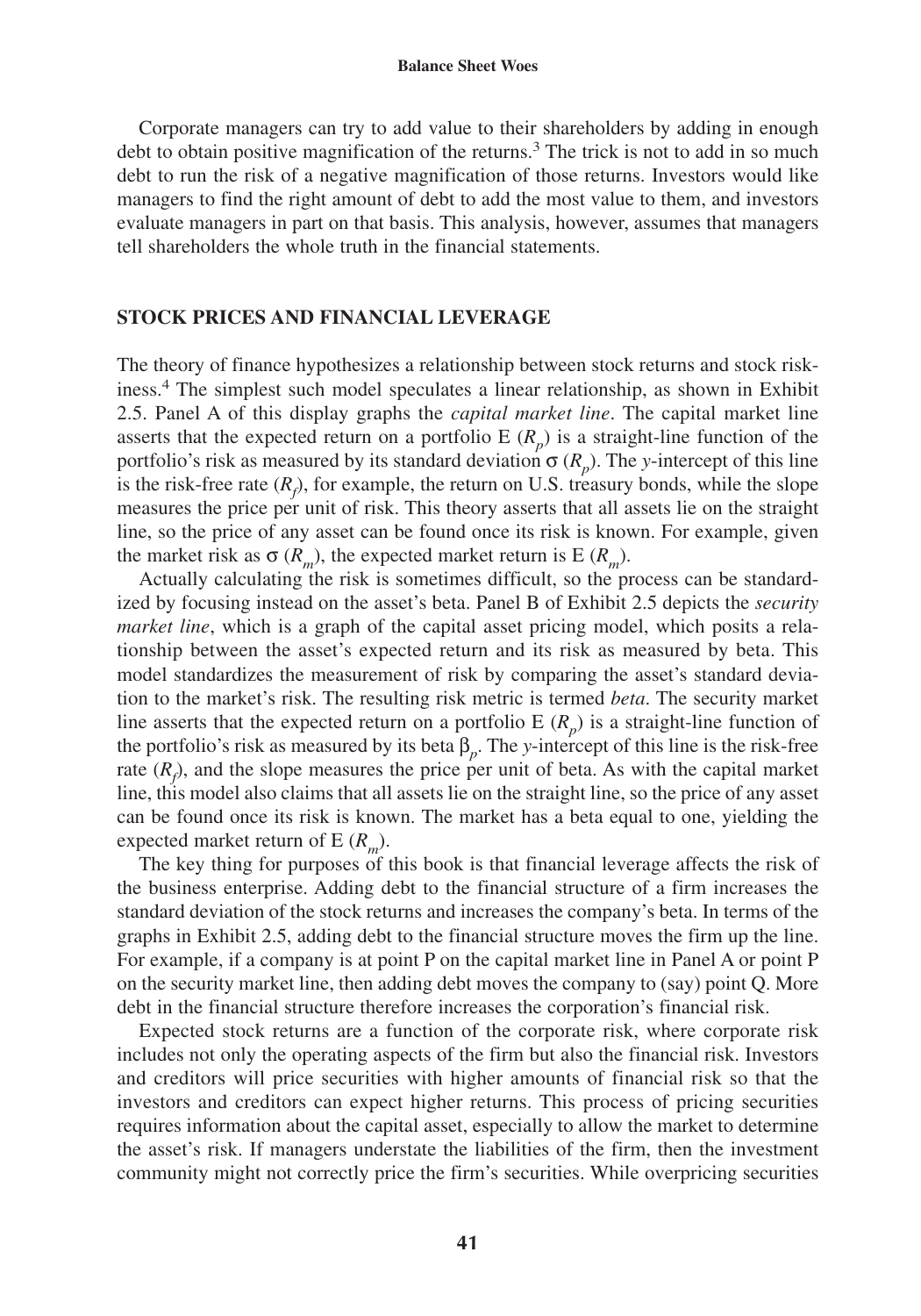

in the short run might be good for managers, sooner or later investors and creditors learn the truth and the prices plummet.

Before leaving this topic, I should also introduce the concept of *cost of capital*. The *pretax cost of debt* is the interest charges, often expressed in terms of the interest rate. The *after-tax cost of debt* is the interest rate minus the percentage of cash recouped by deducting interest expense on the income tax statement. The *cost of equity* may be thought of as the required rate of return that investors demand because of the stock's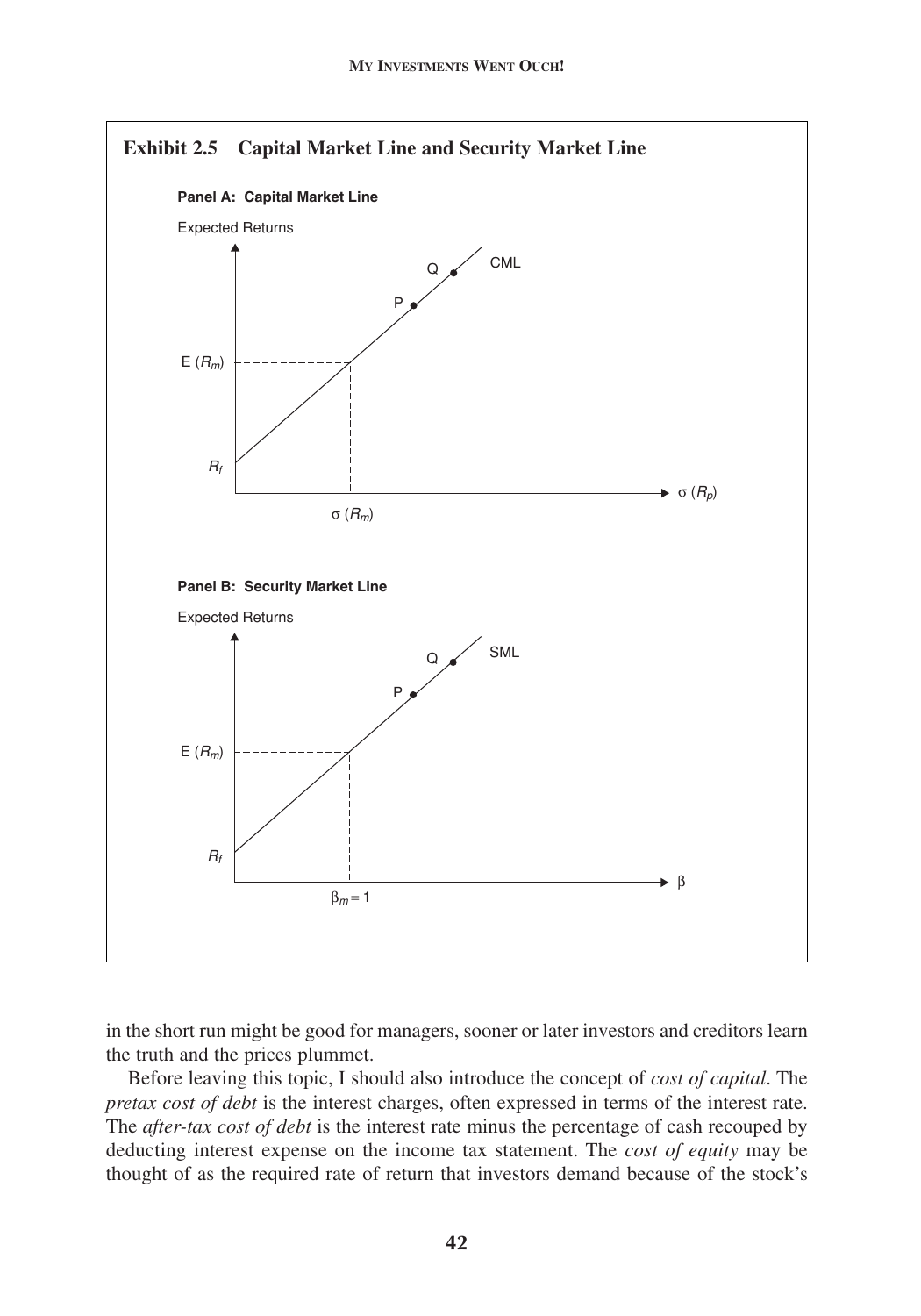risk, as defined by either the capital market line or the security market line.<sup>5</sup> The firm's *weighted average cost of capital* combines these two elements in proportion to their weights in the financial structure. Thus, the weighted average cost of capital equals the after-tax cost of debt times the financial leverage plus the cost of equity times the ratio of common equities divided by the total equities.

This weighted average cost of capital is important to managers because it represents what the corporation has to pay whenever it taps the investment community for more funds. Initially, as debt is added to the financial structure, the weighted average cost of capital declines because the cost of debt is usually lower than the cost of equity. After a while, however, more debt becomes a concern to the marketplace and the cost of debt rises. As the cost of debt rises, the weighted average cost of capital rises as well. I shall make use of this notion of cost of capital later as I discuss the impact of management deceptions on the firm's cost of capital. In particular, truthfulness lowers the corporate cost of capital while management lies increase this cost of capital.

#### **BANKRUPTCY PREDICTION MODELS**

Investors and creditors and their analysts employ accounting numbers in a variety of ways, and one of the enduring practices is the prediction of corporate failure. Bankruptcy is an important event to predict because of the dire consequences when it occurs. Investors and creditors stand a chance to lose some or all of their investment as well as forfeit chances for profits if a business enterprise collapses.

A number of statistical models have been around for decades, and one of the most popular prediction schemes is the Altman model.6 Edward Altman paired 33 failed and 33 nonfailed firms in an attempt to control for industry and size differences. He then employed a method called discriminant analysis to a list of 22 financial ratios. This method builds the best linear model possible so that it can explain the firms as failed or not failed with as little error as possible. The dependent variable in this model denotes the bankruptcy status, in which a value of 1 denotes a company that has not failed, while a value of 0 denotes that the entity has failed.

Altman started with a list of 22 financial ratios for the independent variables. From this list he chose five that embrace the best possible model:

- 1. Working capital/total assets
- 2. Retained earnings/total assets
- 3. Earnings before interest and taxes /total assets
- 4. Market value of equity/book value of total debt
- 5. Sales/total assets

The coefficients for the model are shown in Exhibit 2.6. These coefficients of the function were developed using the data from the first year prior to bankruptcy. The same function was then used to predict corporate failure (regardless of the time frame). Testing the model on the original data and on a fresh set of data, Altman found that the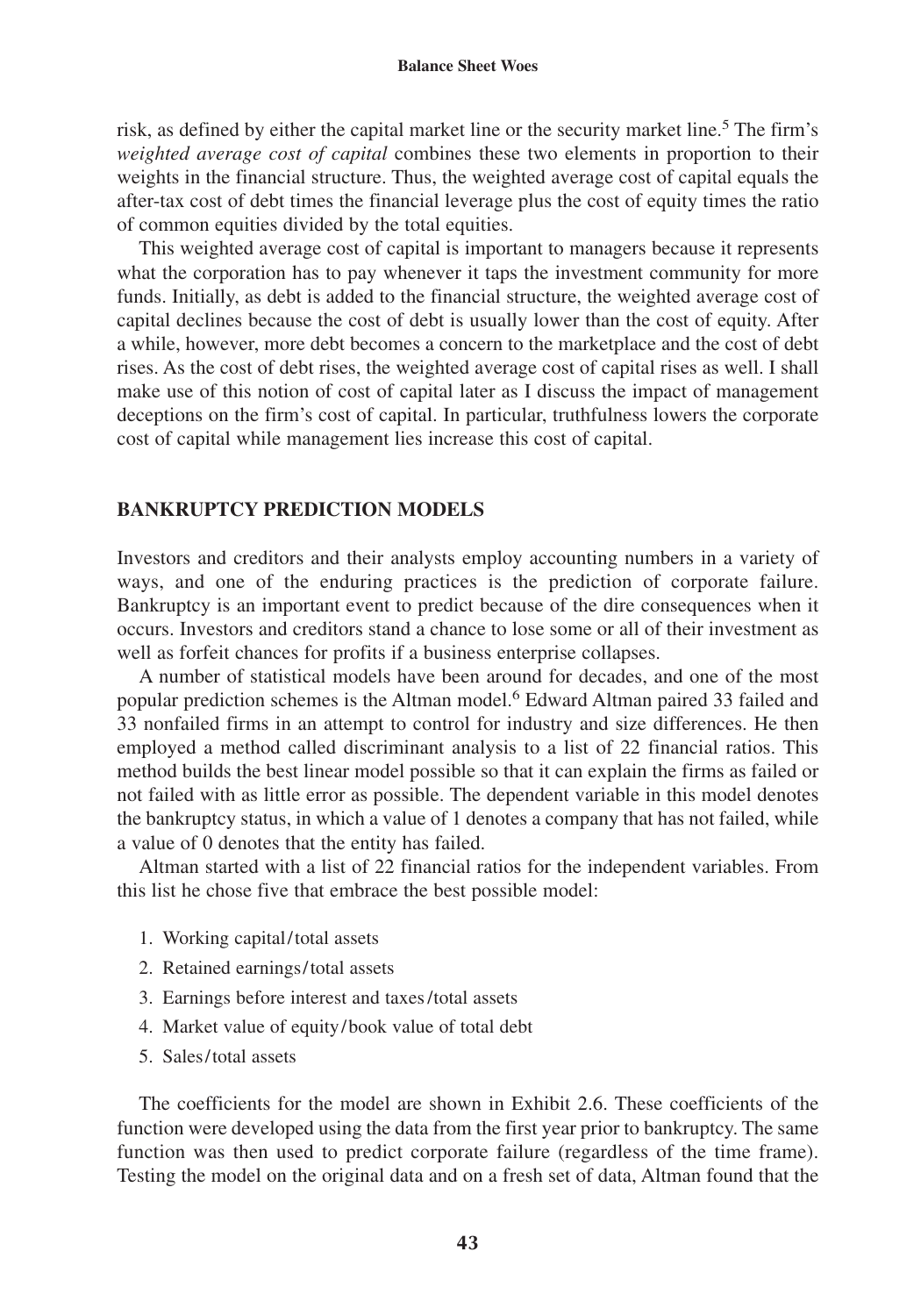#### **Exhibit 2.6 Altman's Bankruptcy Prediction Model**

Altman (1968 and 1971) applied a statistical method termed *discriminant analysis* to a set of bankrupt firms that were paired to similar nonbankrupt firms. The dependent variable *Z* denotes the firm's bankruptcy status. A value of  $Z = 1$  indicated healthy firms, but a value of  $Z = 0$  denoted unhealthy companies.

Altman examined several possible independent variables and derived the following model as his best prediction model.

 $Z = 1.2 X_1 + 1.4 X_2 + 3.3 X_3 + 0.66 X_4 + 1.0 X_5$ 

where:  $X_1$  = working capital / total assets

 $X_2$  = retained earnings / total assets

 $X_3$  = earnings before interest and taxes / total assets

 $X_4$  = market value of equity / book value of total debt

 $X_5$  = sales / total assets

To use the model, determine the values of the five independent variables and substitute them into the model and determine the resulting *Z*-score. Then evaluate this *Z*-score as follows.

- If  $Z > 2.99$  predict healthy.
- If  $Z < 1.81$  predict failing.
- Otherwise, it is too close to call.

multiple discriminant analysis model seemed to be a reliable model up to two years prior to bankruptcy.

The model can be used by entering the data into the model given in Exhibit 2.6. Compute what is termed the *Z*-score by using the equation in the exhibit. Then interpret the *Z-*score, depending on the resulting value. When the *Z*-score exceeds 2.99, predict that the business enterprise will not fail. If the *Z*-score is less than 1.81, then predict bankruptcy. If the value of the *Z*-score is between 1.81 and 2.99, then the model is unable to categorize the firm as one that is likely to fail or not fail.

The key point to notice in yet another application is the importance of financial risk. One of the most important variables in the Altman model is market value of equity divided by book value of total debts. This measure is merely a variation of the more common debt-to-equity measure of financial risk. The coefficient of this variable is 0.66, which of course is positive. This means that as there is more equity in the financial structure, the less likely the business enterprise will collapse. Alternatively, as debt is added to the financial structure, the lower this variable will be, which in turn lowers the *Z*-score and indicates that there is greater risk of corporate failure.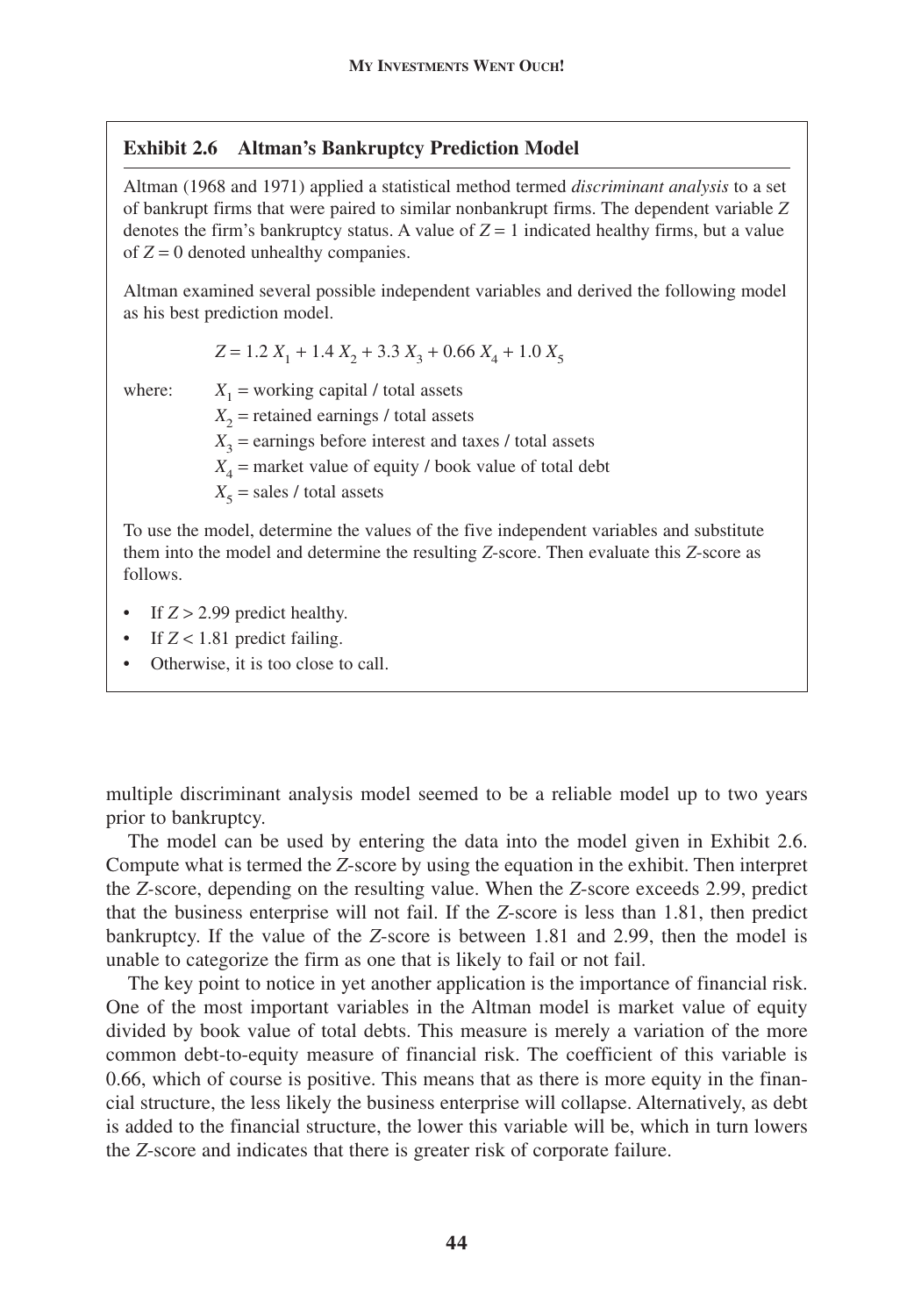#### **BOND RATINGS PREDICTION MODELS**

Another example of a model that investors and creditors employ in practice is a model to predict bond ratings. Obviously, such models help to explain how ratings agencies arrive at the particular assessments for particular corporate bonds. Since better bond ratings typically mean lower bond interest rates, these models help to explain bond premiums. They also are important for investors and creditors to assess the quality of new bond issuances and the quality of privately placed bonds that ratings agencies do not review. Finally, these models prove helpful in evaluating those bonds that the rating agencies have not reassessed recently, such as Enron's bonds in 2001.

James Horrigan was the first to investigate this issue.<sup>7</sup> He took a variety of firms whose bonds were relatively stable during a certain period of time and applied multiple linear regression. This method builds the best linear model it can so that it can explain the firm's bond ratings with as little error as possible. In this context the dependent variable *Z* represented the bond ratings at that time. Horrigan explored a number of possible variables for the independent variables. Unique to his study, Horrigan divided each variable by the industry average for that variable; this is one way by which the research can minimize the impact of industry on the financial ratios and make the model more generalizable. Horrigan's best model exploited these variables:

- Subordination status (whether the particular bond was subordinated to another debt issue)
- Total assets
- Common equities/total debts<sup>8</sup>
- Working capital/sales
- Operating profit/sales
- Sales/stockholders' equity

The coefficients for this model are tabulated in Exhibit 2.7. To apply the model, gather the values of the independent variables, multiply them by the coefficients as indicated in the exhibit, and sum up the products. The resulting number is called the *Z*-score. Then interpret the *Z*-score according to the table in the exhibit. For example, if a *Z*-score of 1.8 is obtained, since it lies between 1.602 and 2.094, we would predict that the corporate bond would have a rating of A.

The key point for us is similar to what I said for the Altman model, and that is to recognize another instance in which financial structure is crucial to investors and creditors. One of the most important variables in the Horrigan model is common equities divided by total debts, which is just the reciprocal of the more popular debt-to-equity ratio, so they are both measures of financial risk. The fact that the coefficient of this variable is 0.272, a positive number, implies that as there is more equity in the financial structure, the higher the bond rating will be. Conversely, as debt is added to the financial structure, the lower this independent variable will be, thereby decreasing the *Z*-score, which indicates that the bond rating will be lower.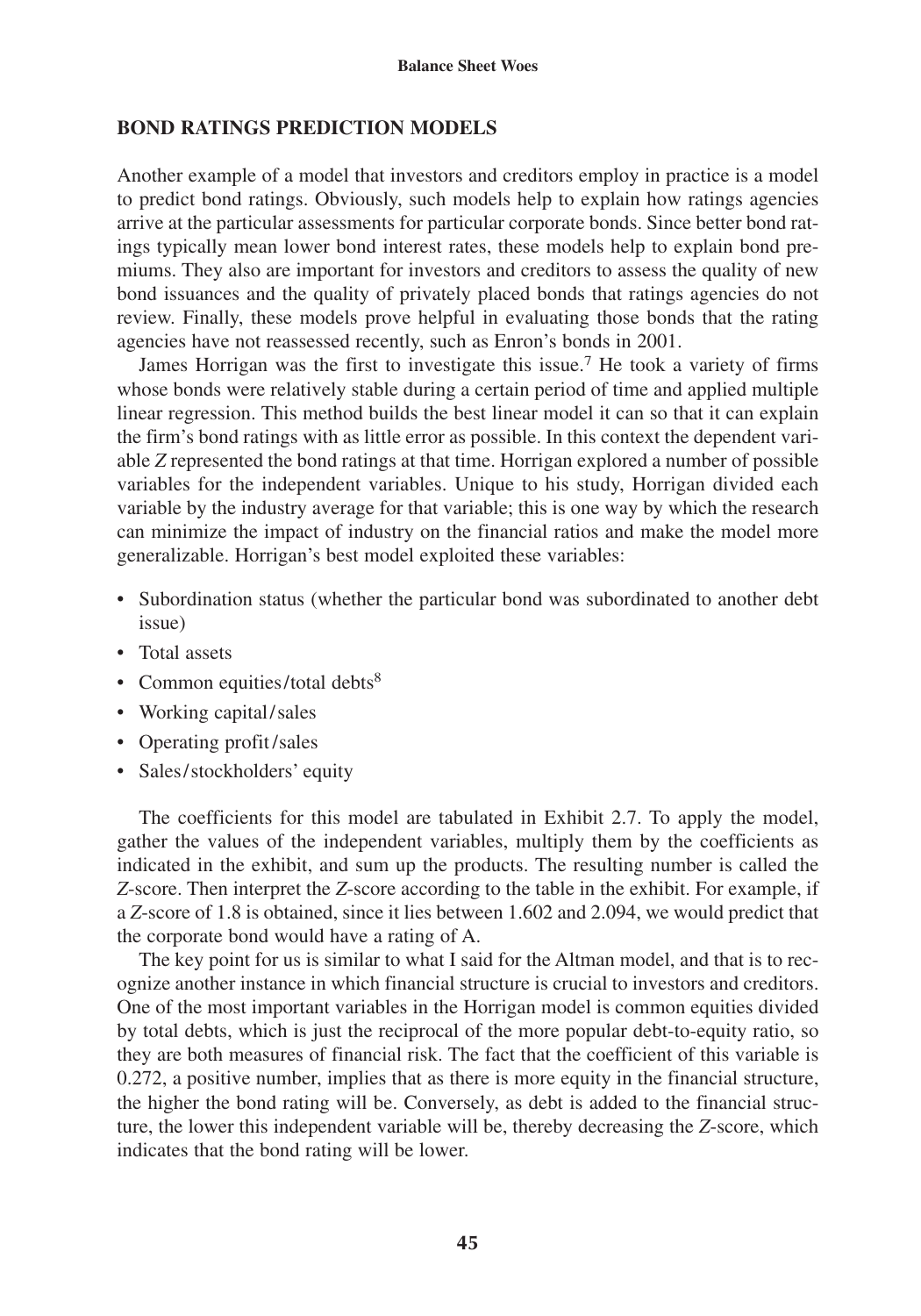#### **Exhibit 2.7 Horrigan's Model to Predict Bond Ratings**

In 1996 Horrigan ran multiple linear regressions on a sample of firms whose bond ratings were stable within a certain time period. In this case the dependent variable *Z* stands for bond rating, while the independent variables (the *X*s) correspond to various financial dimensions considered important to the bond rating process. Horrigan obtained the following as his best model.

 $Z = 1.197 X_0 + .034 X_1 + .272 X_2 - .501 X_3 + 4.519 X_4 - .203 X_5$ 

where  $X_0$  = subordination status (1 if the bond is unsubordinated;

0 if the bond is subordinated)

 $X_1$  = total assets

 $X_2$  = common equities / total debt

 $X_3$  = working capital / sales

 $X_4$  = operating profit / sales

 $X_5$  = sales / stockholders' equity

The financial ratios are divided by the industry averages to minimize the impact of industry on the financial ratios.

To apply the model, determine the values of the six independent variables, substitute them into the model, and determine the resulting *Z*-score. The *Z*-score predicts the bond rating as follows.

 $2.855 < Z$  AAA  $2.094 < Z < 2.855$  AA  $1.602 < Z < 2.094$  A  $0.838 < Z < 1.602$  BBB  $0.360 < Z < 0.838$  BB  $Z < 0.360$  B or lower

#### **COST OF LYING**

Managers have some incentives to lie in the balance sheets issued to the investment community. They know that investors and creditors are evaluating them in part on how much debt is in the financial structure of the enterprise. The ability to raise capital depends on whether investors and creditors perceive the debt level to be too high. Even if they would choose to provide capital, investors and creditors impose a cost of capital that is partly a function of the firm's financial structure. Thus, to obtain capital at a lower cost, managers might choose to distort the accounting numbers in their balance sheets.

This story seems rather shortsighted, however, because it assumes that investors and creditors are fools who have no idea what is really going on. When they learn about the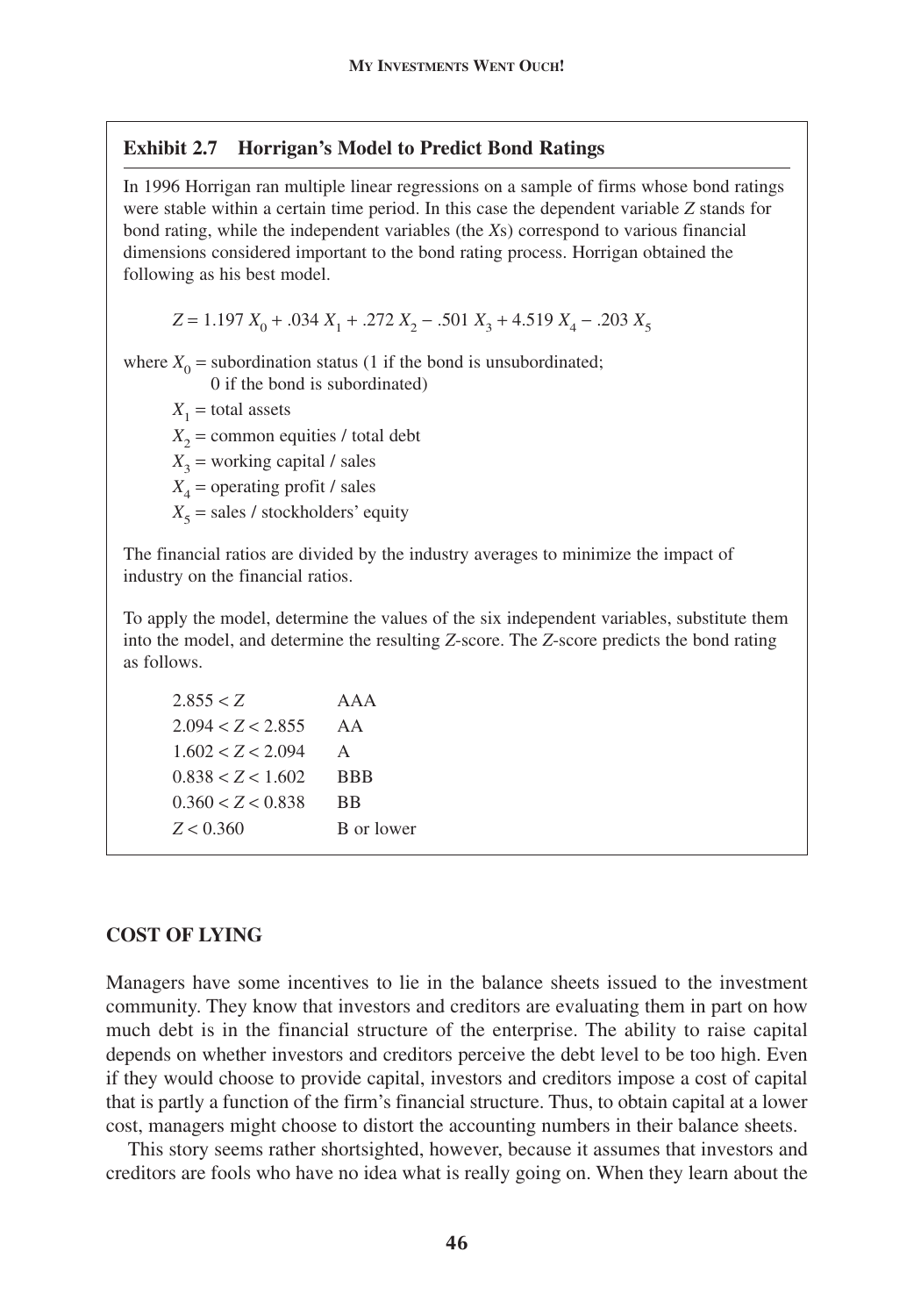deceptions, investors and creditors will raise the cost of capital by adding what I term a *financial reporting risk premium* to this cost.<sup>9</sup> Consider the next scenario.

When banks approve loans and charge interest on their loans, they establish interest rates that depend on at least three factors: (1) the real interest rate, (2) the expected inflation rate, and (3) the risk that the loan applicant will not repay the loan in part or in whole. The real interest rate is the interest rate that would exist in a world without inflation and for a party who has no credit risk. Inflation, of course, implies that future dollars are weaker than current dollars because the currency cannot fetch as much as it once could. Bankers realize that inflation could potentially hurt them because the dollars repaid by borrowers have less value. Because the lenders comprehend the problem, they protect themselves by increasing interest rates to offset the problem of inflation. In addition, banks worry about the credit risk of the loan applicant. Will the party pay off the loan in full and on time? Banks shelter themselves from this credit risk by adding a premium to the interest rate, an amount that depends on the perceived credit risk of the borrower.

Just as creditors adjust the cost of debt—the interest rates—to compensate them for expected inflation and for credit risk, investors do the same. The cost of equity also depends on expected inflation and on financial leverage. Present and potential shareholders want to be remunerated for the risks that they bear.

In the same way that investors and creditors add risk premiums to their required costs to obtain payment for risk taking, they also require recompense for the additional risks they incur because managers might lie in the financial reports. This financial reporting risk premium covers the potential investment losses due to accounting chicanery. During periods when accounting frauds and misstatements are high, as documented in Exhibits 1.1 and 1.2, investors and creditors get scared about other possible cons and ruses and defend their investments by charging higher premiums for this financial reporting risk. Increases in these premiums increase the cost of capital and reduce stock prices and bond prices. When investors perceive a decline in accounting fraud, they will reduce these premiums, thus increasing stock and bond values.

Paul Miller and Paul Bahnson address this same issue, but label it *quality financial reporting*. <sup>10</sup> They advocate a culture change in which managers, directors, and auditors perceive the value of financial reporting and treat investors and creditors as customers of the business enterprise. By treating these customers better with more and more information, the customers would respond by rewarding the firm with higher stock and bond valuations. The clarion for managers to hear is that investors and creditors desire more and better information in financial reports, schedules, footnotes, and management's discussion and analysis. Heeding the clear and piercing call leads to greater wealth for everyone; damping that sound, however, carries a cost to the firm and its managers. I hope there are managers who have ears to hear this music.

#### **SUMMARY AND CONCLUSION**

Debt matters. As managers begin to add debt to the financial structure, felicitous benefits take place since the liabilities magnify the returns to shareholders. This result occurs whenever the assets are generating returns that exceed the cost of debt. This good for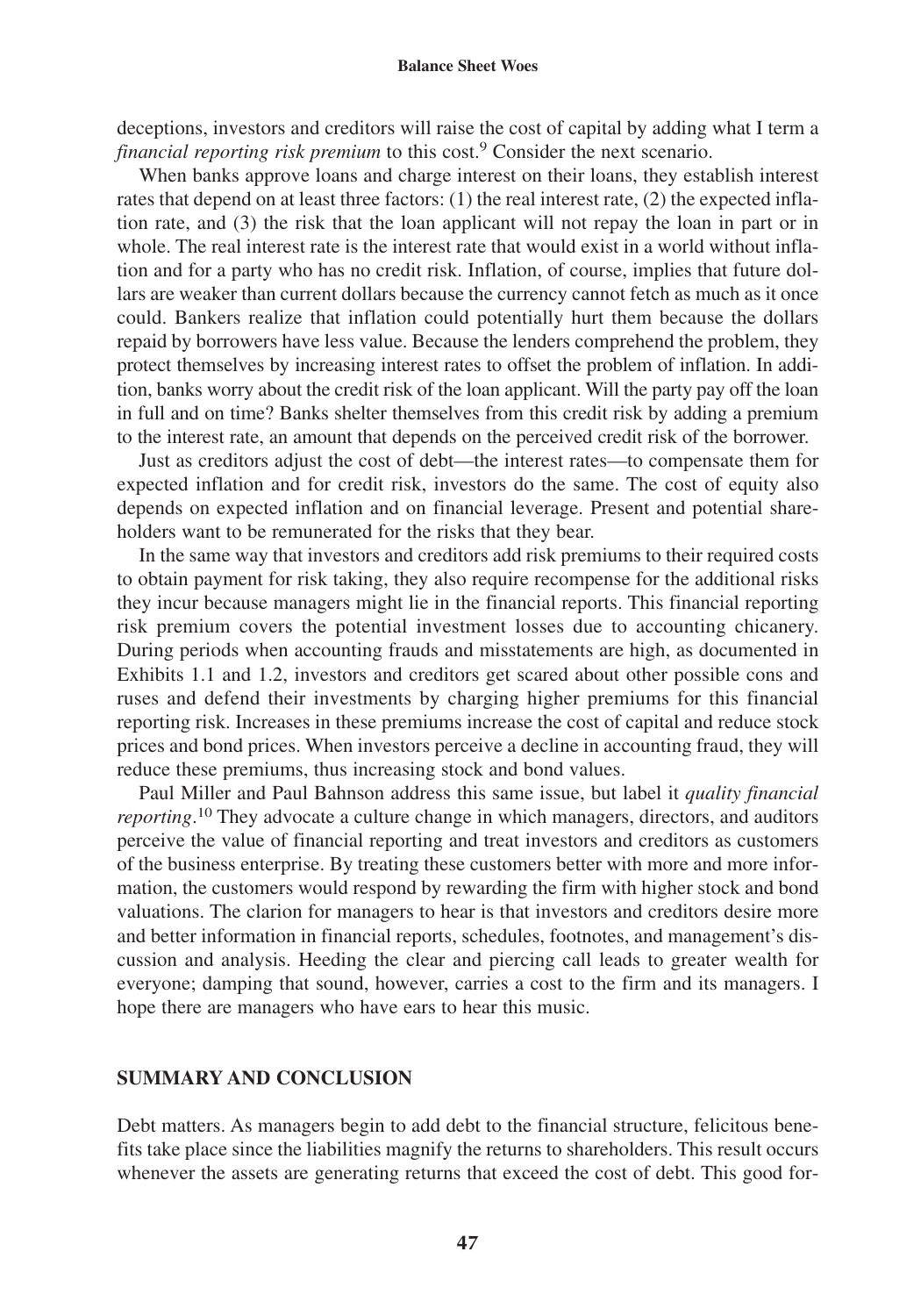tune has its limits, however, and after that, as managers add more debt, the liabilities begin to magnify the decline in returns. Because of this double-edged sword, investors and creditors scrutinize the financial leverage of any institution.

Such a close inspection by the investment community might tempt some managers to lie about their liabilities. These managers could apply the equity method or operating leases or pension accounting in such a way as to hide the liabilities. The managers might also create special-purpose entities in which they could park the debt. Either way, the managers and their professional advisers are lying to the public. In some cases, as with WorldCom and Adelphia, the managers are downright fraudulent. But even in the more common case in which managers follow generally accepted accounting principles, the managers are still deceiving the investment community, and so they should reject use of these flawed rules.

Lying about debt matters. Whenever investors and creditors are afraid they will be stiffed, they just increase the financial reporting risk premium. The cost of capital goes up and stock prices and bond prices go down. Managers can add value to their firms by telling the truth.

#### **NOTES**

- 1. Some good discussions on financial ratios can be found in: R. A. Brealey and S. C. Myers, *Principles of Corporate Finance,* 7th ed. (New York: McGraw-Hill Irwin, 2002; E. F. Brigham and J. F. Houston, *Fundamentals of Financial Management,* 8th ed. (New York: Dryden, 1998); R. C. Higgins, *Analysis for Financial Management* (New York: Irwin, 2000); J. E. Ketz, R. Doogar, and D. E. Jensen, *Cross-Industry Analysis of Financial Ratios: Comparabilities and Corporate Performance* (New York: Quorum Books, 1990); F. K. Reilly and K. C. Brown, *Investment Analysis and Portfolio Management,* 6th ed. (New York: Dryden, 2000); L. Revsine, D. W. Collins, and W. B. Johnson, *Financial Reporting and Analysis,* 2nd ed. (Upper Saddle River, NJ: Prentice-Hall, 2002); and G. I. White, A. C. Sondhi, and D. Fried, *The Analysis and Use of Financial Statements*, 2nd ed. (New York: John Wiley & Sons, 1998) and 3rd ed. (New York: John Wiley & Sons, 2003).
- 2. A variety of issues present themselves when constructing financial ratios. Questions arise, for example, whether deferred income taxes are really debt and, even if they are, whether they are incorrectly measured because they are not discounted. I ignore those concerns, for I am more interested in whether managers report truthfully than in the utility of what they present. Texts such as those mentioned in note 1 address the latter issue.
- 3. For more information about the corporate financial structure, see Brigham and Houston, *Fundamentals of Financial Management,* and Reilly and Brown, *Investment Analysis and Portfolio Management.*
- 4. I simplify things by assuming that the capital asset pricing model is the correct model. For further discussion, see Brealey and Myers, *Principles of Corporate Finance*; Brigham and Houston, *Fundamentals of Financial Management*; and Reilly and Brown, *Investment Analysis and Portfolio Management.*
- 5. Here, too, I simplify things by not considering the so-called cost of retained earnings, nor by including flotation costs in the cost of obtaining funds from new equity.
- 6. See the Altman model, described in E. I. Altman: "Financial Ratios, Discriminant Analysis and the Prediction of Corporate Bankruptcy," *Journal of Finance* (September 1968: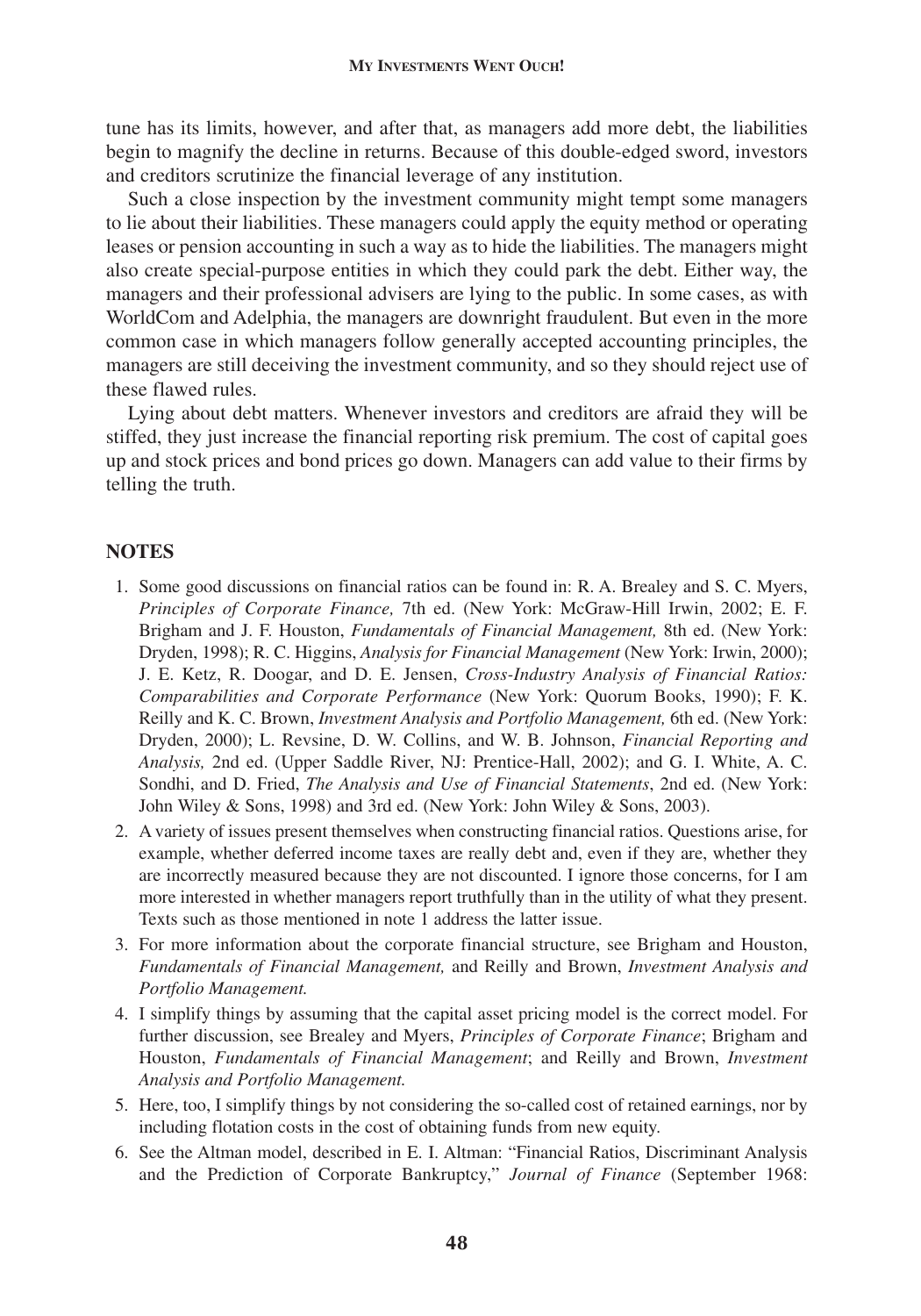589–609; *Corporate Bankruptcy in America* (New York: Heath, 1971); and *Corporate Financial Distress and Bankruptcy: A Complete Guide to Predicting and Avoiding Distress and Profiting from Bankruptcy* (New York: John Wiley & Sons, 1993). In the last three decades researchers have made many improvements to the original Altman model. Unfortunately, some of them are quite sophisticated statistically, and so here I rely on the original Altman model, which suffices for our purposes. Details about this line of research can be found in Altman, *Corporate Financial Distress and Bankruptcy* and in White, Sondhi, and Fried, *Analysis and Use of Financial Statements,* 3rd ed.

- 7. J. O. Horrigan, "The Determination of Long-term Credit Standing with Financial Ratios," *Journal of Accounting Research* (1966 supplement): 44–62.
- 8. Horrigan actually calls this ratio net worth divided by total debt, but his notion of net worth is what I have termed common equities (common stock plus additional paid-in capital plus retained earnings).
- 9. For greater discussion about adjusting the cost of capital for risk, see S. P. Pratt, *Cost of Capital: Estimation and Applications*, 2nd ed. (Hoboken, NJ: John Wiley & Sons, 2002), especially Chapters 5 and 8.
- 10. Miller and Bahnson document a variety of academic studies that support the notion that capital markets reward those corporations that show increases in the quantity and quality of disclosure with higher stock prices; see P. B. W. Miller and P. R. Bahnson, *Quality Financial Reporting* (New York: McGraw-Hill, 2002). Not a single academic study exists that arrives at the opposite conclusion.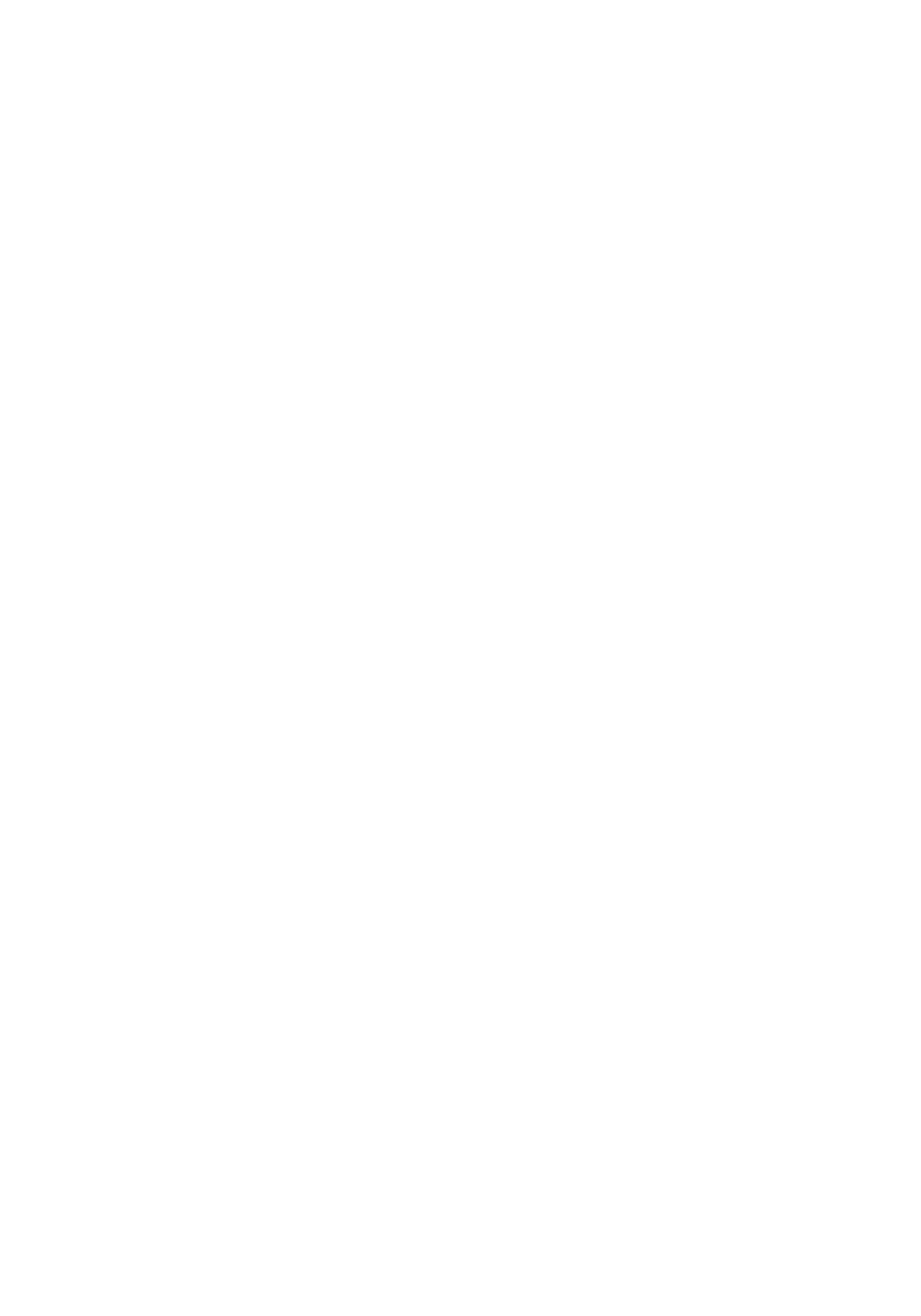# **Part II**

# **Hiding Financial Risk**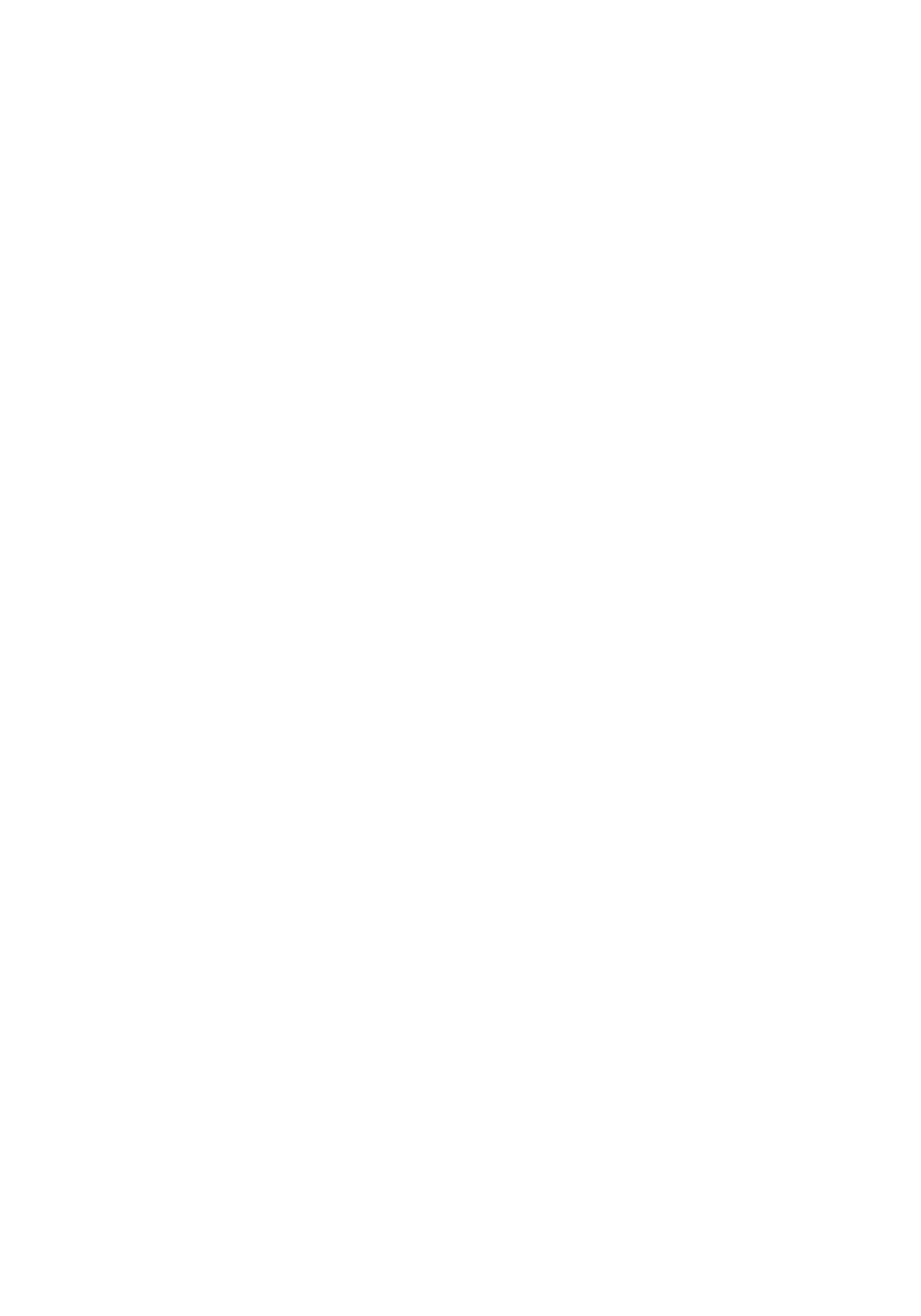# **How to Hide Debt with the Equity Method**

A variety of accounting methods and techniques exist by which corporate managers can give the illusion that the business entity possesses less debt than it actually has. Chapters 3 through 5 explore three of these schemes: the equity method in this chapter, lease accounting in Chapter 4, and pension accounting in Chapter 5. Chapter 6 explores utilization of special-purpose entities (SPEs) to conceal a firm's true obligations using asset securitizations, borrowing with SPEs, and synthetic leases.

The good news of the first set of accounting techniques (equity method, lease accounting, and pension accounting) for sweeping liabilities under the corporate carpet is that readers of financial statements sometimes can adjust the accounting numbers by incorporating the footnote disclosures into their analysis. Whether readers actually can do this depends on the quality of the disclosures by the organization's chief executive officer (CEO) and chief financial officer (CFO). If these managers care at all about the needs of investors and creditors, they will make sure that such disclosures are forthcoming, that these disclosures quantify what is going on accurately, and that the disclosures are complete.

The process of taking the reported numbers and adjusting them for what is really taking place is called *making analytical adjustments*. The financial statement user would then proceed to analyze the business enterprise in terms of these adjusted numbers rather than the reported numbers that appear in the financial statements. For example, by computing financial ratios with the adjusted numbers, investors obtain a better picture of the corporate health than if they calculated these ratios with the reported numbers.

In the equity method, lease accounting, and pension accounting, when firms give sufficient detail in their footnotes, readers can make analytical adjustments and integrate the hidden debt with the reported liabilities. Combining these items aids investors and creditors in better understanding the company's financial risk.

The bad news of the second set of accounting methods (hiding debt with asset securitizations, SPE borrowings, and synthetic leases) is that no such disclosures currently exist. Too many of the footnotes employ double speak and gobbledy-gook so that no one has the foggiest idea of what is being conveyed. Even when managers are aboveboard and attempt to provide transparent and truthful disclosures, the footnotes involving SPEs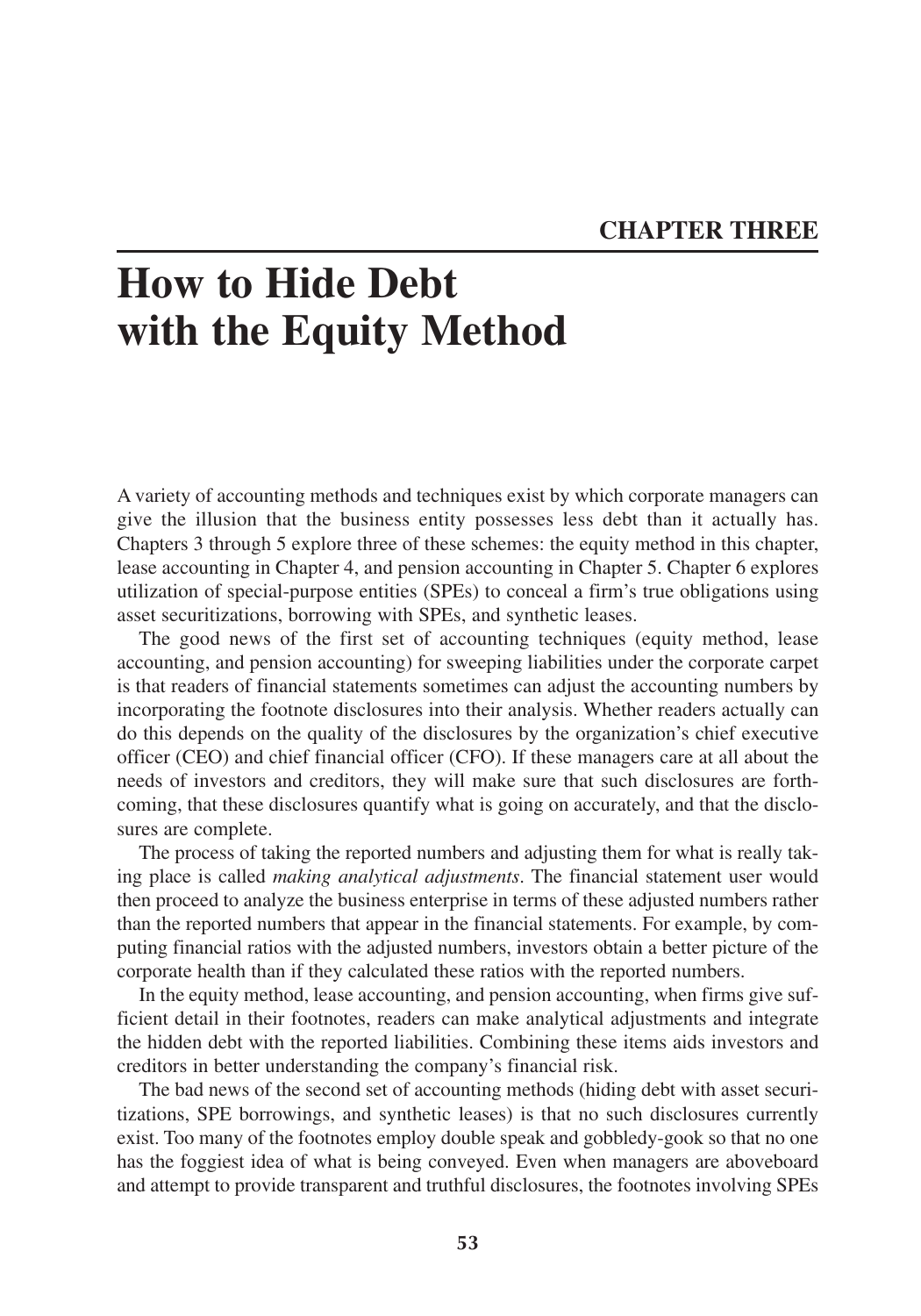rarely provide enough detail to make analytical adjustments. With the accounting problems at Enron, WorldCom, and similar corporations, the investment community did not have much of a chance because of the virtual impossibility to disentangle the web of footnotes and make any sense of what the firms were doing. Readers might perceive that there is a problem but be unable to rectify the numbers and understand the economic reality. I discuss this matter later in the book.

In this chapter I explore the equity method and discuss how managers can employ this accounting ploy to reduce reported debt. The first section of the chapter summarizes accounting for investments, and the second section compares and contrasts the equity method with the trading-security and available-for-sale methods. The third section indicates the superiority of the equity method over the cost method when the investor can influence significantly the operations of the investee, using Boston Chicken as an exemplar of what not to do. The fourth section explains and illustrates the equity method and consolidation in greater detail. The last section of the chapter discusses the examples of Elan and Coca-Cola and demonstrates how the equity method helped managers at these companies appear to have fewer liabilities than their respective firms actually did. It also gives one pause to consider why WorldCom recently deconsolidated its investment in Embratel. I adjust the statements of Coca-Cola and examine its debt-to-equity ratios, noting that these ratios deteriorate with the inclusion of the hidden debts.

#### **BRIEF OVERVIEW OF ACCOUNTING FOR INVESTMENTS**

Let me place the topic into context by giving an overview of accounting for investments. Among other things, this synopsis will help readers understand the panoply of techniques available to managers when accounting for investments.<sup>1</sup>

When an entity buys some investment, it purchases either debt securities or equity securities. Debt securities imply a creditor-debtor relationship, while equity securities represent some type of ownership interest.

Accounting rules require an investor in debt securities to classify them into one of three categories: (1) trading securities, (2) held-to-maturity securities, and (3) availablefor-sale securities. Trading securities are those securities that managers plan to hold only a short while and sell in the short run in an attempt to gain trading profits. Heldto-maturity securities are those securities that managers plan to hold until the debt matures. Available-for-sale securities are anything else.

Investors account for trading securities by recording them at fair value in the balance sheet and recognizing changes in fair value in the income statement as gains and losses. Available-for-sale securities are recorded at fair value in the balance sheet and are reported as gains and losses on the income statement only when the investor sells them. Investors put held-to maturity securities on the balance sheet at amortized  $cost<sup>2</sup>$  and do not recognize any changes in fair value on the income statement. Of course, interest revenue would appear on the income statement under all three approaches.

Accounting for investments in equity securities proceeds in this way. If the investor does not have significant influence over the investee (often interpreted as having less than 20 percent of the total capital stock of the company), then it classifies the invest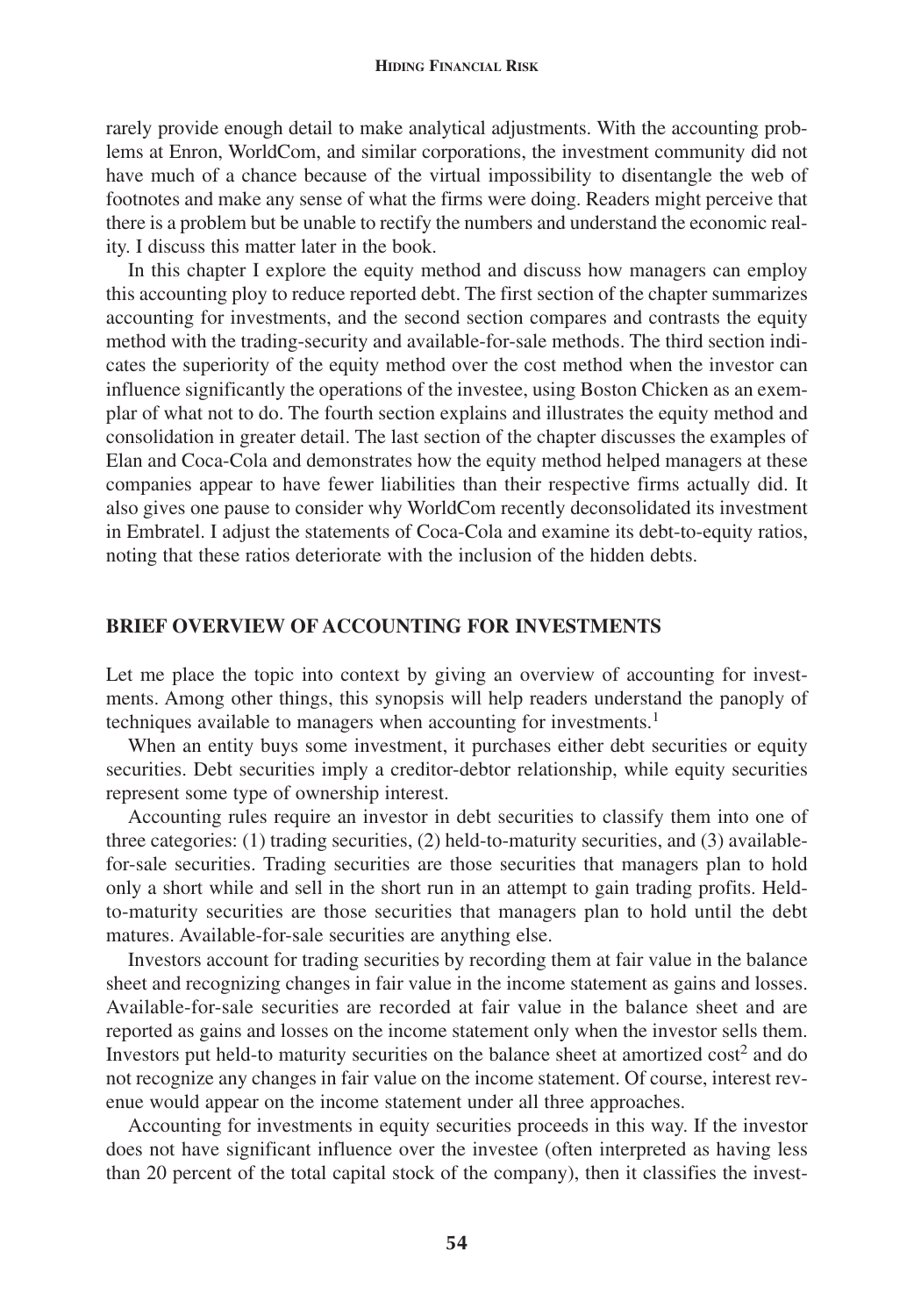ment as either trading securities or available-for-sale securities. The criteria for classification and the accounting for these two categories are essentially the same for equity securities as they were for debt securities. The only difference is that the investor would report dividend income instead of interest revenue.

If the firm has significant influence over the activities of the investee but owns no more than 50 percent of the capital stock, then it would apply the equity method. If it holds more than 50 percent of the common stock of the company, then the investing corporation would apply the consolidation method. Under the equity method, the investment account is adjusted for the investor's proportionate share of the investee's income. Under consolidation, the investor eliminates the investments account and replaces it with the assets and the liabilities of the investee. A subtle but important relationship exists between the equity method and consolidation, namely that the investor company will have exactly the same net income whether it employs the equity method or whether it consolidates the statements.

There are two key points to be gleaned from this overview. The first concerns when it is appropriate for an investor to utilize the equity method or to account for the investments as either trading securities or available-for-sale securities—it depends on whether the investor has significant control over the investee. We need to understand why it makes a difference and of what sin Boston Chicken was guilty. The second key point concerns when it is appropriate for an investor to account for an investment with the equity method versus when it should consolidate the investment. Here too we need to understand the difference and investigate Coke's motivation for not consolidating its bottling operations. It also might help us understand why Elan did not consolidate its joint ventures and why WorldCom recently deconsolidated one of its Mexican subsidiaries. Before I discuss these issues, I examine the equity method in greater detail.

#### **EQUITY METHOD VERSUS TRADING-SECURITY AND AVAILABLE-FOR-SALE METHODS**

Consider the following hypothetical example. On January 2, Buzzards, Inc., buys 1,000 shares of High Flying stock at \$32 per share. This purchase represents a 20 percent interest in High Flying, Ltd. During the year, High Flying earns net income of \$23,000 and declares and pays dividends of \$1.50 per share. At year end the capital stock of High Flying circulates at \$40 per share. How do we do the accounting?

#### **Trading and Available-for-Sale Securities**

If Buzzards, Inc., determines that it does not have significant influence over the operating activities at High Flying, then it needs to classify the stock investment either as trading securities or as available for sale. Let us begin by looking at what happens if management at Buzzards, Inc., adopts the former approach. On the balance sheet, the firm should value the stock investment at fair value, which is 1,000 shares at \$40 per share, for a total of \$40,000. The income statement shows two types of earnings. Buzzards receives dividends from High Flying of 1,000 shares at \$1.50 per share, or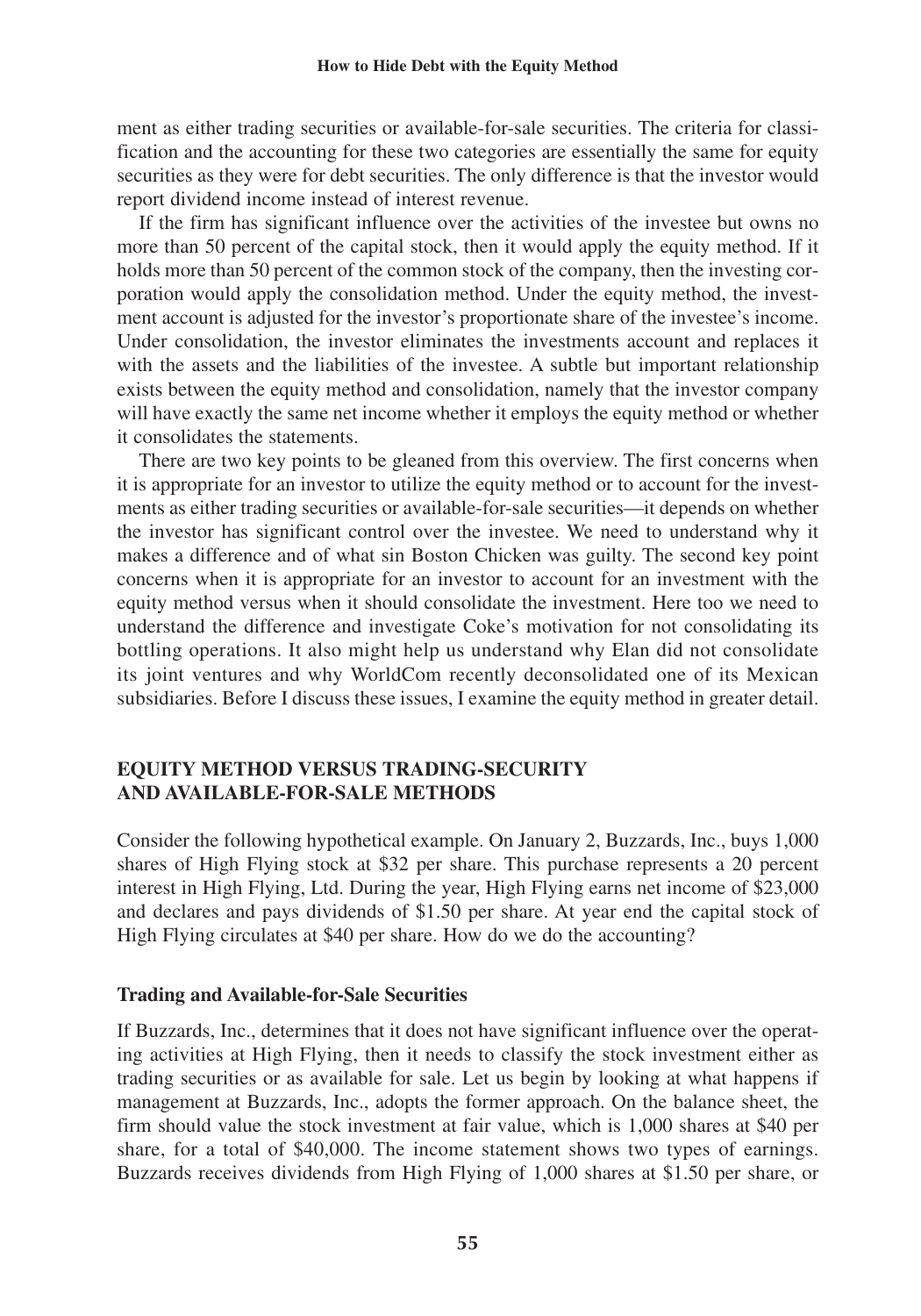\$1,500. In addition, Buzzards displays its unrealized holding gain, which is the difference in the fair value of the investment at the end of the year as compared with its fair value at the beginning of the year. In this case, Buzzards has an unrealized holding gain of 1,000 shares times the difference between \$40 and \$32, or \$8,000.

If Buzzards, Inc., considers the investment available for sale, then it also records its value on the balance sheet at the fair value of \$40,000. Unlike the previous example, however, the company would show only the dividends income of \$1,500. The business enterprise would not show the unrealized holding gain in the income statement.<sup>3</sup>

Whereas the trading-security approach each year breaks out trading gains (or losses) that take place during the year, the available-for-sale tactic does not record any gain or loss until the securities are sold. For example, if Buzzards, Inc., sells the High Flying securities in the second year for \$44 per share, the first approach records the gain on the sale as the number of shares times the difference between the price per share and the fair value at which it is recorded. Here that amount is 1,000 shares times \$44 minus \$40, or 1,000 times \$4 for a gain of \$4,000 in the second year. The second approach records the gain on the sale as the number of shares sold times the difference between the price per share and the book value per share when the securities were first acquired. In this example, the amount is 1,000 shares times \$44 minus \$32, or 1,000 times \$12 for a gain of \$12,000 per share. The contrast is seen as:

|              | <b>Trading Security</b> | Available for Sale |
|--------------|-------------------------|--------------------|
| First year   | \$ 8,000                |                    |
| Second year  | 4,000                   | 12,000             |
| Total profit | \$12,000                | \$12,000           |

The two methods give the same income over the time period that the investor owns the stock, but they differ in the year-to-year recognition of gains and losses.

In practice, firms record equity investments far more often as available-for-sale securities than as trading securities because they do not have much say about when to record the gains and losses when the investments are trading securities. Instead, company managers can arrange when to recognize the gains or losses on available-for-sale securities by selling them when they want. If the income statement could use a boost, managers might sell some of these available-for-sale securities to provide that lift. If the income statement looks good, managers might delay any recognition until that rainy day appears, and they achieve this delay by not selling any of the securities. Managers yearn for this type of flexibility so they can "manage" their earnings, but this type of management does not help the investment community.

### **Equity Method**

The equity method differs from both of these methods because it does not adjust the investments account for fair value changes; instead, the equity method adjusts the investments account for the investor's proportional share in the investee's earnings, which also serves as the investment income. The equity method reduces the investments account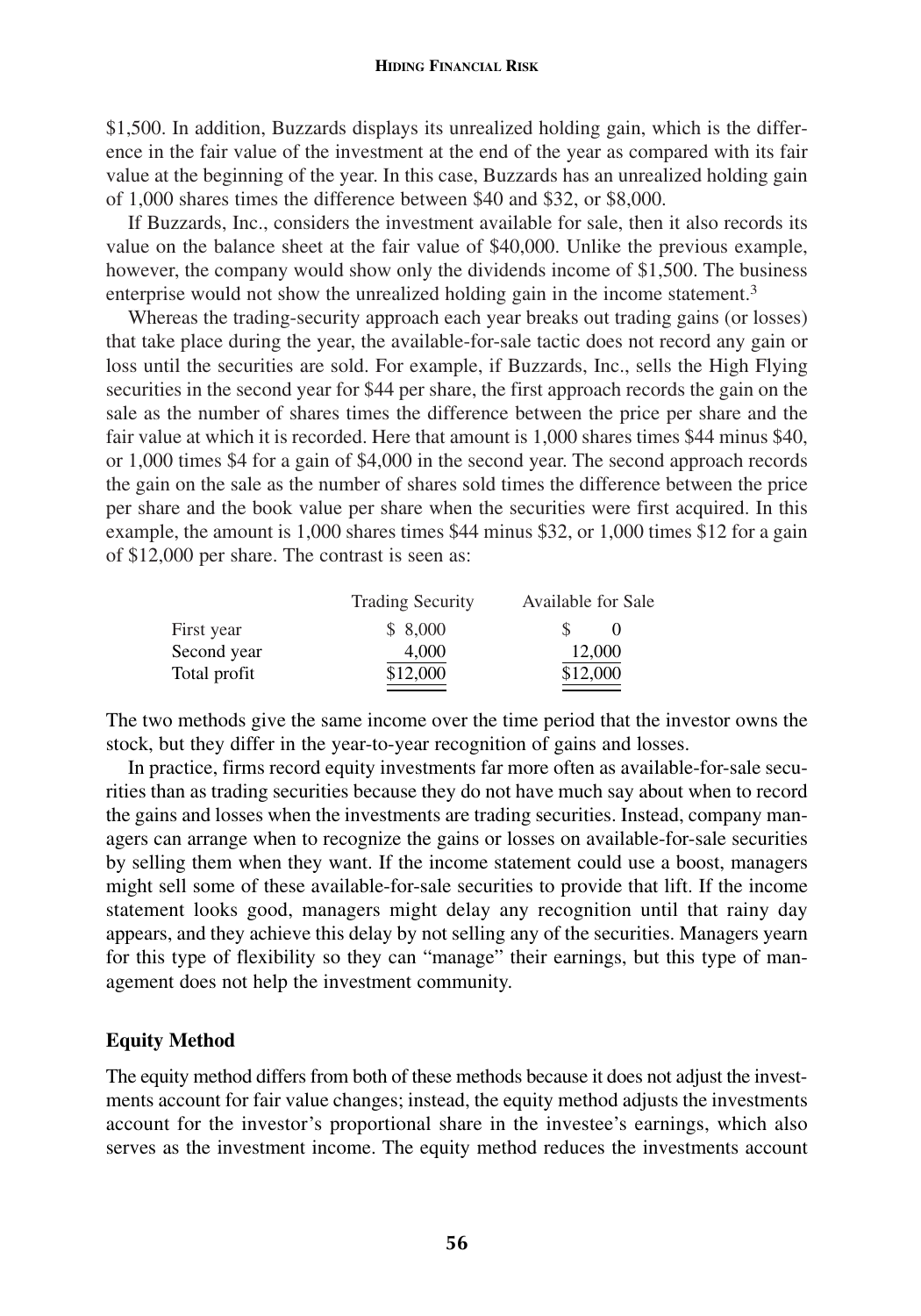for any dividends it receives. Let us use the Buzzards, Inc., investment in High Flying, Ltd., to illustrate this technique.

Under the equity method, Buzzards initially records the investment at 1,000 shares times \$32, the price paid per share; the amount is \$32,000, the same as with the previous two accounting methods. During the year, High Flying has income of \$23,000 and issues dividends of \$1.50 per share.

Buzzards recognizes investment income of 20 percent of \$23,000, or \$4,600. Its share of the dividends is 1,000 shares time \$1.50 per share, or \$1,500. The investments account is increased for the investment income and decreased for the dividends. At year end, the investment has a balance of \$32,000 plus \$4,600 minus \$1,500, or \$35,100.

There are other aspects of the equity method, but before examining them, let us stop to ask when a firm would not want to employ this method.

#### **BOSTON CHICKEN**

Boston Chicken<sup>4</sup> created what it called financed area developers (FADs), which, from an accounting point of view, were just investments of Boston Chicken. In some cases, the corporation had a small equity interest in the FADs, and in other cases it did not. In all cases, the corporation had a right to convert the debt into an equity interest, usually giving Boston Chicken over 50 percent ownership in the FADs.

How should Boston Chicken have accounted for its investments in these FADs? When this question arises, it usually helps to ask what motivates the managers in their choices. The FADs had operating losses during the early years of their existence. If Boston Chicken had accounted for its investments with the equity method, then it would be reporting investment losses. By using a different method, Boston Chicken did not have to report any investment losses.<sup>5</sup> Thus, managers at Boston Chicken had incentives not to employ the equity method until the operating losses disappeared. Once the FADs started earning money, Boston Chicken could exercise the options and start adding the FADs' share of these profits into investment income.

Not surprisingly, managers did just that. They argued that Boston Chicken had less than 20 percent ownership in these FADs, so it did not have to apply the equity method. This argument errs because Accounting Principles Board (APB) Opinion No. 18 says that the threshold is whether the investor has significant control over the investee. The board issued the 20 percent demarcation only as a rule of thumb to help accountants determine which accounting method to employ.

In this case, clearly the managers of Boston Chicken had control over the operations of the FADs and assisted Boston Chicken in expanding its relationships with its franchisees. More important, Boston Chicken held options to convert the FADs' debt or small equity positions into large and often majority ownership positions. The options are clearly the key to understanding what is going on. The Securities and Exchange Commission (SEC) later acted against these managers, principally because of the existence of these options.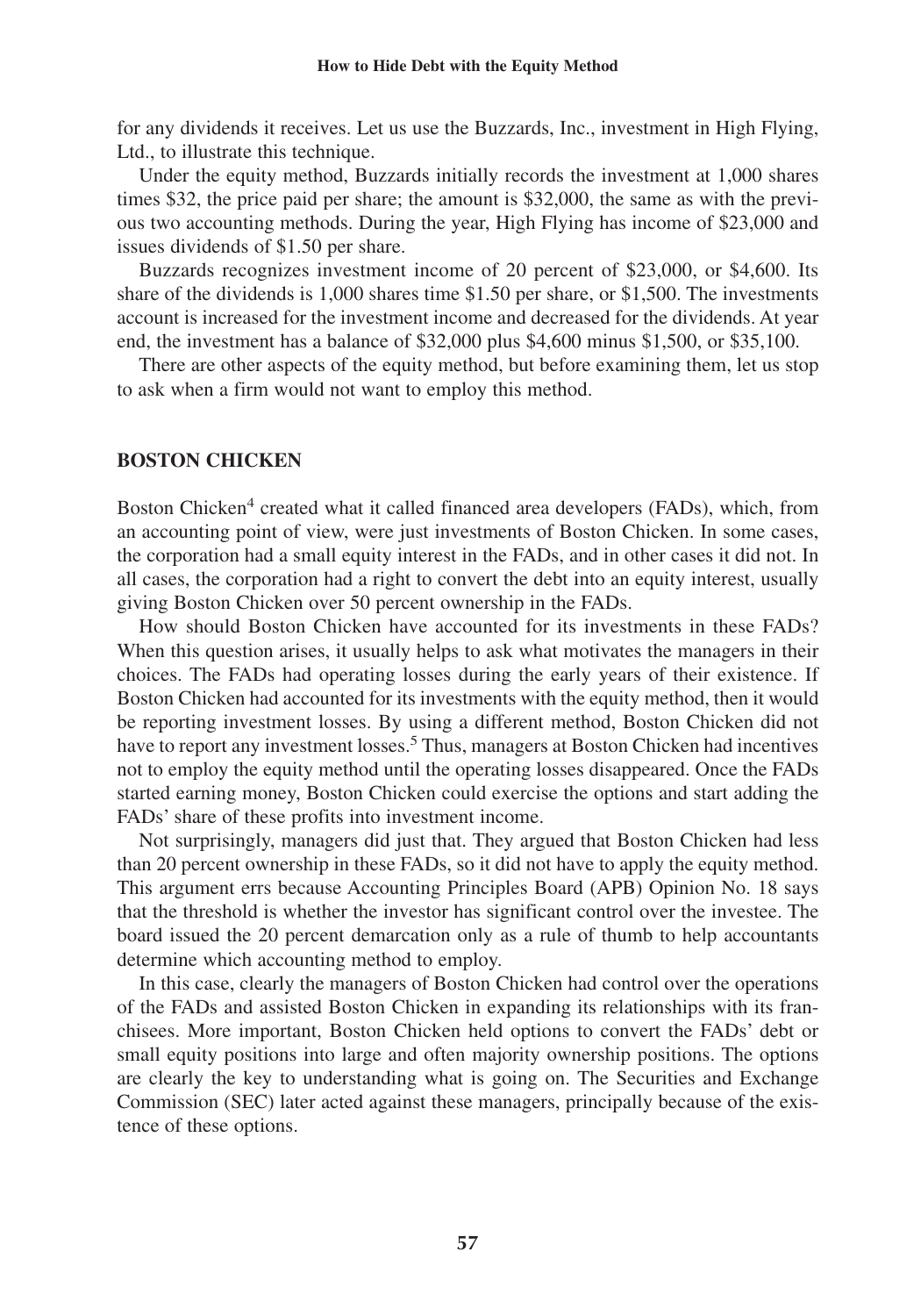### **DETAILS ABOUT THE EQUITY METHOD AND CONSOLIDATION**

To learn more about the equity method and to introduce the consolidation method, let us take a close look at an academic illustration. Later I present some real-world cases. Suppose that Publius Corporation acquires 80 percent of the capital stock of Serpentino Inc. on January 1 for \$100,000. Before the purchase, the two companies have the balance sheets depicted in Exhibit 3.1. To effect the transaction, Publius borrows \$52,000 with a note payable. Publius gives this amount plus \$48,000 cash to obtain the 80 percent interest in Serpentino. Under any of the accounting methods, the investment is initially recorded on the books of Publius for \$100,000.

Exhibit 3.2 portrays the new balance sheet of Publius, reports the old balance sheet of Serpentino, and displays the consolidated balance sheet. Serpentino's balance sheet, of course, stays the same. The assets in Publius's balance sheet differ because of the \$100,000 investment and the net decrease in cash of \$48,000. The liabilities in its balance sheet show an increase in notes payable of \$52,000. Shareholders' equity stays the same. (Whenever a company buys more than 50 percent equity of another firm, the acquirer is termed the *parent* and the investee the *subsidiary*.)

|                                      | <b>Publius</b><br>Corporation | Serpentino<br>Inc. |
|--------------------------------------|-------------------------------|--------------------|
| Cash                                 | 50,000                        | 2,000              |
| Accounts Receivable                  | 16,000                        | 5,000              |
| Inventory                            | 40,000                        | 10,000             |
| Land                                 | 100,000                       | 40,000             |
| <b>Buildings</b>                     | 200,000                       | 50,000             |
| <b>Accumulated Depreciation</b>      | (50,000)                      | (7,000)            |
| <b>Total Assets</b>                  | 356,000                       | 100,000            |
| <b>Accounts Payable</b>              | 10,000                        | 5,000              |
| <b>Wages Payable</b>                 | 10,000                        | 5,000              |
| Mortgage Payable                     | 100,000                       | 30,000             |
| Minority Interest                    |                               |                    |
| Common Stock                         | 50,000                        | 5,000              |
| Additional Paid-in Capital           | 86,000                        | 20,000             |
| <b>Retained Earnings</b>             | 100,000                       | 35,000             |
| Liabilities and Stockholders' Equity | 356,000                       | 100,000            |

#### **Exhibit 3.1 Balance Sheets of Investor and Investee Prior to Acquisition (in Dollars)**

Note: Parentheses denote negative numbers.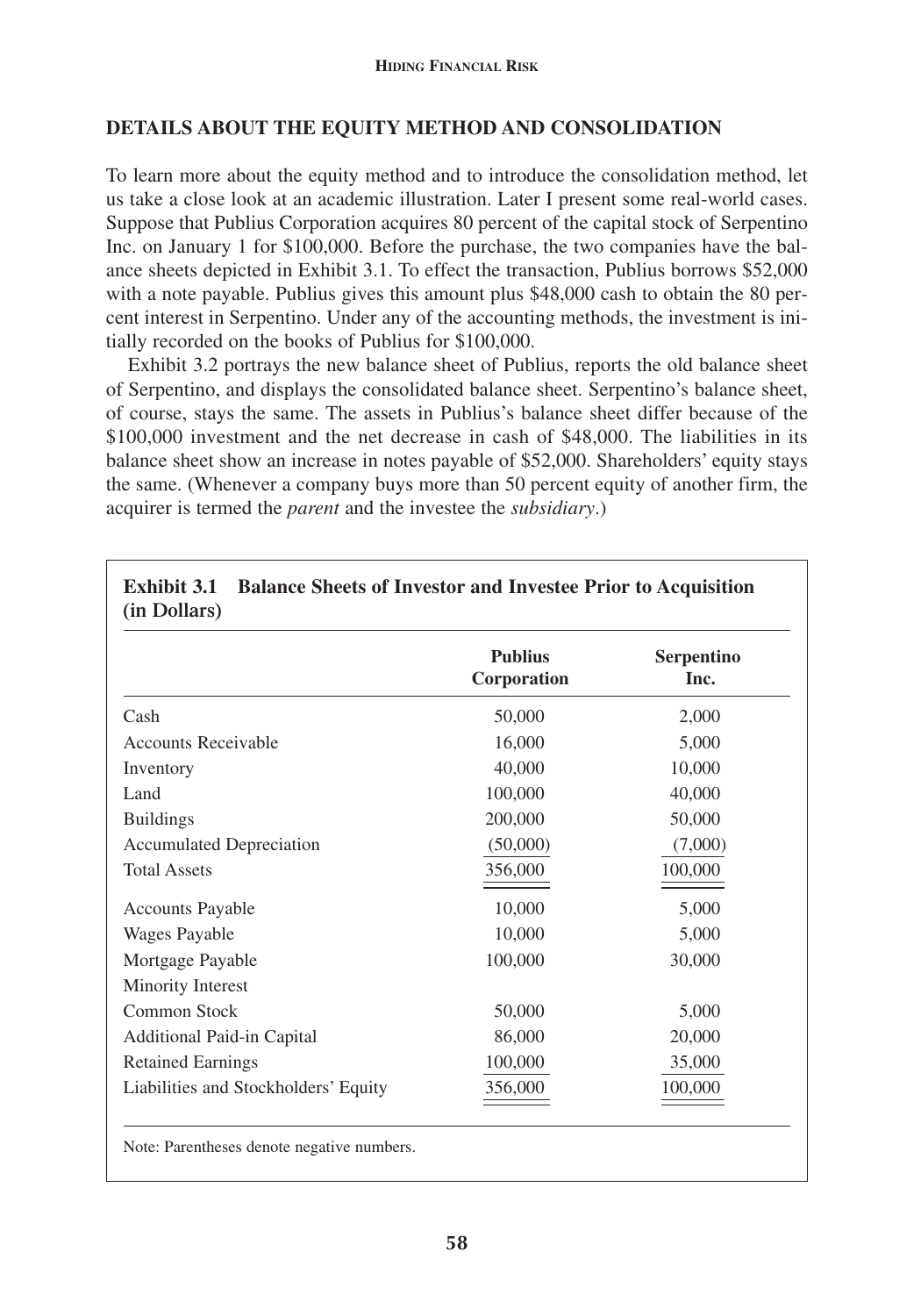|                                      | <b>Publius</b><br>Corporation | Serpentino<br>Inc. | <b>Consolidated</b> |
|--------------------------------------|-------------------------------|--------------------|---------------------|
| Cash                                 | 2,000                         | 2,000              | 4,000               |
| <b>Accounts Receivable</b>           | 16,000                        | 5,000              | 21,000              |
| Inventory                            | 40,000                        | 10,000             | 50,000              |
| Land                                 | 100,000                       | 40,000             | 140,000             |
| <b>Buildings</b>                     | 200,000                       | 50,000             | 274,000             |
| <b>Accumulated Depreciation</b>      | (50,000)                      | (7,000)            | (57,000)            |
| Investment in Serpentino             | 100,000                       |                    |                     |
| Goodwill                             |                               |                    | 28,000              |
| <b>Total Assets</b>                  | 408,000                       | 100,000            | 460,000             |
| <b>Accounts Payable</b>              | 10,000                        | 5,000              | 15,000              |
| <b>Wages Payable</b>                 | 10,000                        | 5,000              | 15,000              |
| Notes Payable                        | 52,000                        |                    | 52,000              |
| Mortgage Payable                     | 100,000                       | 30,000             | 130,000             |
| Minority Interest                    |                               |                    | 12,000              |
| <b>Common Stock</b>                  | 50,000                        | 5,000              | 50,000              |
| Additional Paid-in Capital           | 86,000                        | 20,000             | 86,000              |
| <b>Retained Earnings</b>             | 100,000                       | 35,000             | 100,000             |
| Liabilities and Stockholders' Equity | 408,000                       | 100,000            | 460,000             |

# **Exhibit 3.2 Balance Sheets Immediately after Purchase (in Dollars)**

#### **Differences between Equity Method and Consolidation at Date of Acquisition**

Think about what Publius receives in exchange for its \$100,000 cash. The reported net assets (assets minus liabilities, which equals stockholders' equity) of the investee or subsidiary are \$60,000. Assets of Serpentino equal \$100,000, liabilities equal \$40,000 (accounts payable of \$5,000 plus wages payable of \$5,000 plus mortgage payable of \$30,000), and so shareholders' equity equals \$60,000. The latter number is obtained either by subtracting liabilities from assets (\$100,000 minus \$40,000 equals \$60,000) or by adding the components of shareholders' equity (common stock of \$5,000 plus additional paid-in capital of \$20,000 plus retained earnings of \$35,000).

Now assume that all assets and liabilities of Serpentino have fair values equal to book values, except for buildings, which have a fair value of \$73,000 but a book value of \$43,000 *(book value* equals the cost of the asset less its accumulated depreciation, which equals \$50,000 minus \$7,000). This assumption implies that Publius is acquiring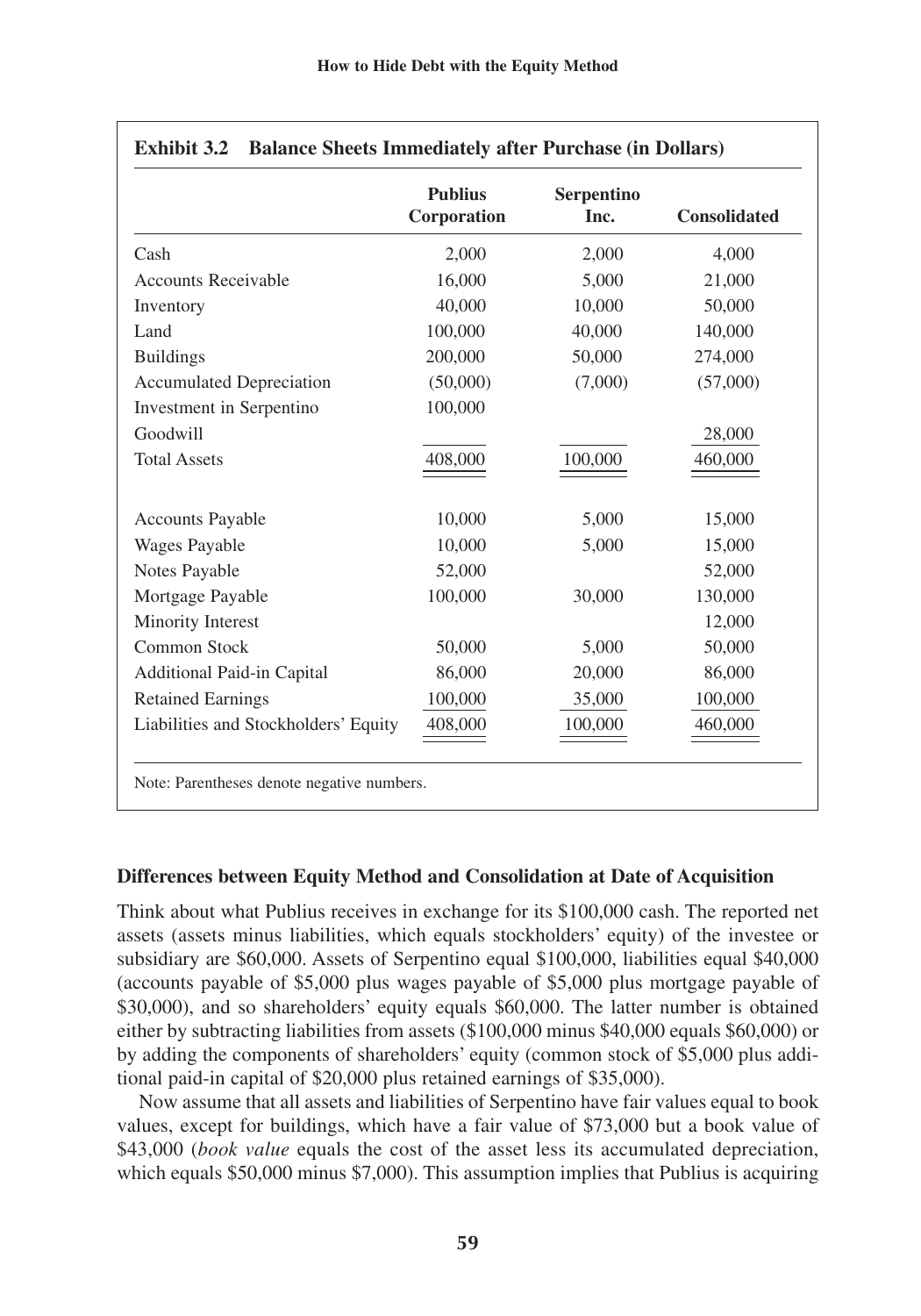80 percent of net assets with a fair value of \$90,000 (reported book value of \$100,000 plus the fair value increment of the buildings of \$30,000 minus the fair value of the liabilities, \$40,000). Publius is therefore buying net assets worth \$72,000.

Accountants term the difference between what is paid for the investment and the fair value of the net assets acquired *goodwill*. In this case, goodwill equals \$100,000 minus \$72,000, or \$28,000.

*Minority interest* reflects the equity interests in Serpentino by the other shareholders in the corporation, the minority shareholders. Given that Publius owns 80 percent of Serpentino, the minority shareholders have claim to 20 percent of the net assets of the entity. In this case, minority interest is 20 percent of \$60,000, or \$12,000.<sup>6</sup>

If Publius Corporation prepares a consolidated balance sheet at the date of acquisition, it removes the investments in Serpentino and the shareholders' equity of Serpentino. It adds the goodwill of \$28,000 and the minority interest of \$12,000. Then the company combines all of the other accounts. Consolidated cash is the parent's cash (\$2,000) plus the subsidiary's cash (\$2,000) for \$4,000, and so forth.

The key point shows up when we compare some financial ratios computed on numbers of Publius's balance sheet versus what values these ratios take on when they are based on the consolidated balance sheet. In particular, differences appear for the financial leverage ratios. The results are:

|                        | Equity | Consolidated | Consolidated |
|------------------------|--------|--------------|--------------|
| <b>Financial Ratio</b> | Method | #1           | #2           |
| Debt/total assets      | 42     | .46          | .49          |
| Debt/equity            | .73    | .85          | .95          |
| Long-term debt/equity  | .42    | .52          | .55          |

There are two columns for the consolidated method, depending on one's viewpoint about the nature of minority interest. Some people perceive that minority interest is part of equity, and that is how it is treated in the first consolidated column. Others, however, claim that, from the parent's point of view, minority interest is like debt and should be analyzed as if it were debt. That is how the ratios were computed in the second consolidated column.

The thing to notice is that the equity method understates the financial leverage of the entity because it excludes the subsidiary's debts from the analysis. Whatever measure of financial leverage is considered, the equity method presents results that look better than the consolidated numbers. When minority interest is treated as a liability, this consequence becomes exacerbated. These results always occur because the equity method in essence nets the debts of the subsidiary with its assets in the parent's investment account.

#### **Differences between Equity Method and Consolidation after Acquisition**

To illustrate the income effects from applying these two methods, look at these two companies one year after acquisition. Income statements, statements of retained earnings, and balance sheets are presented in Exhibit 3.3. Before reviewing them, two things must be done. First, with respect to the subsidiary's buildings, the parent company has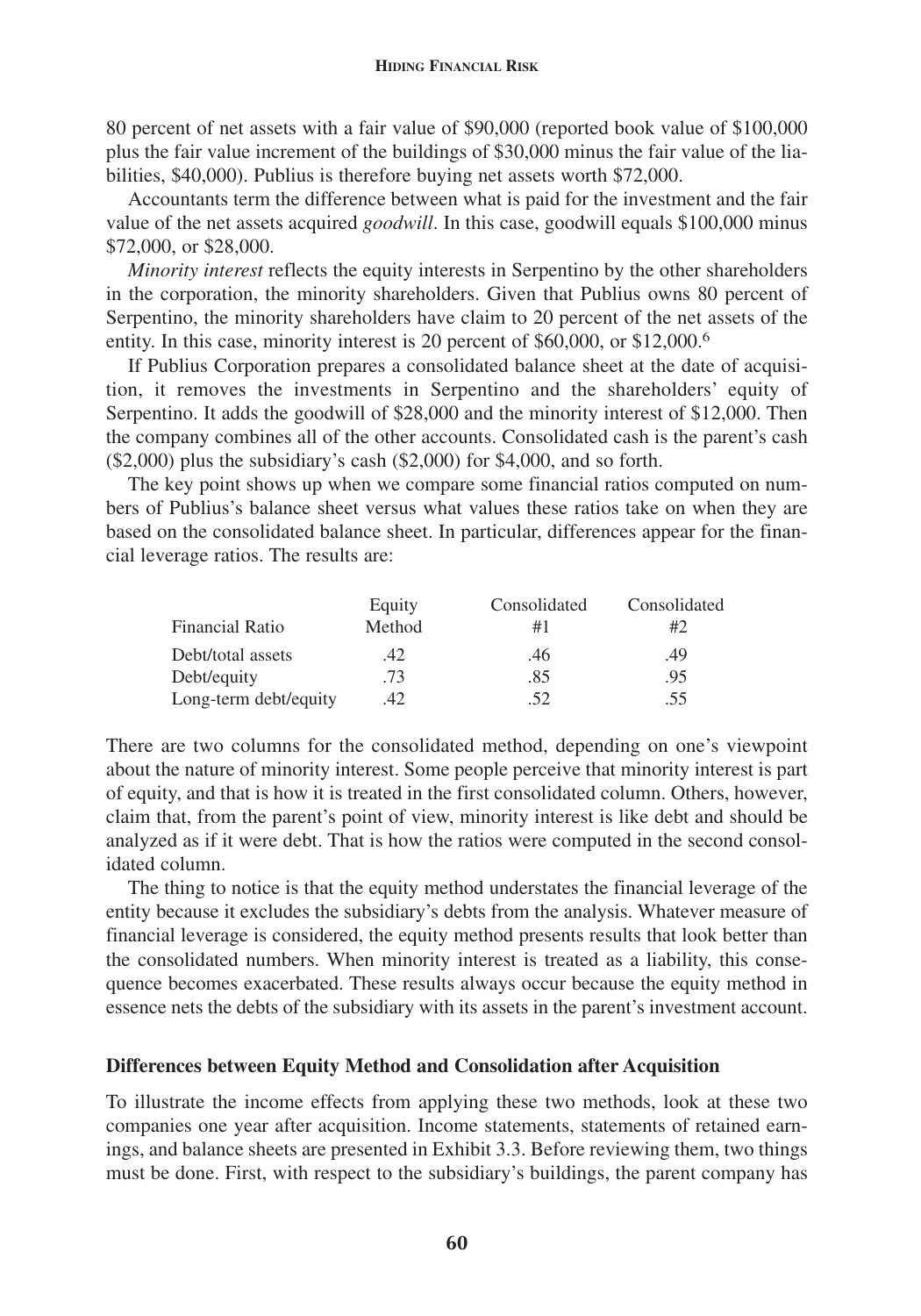|                                      | <b>Publius</b><br>Corporation | Serpentino<br>Inc. | <b>Consolidated</b> |
|--------------------------------------|-------------------------------|--------------------|---------------------|
| <b>Income Statement</b>              |                               |                    |                     |
| <b>Sales</b>                         | 100,000                       | 40,000             | 140,000             |
| Cost of Sales                        | (60,000)                      | (20,000)           | (80,000)            |
| Other Expenses                       | (20,000)                      | (10,000)           | (35,400)            |
| <b>Investment Income</b>             | 2,600                         |                    |                     |
| Minority Interest Net Income         |                               |                    | (2,000)             |
| Net Income                           | 22,600                        | 10,000             | 22,600              |
| <b>Retained Earnings</b>             |                               |                    |                     |
| Beginning                            | 100,000                       | 35,000             | 100,000             |
| Net Income                           | 22,600                        | 10,000             | 22,600              |
| Dividends                            | (14,000)                      | (5,000)            | (14,000)            |
| Ending                               | 108,600                       | 40,000             | 108,600             |
| <b>Balance Sheet</b>                 |                               |                    |                     |
| Cash                                 | 9,000                         | 5,000              | 14,000              |
| <b>Accounts Receivable</b>           | 20,000                        | 6,000              | 26,000              |
| Inventory                            | 39,000                        | 12,000             | 51,000              |
| Land                                 | 100,000                       | 40,000             | 140,000             |
| <b>Buildings</b>                     | 200,000                       | 50,000             | 274,000             |
| <b>Accumulated Depreciation</b>      | (55,000)                      | (8,000)            | (65,400)            |
| Investment in Serpentino             | 98,600                        |                    |                     |
| Goodwill                             |                               |                    | 25,000              |
| <b>Total Assets</b>                  | 411,600                       | 105,000            | 464,600             |
| <b>Accounts Payable</b>              | 12,000                        | 8,000              | 20,000              |
| <b>Wages Payable</b>                 | 8,000                         | 3,000              | 11,000              |
| Notes Payable                        | 52,000                        |                    | 52,000              |
| Mortgage Payable                     | 95,000                        | 29,000             | 124,000             |
| Minority Interest                    |                               |                    | 13,000              |
| Common Stock                         | 50,000                        | 5,000              | 50,000              |
| Additional Paid-in Capital           | 86,000                        | 20,000             | 86,000              |
| <b>Retained Earnings</b>             | 108,600                       | 40,000             | 108,600             |
| Liabilities and Stockholders' Equity | 411,600                       | 105,000            | 464,600             |

# **Exhibit 3.3 Financial Statements One Year after Purchase (in Dollars)**

Note: Parentheses denote negative numbers.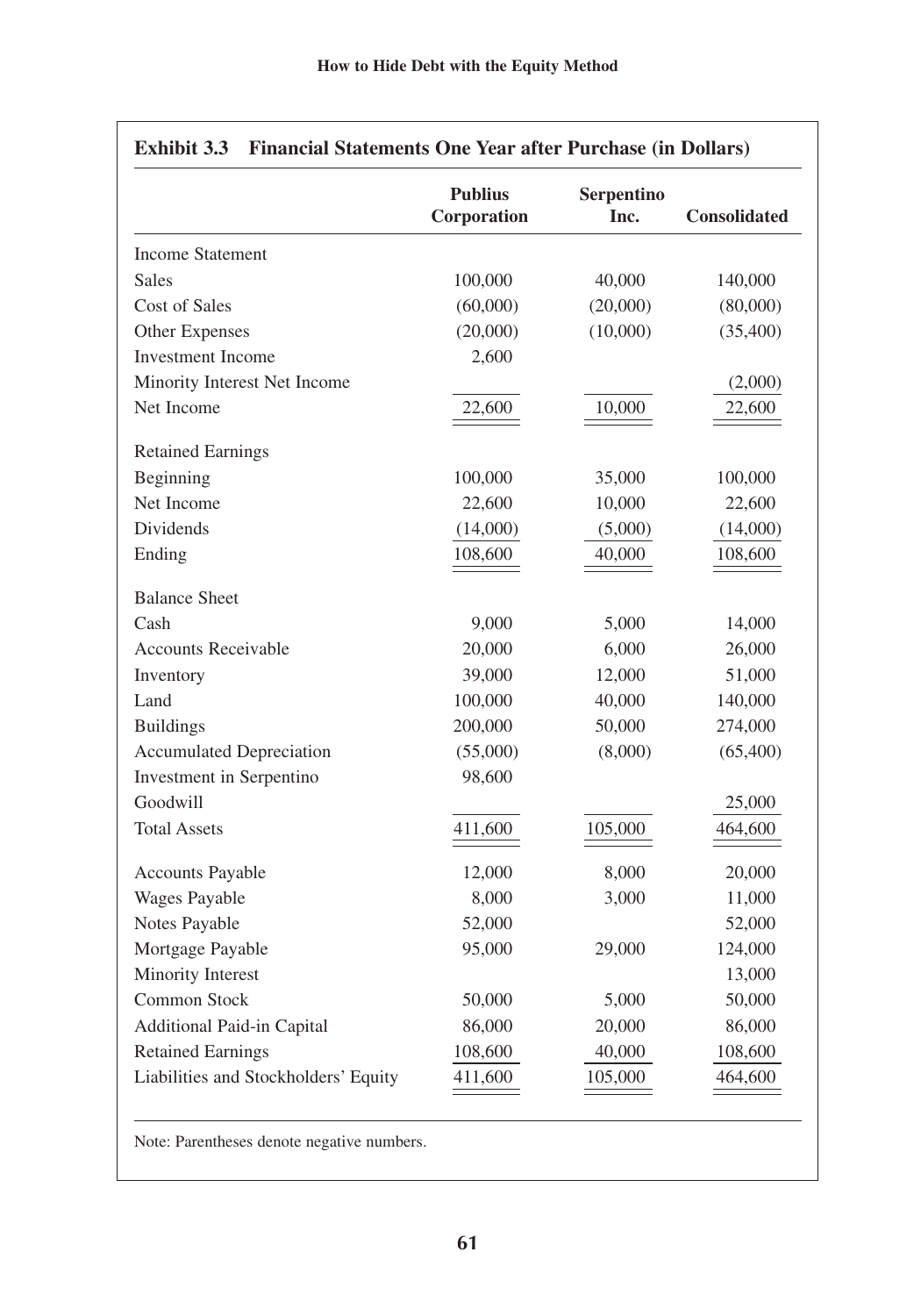to depreciate the full fair value of the building. The subsidiary already depreciates the book value of the building, so the parent only has to pick up the incremental amount. Assume the building has a 10-year life and no salvage value and Publius uses the straight-line formula. The fair value increment over the book value of the building is \$30,000 by assumption; the parent's portion of this is 80 percent of \$30,000, or \$24,000. The depreciation of the excess therefore will be \$2,400 per year, calculated as \$24,000 minus the salvage value of \$0, all divided by 10 years. Under the equity method, this extra depreciation is subtracted from the investment income; under consolidation, it is added to the depreciation expense.

In addition, we have to ask whether goodwill has at least its original fair value. If not, an impairment loss must be recognized.<sup>7</sup> Assume that goodwill has a fair value of \$25,000 at the end of the year, which represents an impairment loss of \$28,000 minus \$25,000, which equals \$3,000. The equity method subtracts this amount from investment income, while the consolidation method displays it as an impairment loss. We add both the extra depreciation and the impairment loss to "other expenses."

Investment income begins with 80 percent of Serpentino's income, which equals 80 percent of \$10,000, or \$8,000. From this quantity the accountant subtracts out the extra depreciation and the impairment loss, so investment income comes to \$8,000 minus \$2,400 minus \$3,000, which equals \$2,600. Note that this amount is shown in the income statement of Publius in Exhibit 3.3.

In a consolidated income statement, we also need to compute what is called *minority interest net income (MINI)*. The MINI is computed as the minority shareholders' interest in the subsidiary's income. In this example, MINI equals 20 percent of \$10,000, or \$2,000. The consolidated income eliminates the parent's investment income account and recognizes the extra depreciation, the impairment loss, and MINI. All other items are merely added together. Sales, for example, become \$100,000 plus \$40,000, or \$140,000. Keep in mind that the account "Other expenses" not only combines those of the two firms but also includes the extra depreciation and the impairment loss.

An important corollary of this discussion is that consolidated net income always equals the parent's net income. The equity method is designed to make this result occur. Because of this effect, consolidated retained earnings will always match the parent's retained earnings.

The balance sheet proceeds pretty much as before, bearing in mind that buildings must be increased by the extra \$24,000 and accumulated depreciation by the \$2,400 and that goodwill now has a fair value of \$25,000. Also note that minority interest is 20 percent of the subsidiary's equity of \$65,000, or \$13,000. The parent's investment account and the subsidiary's stockholders' equity accounts are eliminated. Finally, all remaining accounts are combined.

The first key point is that the consolidated net income always equals the parent's net income. Even so, return metrics such as return on assets or return on sales usually differ because assets and sales are not the same under these two formats. However, even though consolidated net income equals the parent's net income, having two formats can interfere with an analyst's or an investor's assessment of the growth rate in sales or operating expenses.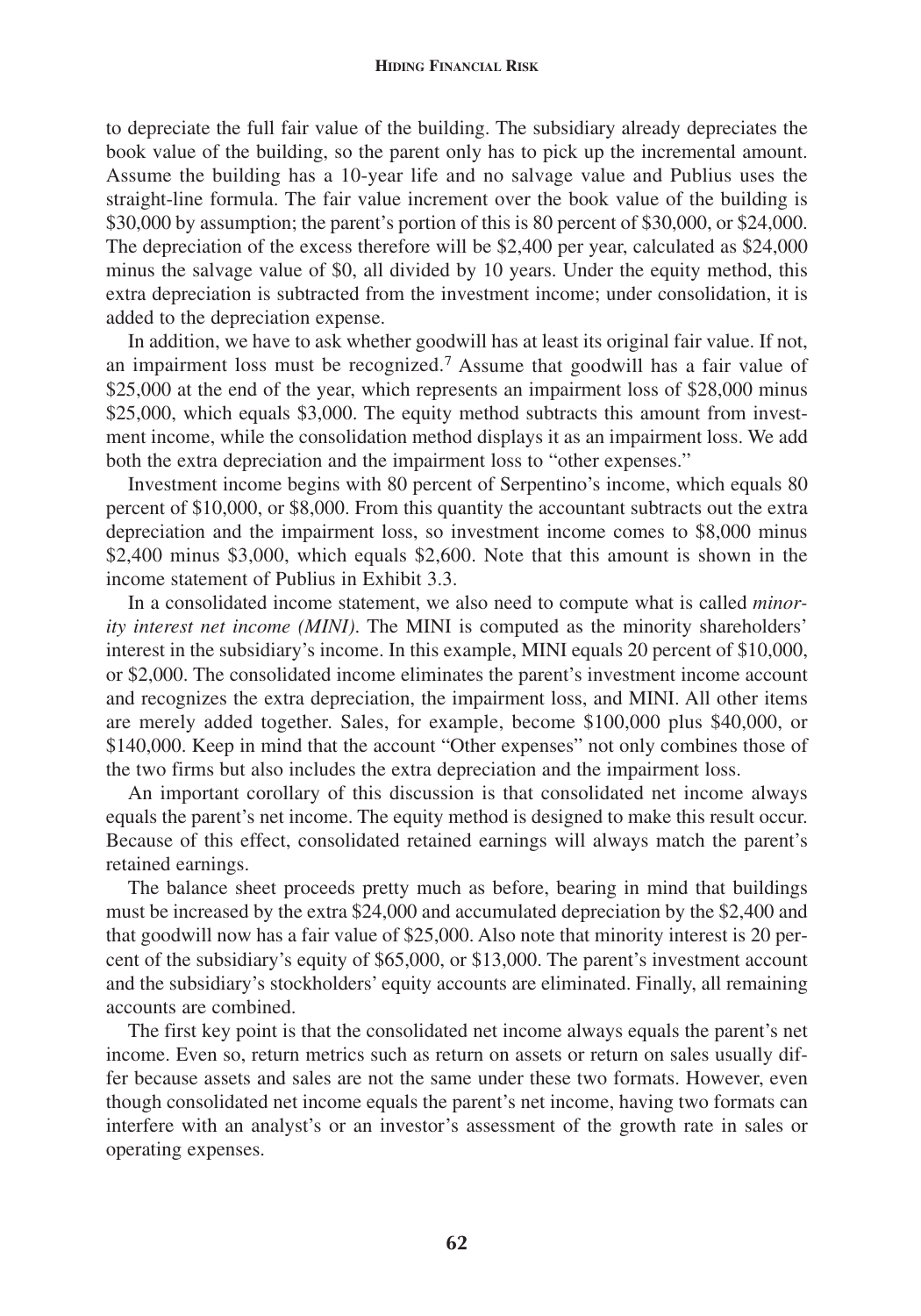#### **How to Hide Debt with the Equity Method**

The second key point, as before, is that the equity method understates the financial leverage of the business enterprise. The equity method nets out the subsidiary's liabilities, so these liabilities are not part of the corporate debt. The consolidated method, however, correctly includes these liabilities in the balance sheet; so financial ratios computed on these numbers properly reveal the hidden financial risk. For our hypothetical illustration, the results are:

|                        | Equity | Consolidated | Consolidated |
|------------------------|--------|--------------|--------------|
| <b>Financial Ratio</b> | Method | #1           | #2           |
| Debt/total assets      | .40    | .44          | .47          |
| Debt/equity            | .68    | .80          | .90          |
| Long-term debt/equity  | .38    | 48           | 48           |

As before, two columns are shown for the consolidated method, depending on one's viewpoint about minority interest. Again, the equity method understates the financial leverage of the enterprise, because this method omits from the balance sheet the liabilities of the subsidiary. This is why the equity method belongs to that class of accounting tricks called off-balance sheet financing.

#### **HIDING DEBT WITH THE EQUITY METHOD**

Enough hypotheticals—let us turn our attention to some examples in practice. I shall examine the procedures applied by Elan, Coca-Cola, and WorldCom, with the greatest attention on Coca-Cola.

#### **Elan**

Managers at Elan<sup>8</sup> either did not learn the lessons from Boston Chicken or they learned the wrong lessons. Elan, the New York Stock Exchange (NYSE) pharmaceutical company from Ireland, invented a number of joint ventures and chose to account for them with the equity method. By itself that might be proper, for a number of these joint ventures are structured so that Elan has less than a majority stake in them. The problem, however, is that many of the contracts contain option clauses that allow Elan to obtain additional equity in the joint ventures so that it is conceivable, even likely, that Elan controls the operating, investing, and financing decisions of these joint ventures.

The SEC first started investigating Elan in 1999 because of these joint ventures with call options. Interestingly, the SEC returned to this issue in July 2002 because Elan continues to apply this rule in a ridiculous manner.

More specifically, footnote 4 of the 1998 financial statements stated that Elan had an equity venture with Axogen Limited and NeuroLab and that Elan had the option to purchase the rest of Axogen's shares and NeuroLab's shares. Apparently Elan's management team ignored the existence of the option when they performed their accounting tasks. Why? I could not find separate financial statements for Axogen or for NeuroLab,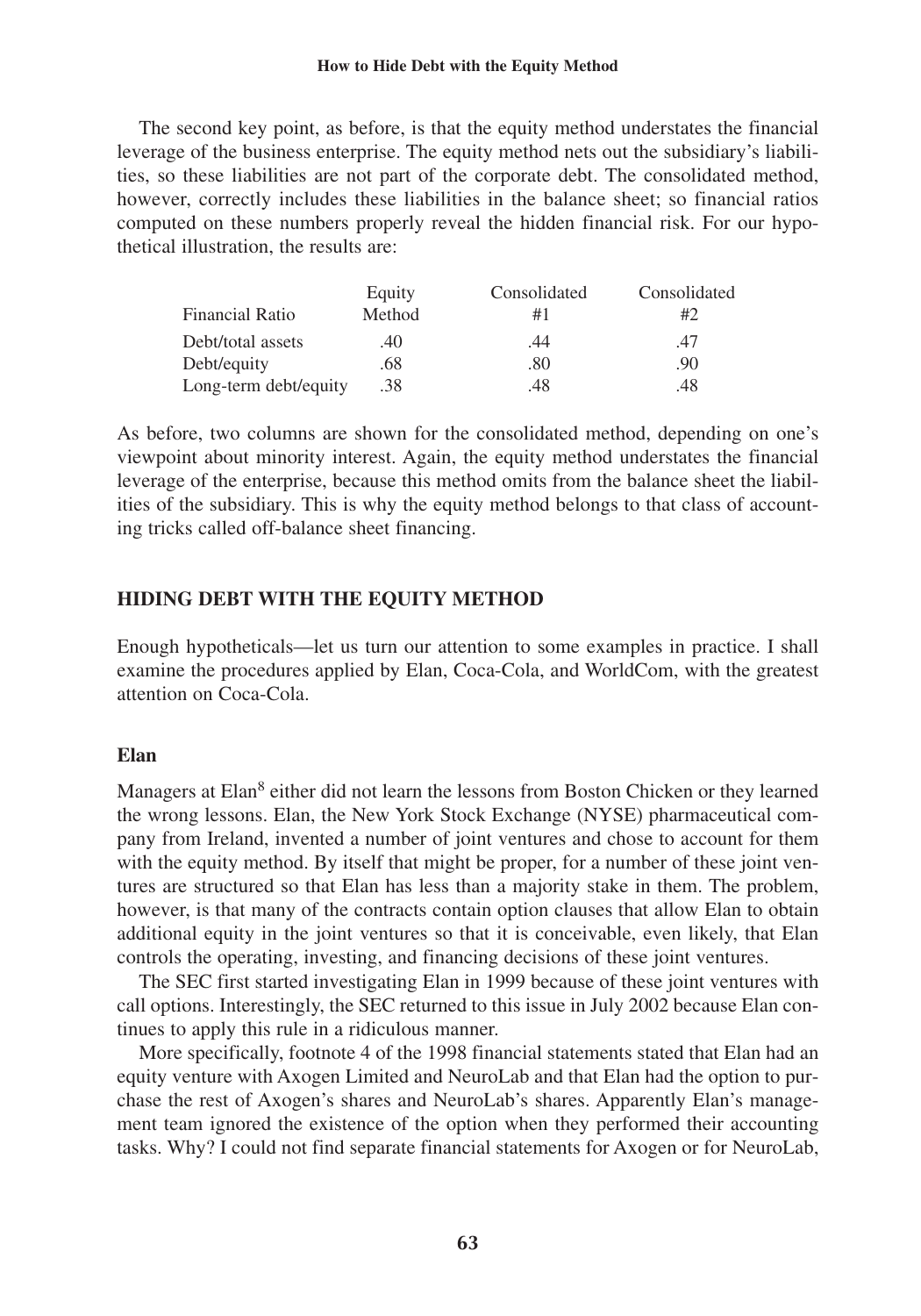but my bet is that Elan loaded them up with debt and hoped to keep these items off the balance sheet, at least for a while.

The accounting profession did not have a rule on how to handle accounting for investments when call options are part of the contract, but does the profession really have to regulate every possible human action? Some common sense along with a duty to pursue fair reporting to the investment community and a commitment to "substance over form" would seem more than enough to tip the scales toward recognizing the economic truth in this case. Clearly, Elan ran the show for these joint ventures and controlled their every move. The company should consolidate these joint ventures.

#### **Coca-Cola**

Coca-Cola has referred to its product as the real thing, but what about its balance sheet? Is it the real thing? Critics often have complained about the firm's strategy to devise affiliates with just under 50 percent ownership but completely under the control of the parent company.<sup>9</sup> This strategy allows Coke to apply the equity method for its investments in affiliates instead of consolidating their results with the mother firm.

I shall attempt to unpack what is really going on by consolidating the results of Coca-Cola Enterprises, one of the main bottlers for the group. Unfortunately, I do not have enough data to consolidate the other bottlers and franchisees and various affiliates with the parent company. The financial statements for Coca-Cola Enterprises and some data about the intercompany transactions are available so that the results can be consolidated with some degree of reliability.

I do not have fair values of the assets and liabilities of Coca-Cola Enterprises. This is not critical, however, because I shall assume that the fair value differentials (fair value less book value) have been completely depreciated. This seems reasonable given that Coca-Cola has owned these bottlers for several decades. Goodwill, on the other hand, can be estimated as the difference between the carrying amount in the investments account and the book values of the net assets of Coca-Cola Enterprises. I invoke the assumption that goodwill is either unimpaired or that any impairment has been accounted for by the parent corporation.

With these assumptions, we proceed to consolidate Coca-Cola Enterprises with Coca-Cola. Exhibit 3.4 presents the results for these two corporations separately and then for the two combined as one entity for the years 2000 and 2001. Panel A gives the income statements for 2001, even as panel C displays the income statements for 2000. While the consolidated entity shows the same income as Coke by itself, notice that the line items differ remarkably. Operating revenues, cost of goods sold, gross profit, and operating expenses diverge from one another and perhaps could lead readers of the financial statements to interpret the results differently. Notice also that while Coke is bigger than Coca-Cola Enterprises, interest expense for the latter is much bigger than for the parent. This fact suggests that Coke is parking most of the liabilities with the subsidiary.

Panels B and D of Exhibit 3.4 contain the balance sheets for 2001 and 2000. As suggested by the income statements, the most striking feature of the balance sheets crops up in the liability section. In particular, notice that Coca-Cola Enterprises has long-term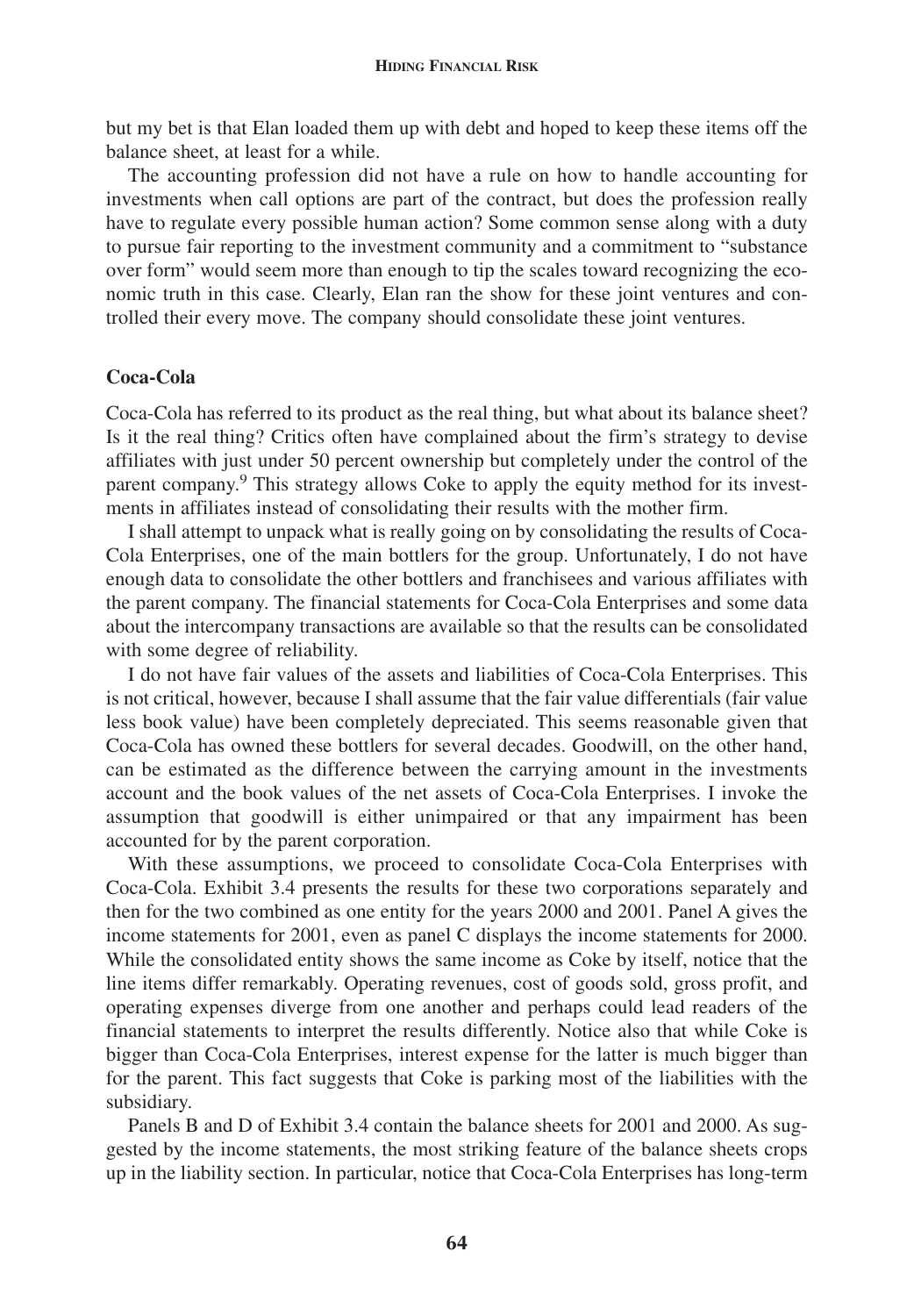| <b>Exhibit 3.4</b><br>Financial Statements of Coca-Cola (in Millions of \$) |                  |                                 |                                      |  |  |
|-----------------------------------------------------------------------------|------------------|---------------------------------|--------------------------------------|--|--|
| Panel A: Income Statement for the Year Ending December 31, 2001             |                  |                                 |                                      |  |  |
|                                                                             | Coke<br>(Parent) | <b>Bottlers</b><br>(Subsidiary) | <b>Consolidated</b><br><b>Entity</b> |  |  |
| <b>Net Operating Revenues</b>                                               | 20,092           | 15,700                          | 30,663                               |  |  |
| Cost of Goods Sold                                                          | (6,044)          | (9,740)                         | (11,078)                             |  |  |
| <b>Gross Profit</b>                                                         | 14,048           | 5,960                           | 19,585                               |  |  |
| SG&A Expenses                                                               | (8,696)          | (5,359)                         | (13, 632)                            |  |  |
| Operating Income                                                            | 5,352            | 601                             | 5,953                                |  |  |
| Interest Income                                                             | 325              | $\theta$                        | 325                                  |  |  |
| <b>Interest Expense</b>                                                     | (289)            | (753)                           | (1,042)                              |  |  |
| <b>Investment</b> Income                                                    | 152              | 0                               | 275                                  |  |  |
| Other Income                                                                | 130              | 2                               | 132                                  |  |  |
| Minority Interest Net Income                                                | $\theta$         | $\theta$                        | 198                                  |  |  |
| Income before Taxes                                                         | 5,670            | (150)                           | 5,841                                |  |  |
| <b>Income Taxes</b>                                                         | (1,691)          | 131                             | 1,560                                |  |  |
| Net Income before<br><b>Accounting Change</b>                               | 3,979            | (19)                            | 4,281                                |  |  |
| Cumulative Effect of<br>Accounting Change                                   | (10)             | (302)                           | (312)                                |  |  |
| Net Income                                                                  | 3,969            | (321)                           | 3,969                                |  |  |

# **Panel B: Balance Sheet as of December 31, 2001**

|                                | Coca-Cola<br>(Parent) | <b>Bottlers</b><br>(Subsidiary) | <b>Consolidated</b><br><b>Entity</b> |
|--------------------------------|-----------------------|---------------------------------|--------------------------------------|
| <b>Current Assets</b>          |                       |                                 |                                      |
| Cash and Marketable Securities | 1,934                 | 284                             | 2,218                                |
| Trade Accounts Receivable      | 1,844                 | 1,540                           | 3,384                                |
| Amounts Due from Affiliate     | 38                    | $\theta$                        | $\theta$                             |
| Inventories                    | 1,055                 | 690                             | 1,745                                |
| Prepaid Expenses and           |                       |                                 |                                      |
| Other Assets                   | 2,300                 | 362                             | 2,592                                |
|                                | 7,171                 | 2,876                           | 9,939                                |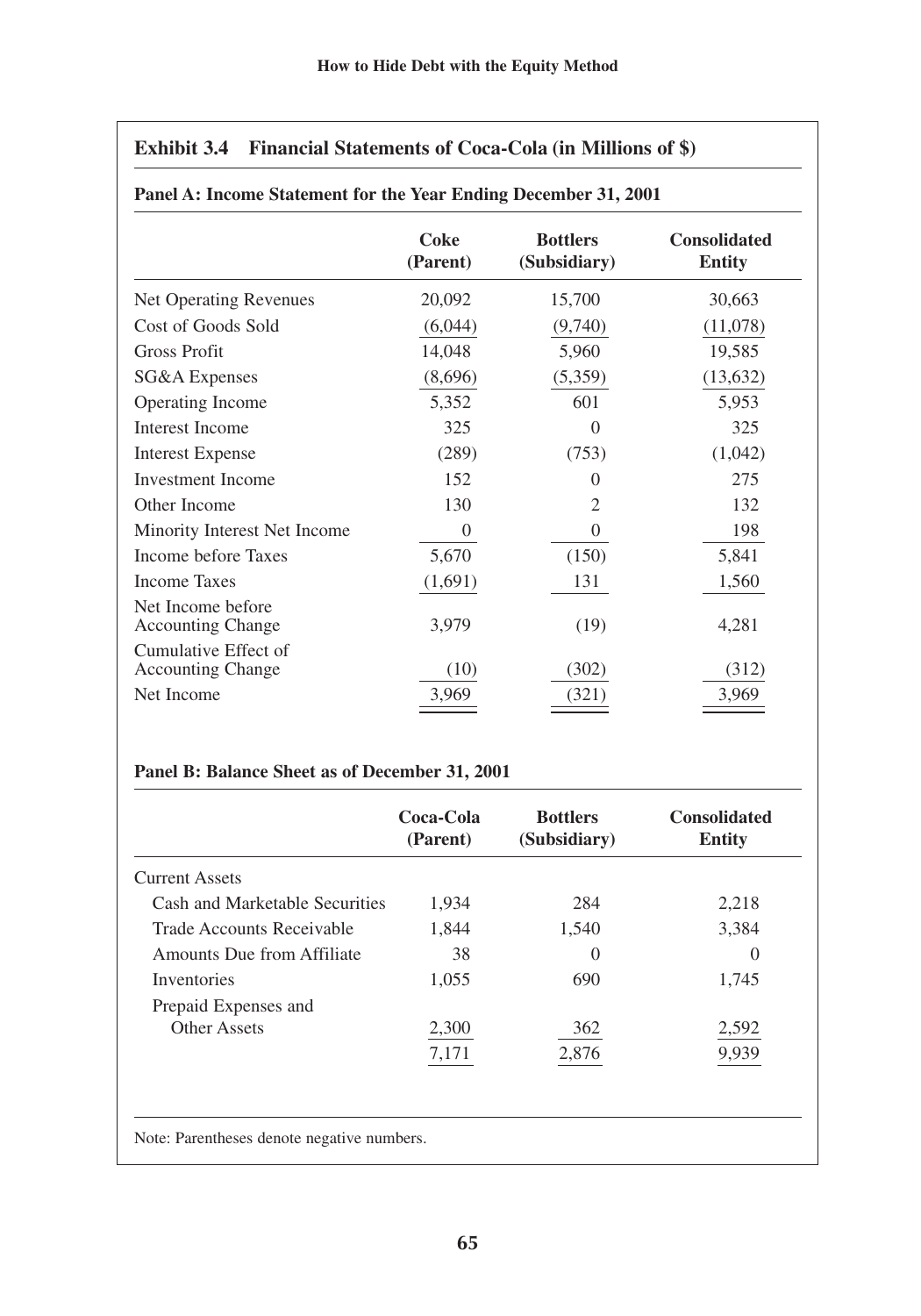#### **HIDING FINANCIAL RISK**

## **Exhibit 3.4** *(Continued)*

# **Panel B:** *(Continued)*

|                                         | Coca-Cola<br>(Parent) | <b>Bottlers</b><br>(Subsidiary) | <b>Consolidated</b><br><b>Entity</b> |
|-----------------------------------------|-----------------------|---------------------------------|--------------------------------------|
| <b>Investments</b>                      |                       |                                 |                                      |
| <b>Equity Method Investments</b>        |                       |                                 |                                      |
| Coca-Cola Enterprises                   | 788                   | $\Omega$                        | $\theta$                             |
| Coca-Cola Amatil Limited                | 432                   | $\Omega$                        | 432                                  |
| Other                                   | 3,908                 | $\Omega$                        | 3,908                                |
| <b>Cost Method Investments</b>          | 294                   | $\Omega$                        | 294                                  |
| <b>Other Assets</b>                     | 2,792                 | $\theta$                        | 2,282                                |
|                                         | 8,214                 | $\Omega$                        | 6,916                                |
| Property, Plant, and<br>Equipment (Net) | 4,453                 | 6,206                           | 10,659                               |
| <b>Intangible Assets</b>                |                       |                                 |                                      |
| (Including Goodwill)                    | 2,579                 | 14,637                          | 16,933                               |
| <b>Total Assets</b>                     | 22,417                | 23,719                          | 44,447                               |
| <b>Current Liabilities</b>              |                       |                                 |                                      |
| Accounts Payable and Accrued            | 4,530                 | 2,648                           | 7,140                                |
| Debts                                   |                       |                                 |                                      |
| Deferred Cash Payments                  | $\theta$              | 70                              | $\overline{0}$                       |
| Notes Payable and Current Debt          | 3,899                 | 1,804                           | 5,703                                |
|                                         | 8,429                 | 4,522                           | 12,843                               |
| <b>Noncurrent Liabilities</b>           |                       |                                 |                                      |
| Long-Term Debt                          | 1,219                 | 10,365                          | 11,584                               |
| Other Noncurrent Liabilities            | 961                   | 1,166                           | 2,127                                |
| Deferred Cash Payments                  | $\theta$              | 510                             | $\theta$                             |
| <b>Deferred Taxes</b>                   | 442                   | 4,336                           | 4,778                                |
|                                         | 2,622                 | 16,377                          | 18,489                               |
| Shareholders' Equity                    |                       |                                 |                                      |
| Minority Interest                       | $\theta$              | $\boldsymbol{0}$                | 1,712                                |
| <b>Preferred Stock</b>                  | $\Omega$              | 37                              | 37                                   |
| Common Equity                           | 11,366                | 2,783                           | 11,366                               |
|                                         | 11,366                | 2,820                           | 13,115                               |
| Total Liabilities and Equity            | 22,417                | 23,719                          | 44,447                               |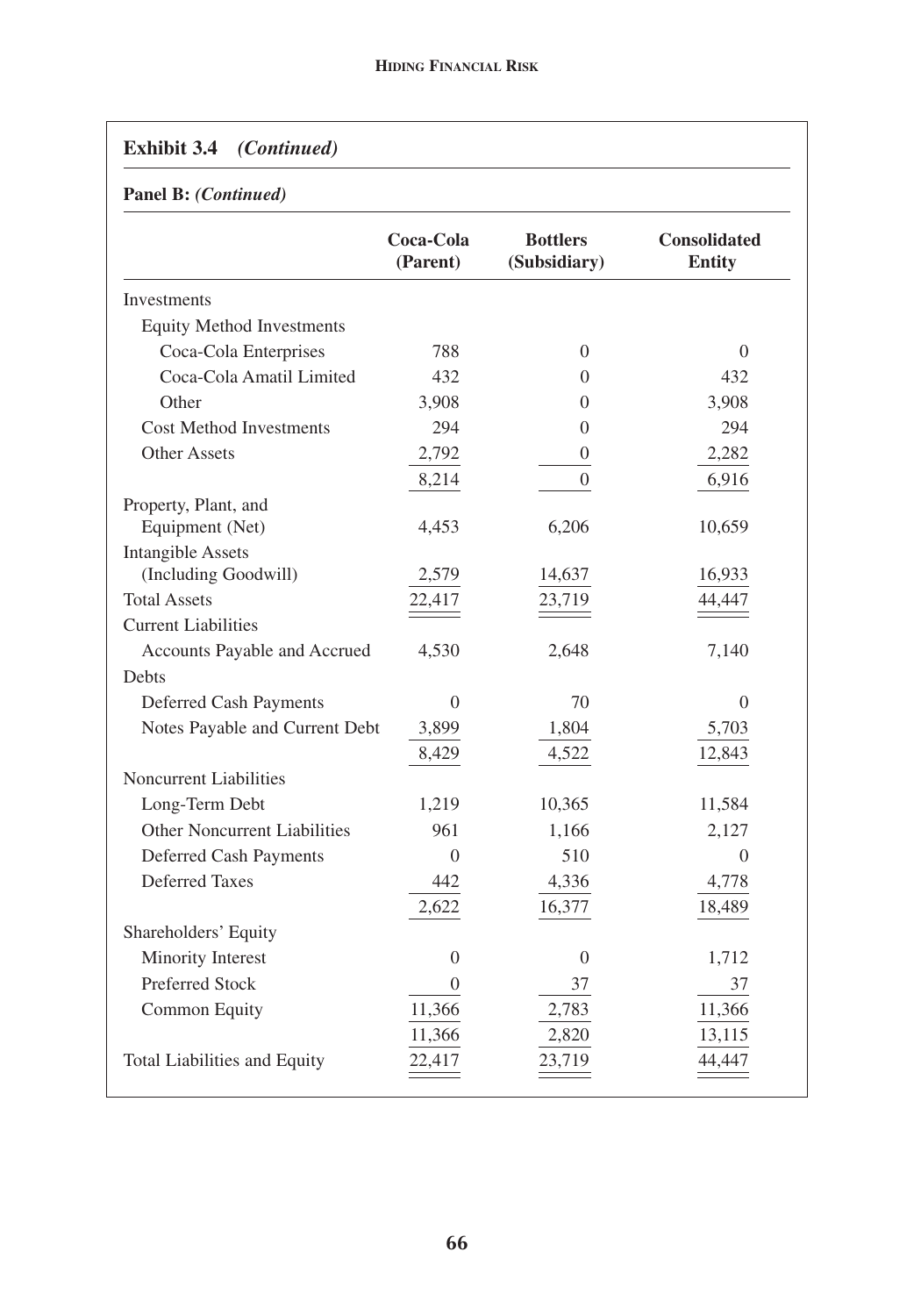# **Exhibit 3.4** *(Continued)*

# **Panel C: Income Statement for the Year Ending December 31, 2000**

|                                                  | Coke<br>(Parent) | <b>Bottlers</b><br>(Subsidiary) | <b>Consolidated</b><br><b>Entity</b> |
|--------------------------------------------------|------------------|---------------------------------|--------------------------------------|
| <b>Net Operating Revenues</b>                    | 19,889           | 14,750                          | 29,727                               |
| Cost of Goods Sold                               | (6,204)          | (9,083)                         | (10, 924)                            |
| <b>Gross Profit</b>                              | 13,685           | 5,667                           | 18,803                               |
| SG&A Expenses                                    | (9,994)          | (4,541)                         | (13,986)                             |
| <b>Operating Income</b>                          | 3,691            | 1,126                           | 4,817                                |
| <b>Interest Income</b>                           | 345              | $\Omega$                        | 345                                  |
| <b>Interest Expense</b>                          | (447)            | (791)                           | (1,238)                              |
| <b>Investment</b> Income                         | (289)            | $\Omega$                        | (386)                                |
| Other Income                                     | 99               | (2)                             | 97                                   |
| Minority Interest Net Income                     | $\theta$         | $\overline{0}$                  | (139)                                |
| Income before Taxes                              | 3,399            | 333                             | 3,496                                |
| <b>Income Taxes</b>                              | 1,222            | 97                              | 1,319                                |
| Net Income before<br><b>Accounting Change</b>    | 2,177            | 236                             | 2,177                                |
| Cumulative Effect of<br><b>Accounting Change</b> | $\Omega$         | $\theta$                        | 0                                    |
| Net Income                                       | 2,177            | 236                             | 2,177                                |

### **Panel D: Balance Sheet as of December 31, 2000**

|                                   | Coca-Cola<br>(Parent) | <b>Bottlers</b><br>(Subsidiary) | <b>Consolidated</b><br><b>Entity</b> |
|-----------------------------------|-----------------------|---------------------------------|--------------------------------------|
| <b>Current Assets</b>             |                       |                                 |                                      |
| Cash and Marketable Securities    | 1,892                 | 294                             | 2,186                                |
| Trade Accounts Receivable         | 1,757                 | 1,297                           | 3,054                                |
| Amounts Due from Affiliate        | $\Omega$              | 47                              | $\theta$                             |
| Inventories                       | 1,066                 | 602                             | 1,668                                |
| Prepaid Expenses and Other Assets | 1,905                 | 391                             | 2,296                                |
|                                   | 6,620                 | 2,631                           | 9,204                                |
| Investments                       |                       |                                 |                                      |
| <b>Equity Method Investments</b>  |                       |                                 |                                      |
| Coca-Cola Enterprises             | 707                   | $\left( \right)$                | $\left( \right)$                     |
| Coca-Cola Amatil Limited          | 617                   | $\theta$                        | 617                                  |
| Other                             | 3,922                 | 0                               | 3,922                                |

Note: Parentheses denote negative numbers.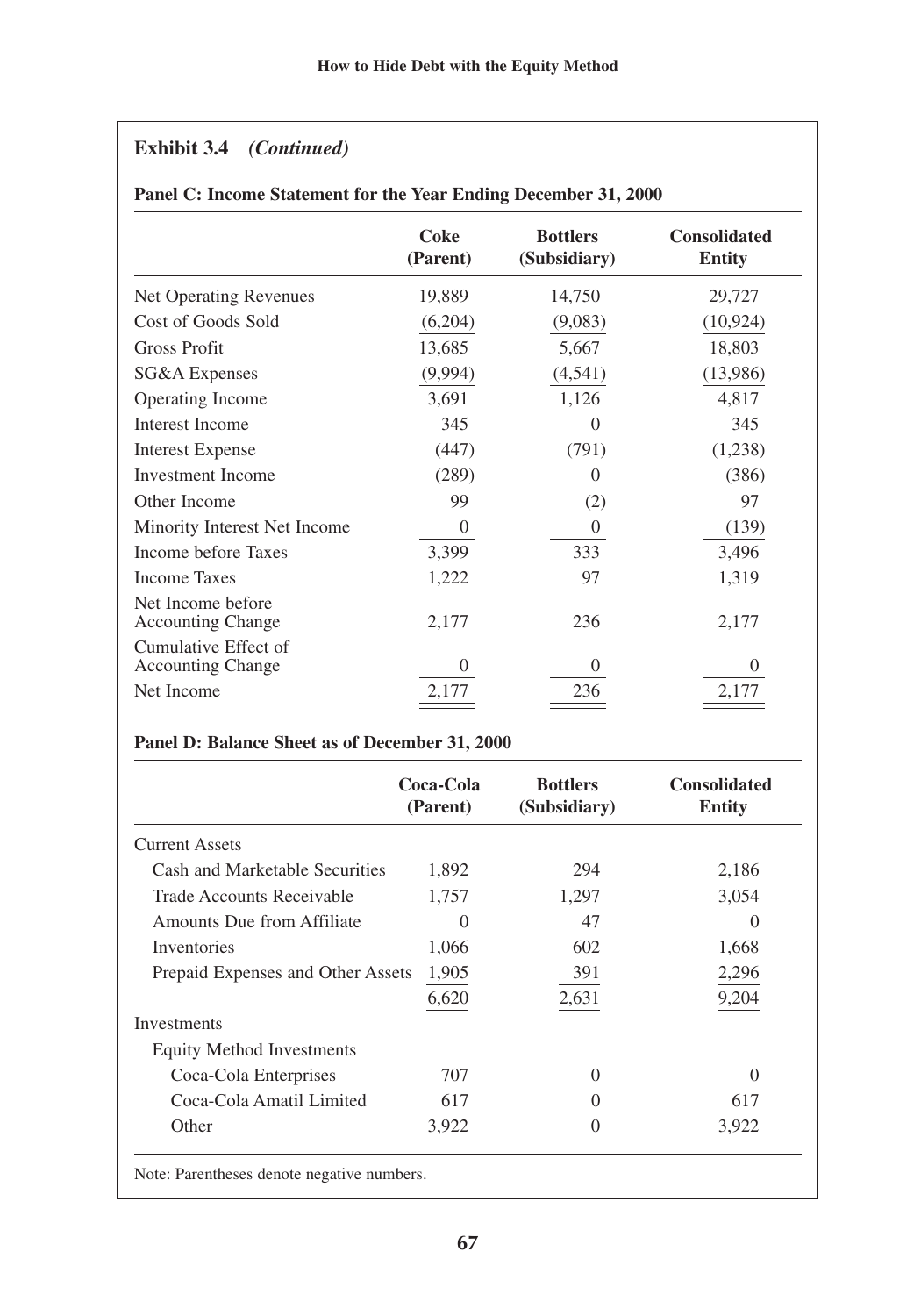# **Exhibit 3.4** *(Continued)*

# **Panel D:** *(Continued)*

|                                         | Coca-Cola<br>(Parent) | <b>Bottlers</b><br>(Subsidiary) | <b>Consolidated</b><br><b>Entity</b> |
|-----------------------------------------|-----------------------|---------------------------------|--------------------------------------|
| <b>Cost Method Investments</b>          | 519                   | $\mathbf{0}$                    | 519                                  |
| <b>Other Assets</b>                     | 2,364                 | $\overline{0}$                  | 2,364                                |
|                                         | 8,129                 | $\boldsymbol{0}$                | 7,422                                |
| Property, Plant, and Equipment<br>(Net) | 4,168                 | 5,783                           | 9,951                                |
| <b>Intangible Assets</b>                |                       |                                 |                                      |
| (Including Goodwill)                    | 1,917                 | 13,748                          | 15,227                               |
| <b>Total Assets</b>                     | 20,834                | 22,162                          | 41,804                               |
| <b>Current Liabilities</b>              |                       |                                 |                                      |
| Accounts Payable and Accrued            | 4,505                 | 2,321                           | 6,779                                |
| Debts                                   |                       |                                 |                                      |
| Deferred Cash Payments                  | $\Omega$              | $\mathbf{0}$                    | $\boldsymbol{0}$                     |
| Notes Payable and Current Debt          | 4,816                 | 773                             | 5,589                                |
|                                         | 9,321                 | 3,094                           | 12,368                               |
| Noncurrent Liabilities                  |                       |                                 |                                      |
| Long-Term Debt                          | 835                   | 10,348                          | 11,183                               |
| Other Noncurrent Liabilities            | 1,004                 | 1,112                           | 2,116                                |
| Deferred Cash Payments                  | $\Omega$              | $\Omega$                        | $\theta$                             |
| <b>Deferred Taxes</b>                   | 358                   | 4,774                           | 5,132                                |
|                                         | 2,197                 | 16,234                          | 18,431                               |
| Shareholders' Equity                    |                       |                                 |                                      |
| Minority Interest                       | $\overline{0}$        | $\overline{0}$                  | 1,645                                |
| <b>Preferred Stock</b>                  | $\Omega$              | 44                              | 44                                   |
| Common Equity                           | 9,316                 | 2,790                           | 9,316                                |
|                                         | 9,316                 | 2,834                           | 11,005                               |
| <b>Total Liabilities and Equity</b>     | 20,834                | 22,162                          | 41,804                               |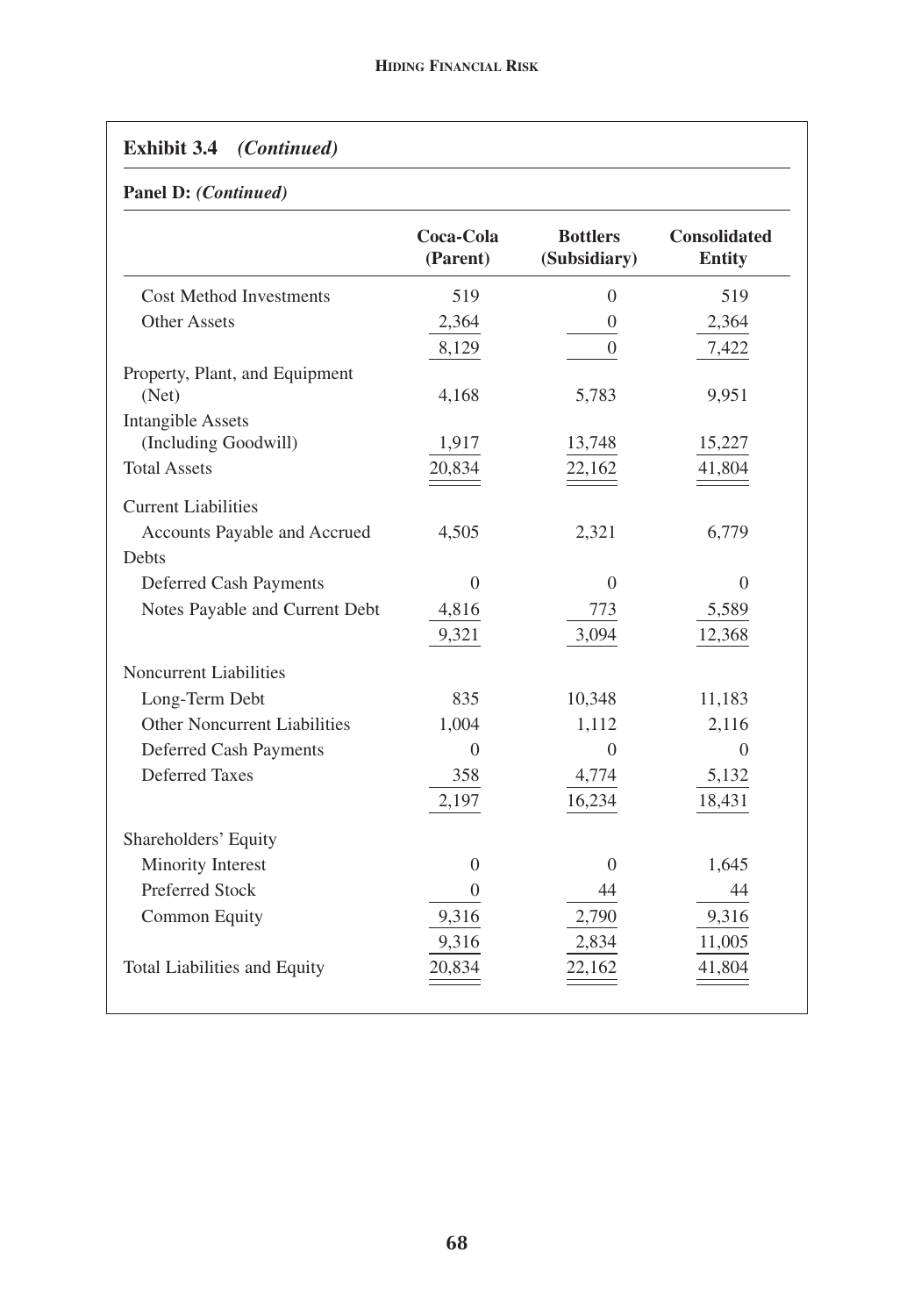liabilities about seven times the size of the long-term debts of Coke itself. Whereas the parent company has a moderate financial structure, the subsidiary clearly has a more aggressive financial structure.

The financial ratios reveal the discrepancy between the equity method and consolidation. Exhibit 3.5 communicates the financial ratios for the parent when applying the equity method and the consolidated results. Readers cannot help but notice that virtually all ratios are negatively impacted when we move from the equity method to the consolidation method. Financial leverage is the hardest hit. Debt to equity doubles, while debt to tangible equity goes from a positive number to a negative number. Times interest earned shrinks to less than half. Long-term debt to equity and long-term debt to assets mushroom.

The return metrics are also negatively impacted. While the net income of the parent equals consolidated net income, the denominators have increased. Return on sales, return on assets, and return on tangible or total equity show decreases. Both sales and cost of goods sold increase, but the net effect is a decline in the gross margins.

|                              |               | 2001                |               | 2000                |  |
|------------------------------|---------------|---------------------|---------------|---------------------|--|
| <b>Financial Ratios</b>      | <b>Equity</b> | <b>Consolidated</b> | <b>Equity</b> | <b>Consolidated</b> |  |
| <b>Current Ratio</b>         | 0.85          | 0.77                | 0.71          | 0.74                |  |
| Debt to Equity               | 0.97          | 2.39                | 1.24          | 2.80                |  |
| Debt to Tangible Equity      | 1.26          | (8.21)              | 1.56          | (7.29)              |  |
| Debt to Assets               | 0.49          | 0.70                | 0.55          | 0.74                |  |
| Debt to Tangible Assets      | 0.56          | 1.14                | 0.61          | 1.16                |  |
| <b>Gross Profit</b>          | 0.70          | 0.64                | 0.69          | 0.63                |  |
| Return on Sales              | 0.20          | 0.13                | 0.11          | 0.07                |  |
| <b>Return on Assets</b>      | 0.18          | 0.09                | 0.10          | 0.05                |  |
| Return on Tangible Assets    | 0.20          | 0.14                | 0.12          | 0.08                |  |
| Return on Equity             | 0.35          | 0.30                | 0.23          | 0.20                |  |
| Return on Tangible Equity    | 0.45          | (1.04)              | 0.29          | (.52)               |  |
| <b>Times Interest Earned</b> | 20.62         | 6.61                | 8.60          | 3.82                |  |
| <b>Inventory Turnover</b>    | 5.73          | 6.35                | 5.82          | 6.55                |  |
| Receivables Turnover         | 10.90         | 9.06                | 11.32         | 9.73                |  |
| LTD to Equity                | 0.11          | 0.88                | 0.09          | 1.02                |  |
| LTD to Assets                | 0.05          | 0.26                | 0.04          | 0.27                |  |

#### **Exhibit 3.5 Financial Ratios of Coca-Cola Equity Method versus Consolidation**

Note: Parentheses denote negative numbers.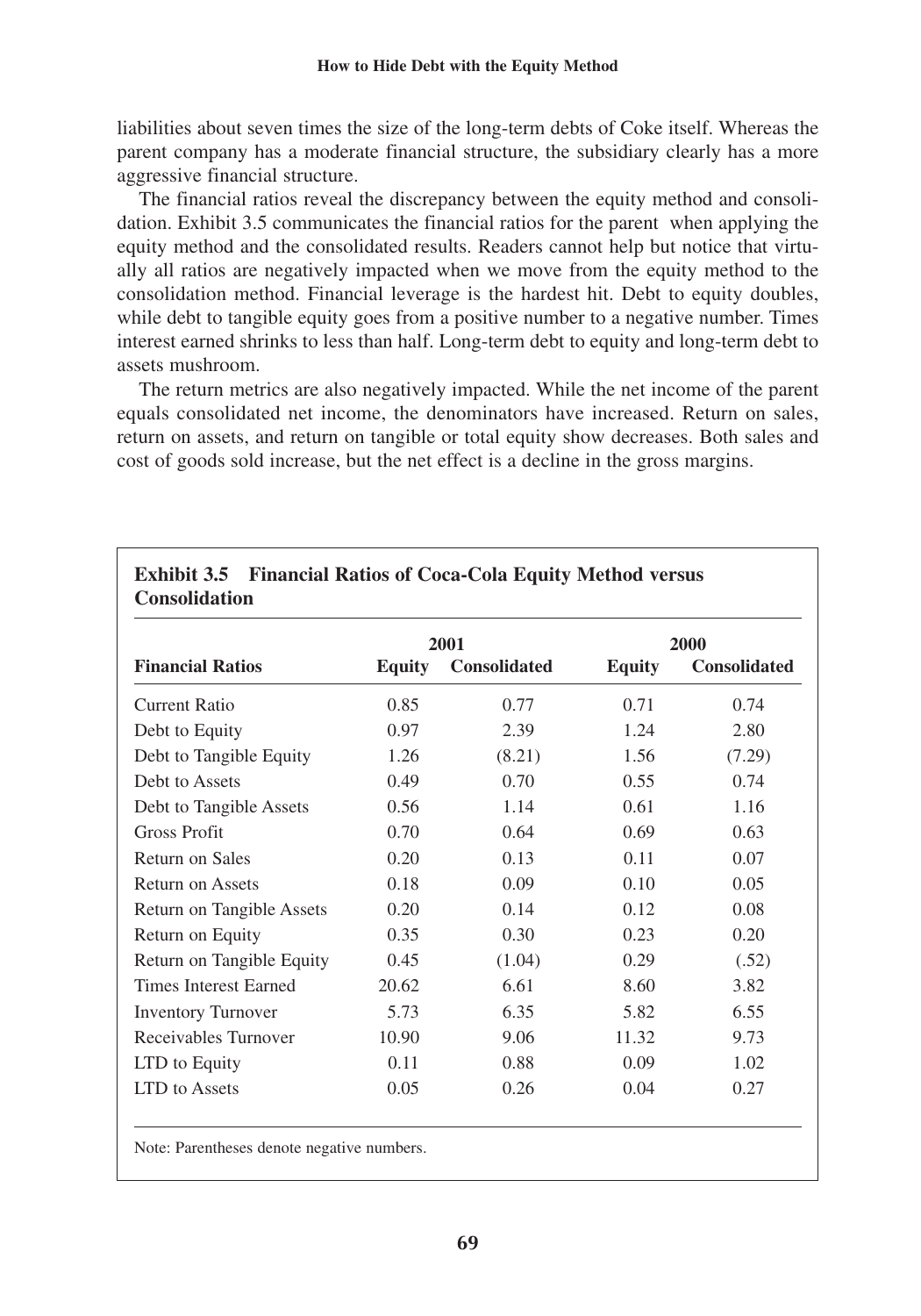Even the current ratio, inventory turnover, and receivables turnover deteriorate.

In short, there is no good news in Coke's consolidated numbers. Accordingly, it is easy to understand why Coke would want to generate a different impression by not consolidating these corporations.

This leads us to the real question: Should Coca-Cola in fact consolidate the results of its bottlers and company-owned franchisees? The firm argues no because the rules say not to. Statement of Financial Accounting Standards (SFAS) No. 94 requires consolidation only when the parent company owns more than 50 percent of the investee. The difficulty of this position is that it is patently unfair to the readers of the financial statements and does not reflect the substance of what is going on. Coca-Cola runs the shop in these investees; it controls everything that matters. If the business enterprise offered financial statements that were fair to the investment community—as Arthur Andersen of old argued should be done (see Chapter 11)—then Coca-Cola would consolidate these operations and quit playing games with investors and creditors.

#### **WorldCom**

That paragon of accounting we know as WorldCom apparently has been at it again with an interesting twist. WorldCom owns 52 percent of the voting stock of Embratel, a Brazilian telecommunications company—and correctly has consolidated the results of Embratel with its own. Managers at WorldCom now argue that this consolidation is inappropriate because they do not own a majority of all the stock, just a majority of the voting stock.10 In fact, these managers are now arguing that WorldCom owns less than 20 percent of Embratel, so it should apply the equity method instead.

Not only is such a deconsolidation unusual, but also it makes one curious about the real reasons for pursuing such a tack. I do not have the data necessary to contrast the impact of consolidating and not consolidating Embratel with WorldCom, but I have to wonder about the debt level of Embratel. Given the culture of today's managers, my guess is that WorldCom cares little about the accuracy or fairness of the accounting, but again its managers are trying to paint a pretty picture for investors and creditors. Given past actions of managers at this corporation, more data and disclosures should be offered to prove that they are not trying to pull another one on us.

#### **SUMMARY AND CONCLUSION**

A number of accounting tricks fall under the umbrella of off-balance sheet accounting, and the equity method is one of them. The equity method hides liabilities because it nets the assets and liabilities of the investee. Since assets are almost always greater than liabilities, this net amount goes on the left-hand side of the balance sheet. This accounting thus hides all of the investee's debts.

When a corporation controls the operations of another company, it should consolidate the operations of both. When the parent applies the equity method instead, we can be sure that it is hiding debt. Where possible, as in the case of Coca-Cola and Coca-Cola Enterprises, readers of financial statements can perform their own analytical adjustments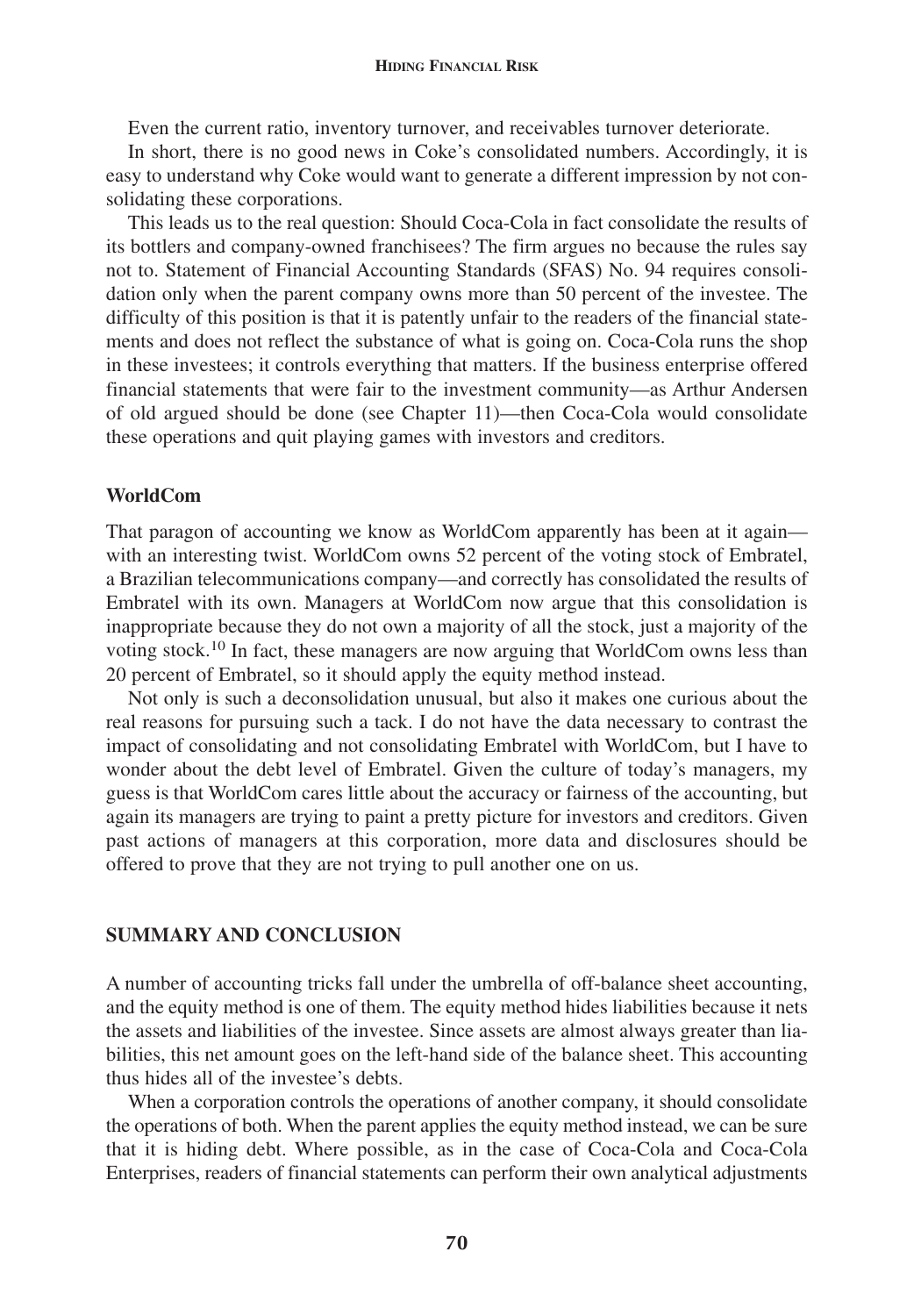and obtain the consolidated income statement and consolidated balance sheet. Analyzing this adjusted set of statements often reveals more than the actual financial report.

Of course, it would help immensely if managers accounted for these transactions properly and fairly. The investment community does not want a mere meeting the letter of the law but also an attempt to meet the spirit of the accounting standards.

### **NOTES**

- 1. The purpose here is only to give a brief overview of the accounting for investments. Greater details can be found in: D. E. Kieso, J. J. Weygandt, and T. D. Warfield, *Intermediate Accounting,* 10th ed. (New York: John Wiley & Sons, 2001), pp. 917–970; L. Revsine, D. W. Collins, and W. B. Johnson, *Financial Reporting and Analysis,* 2nd ed. (Upper Saddle River, NJ: Prentice-Hall, 2002), pp. 817–882; and G. I. White, A. C. Sondhi, and D. Fried, *The Analysis and Use of Financial Statements,* 3rd ed. (New York: John Wiley & Sons, 1998), pp. 670–726. The applicable accounting rules are found in Accounting Principles Board, *The Equity Method of Accounting for Investments in Common Stock*, APB Opinion No. 18 (New York: AICPA, 1971); and the Financial Accounting Standards Board, *Accounting for Certain Investments in Debt and Equity Securities,* SFAS No. 115 (Norwalk, CT: FASB,1993). Also to be recommended are: P. R. Delaney, B. J. Epstein, J. A. Adler, and M. F. Foran, *GAAP 2000: Interpretation and Application of Generally Accepted Accounting Principles 2000* (New York: John Wiley & Sons, 2000), pp. 357–398; G. Georgiades, *Miller GAAP Financial Statement Disclosures Manual* (New York: Aspen, 2001), section 35.01; and B. D. Jarnagin, *2001 U.S. Master GAAP Guide* (Chicago: CCH, 2000), pp. 321–330.
- 2. The face value of the debt is how much the investor receives at maturity, ignoring interest. At the issuance date, debt can have fair values above or below this face value because the coupon rate on the debt differs from the market interest rate for securities with similar risk. The investment community calls the difference a *premium* when the fair value exceeds the face value and a *discount* when the face value is greater than the fair value. Accountants amortize (reduce over time eventually to a zero balance) the premium or discount, which affects the computation of interest revenue and interest expense. "Amortized cost" of a heldto-maturity debt security is the face value of the security plus (minus) the unamortized premium (discount).
- 3. The firm would report the unrealized gain in the statement of comprehensive income. For details, see Kieso et al., *Intermediate Accounting,* pp. 929–930.
- 4. See A. Bedipo-Memba, "Boston Chicken Files for Protection, Lays Off 500, Shuts 178 Restaurants," *Wall Street Journal,* October 6, 1998; and J. E. Ketz, "Is There an Epidemic of Underauditing?" *Journal of Corporate Accounting and Finance* (Fall 1998): 25–35.
- 5. Statement of Financial Accounting Standards No. 115 was published in 1993, the same year that Boston Chicken went public. It is not clear why Boston Chicken reported its investments at cost instead of at fair value.
- 6. Notice that minority interest is computed on the book value of the net assets of Serpentino (20 percent of \$60,000) whereas the majority position is based on the fair value of the net assets of Serpentino (80 percent of \$90,000). Why the accounting profession measures the parent's share at fair value and the minority's share at historical cost is beyond me.
- 7. Financial Accounting Standards Board, *Goodwill and Other Intangible Assets,* FASB No. 142 (Norwalk, CT: FASB, 2001).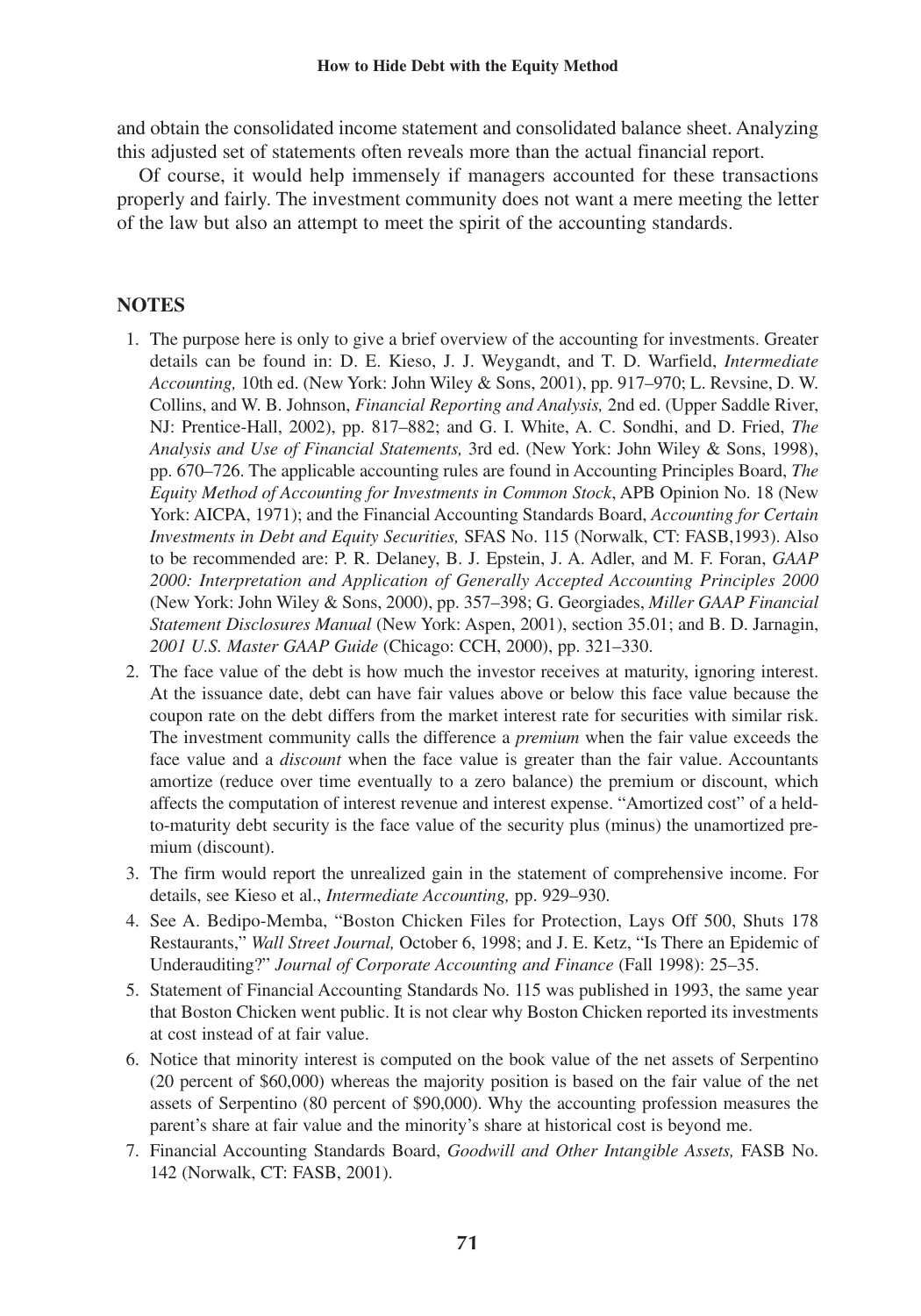- 8. J. E. Ketz and P. B. W. Miller, "Elan Managers Play the Market for a Sucker," *Accounting Today,* November 22–December 12, 1999, pp. 14, 17.
- 9. B. McKay, "Coca-Cola: Real Thing Can Be Hard to Measure," *Wall Street Journal,* January 23, 2002, p. C16; and White et al., *Analysis and Use of Financial Statements,* pp. 722–726.
- 10. S. Pulliam and J. Sandberg, "New WorldCom Report to SEC Will Acknowledge More Flaws," *Wall Street Journal,* September 19, 2002.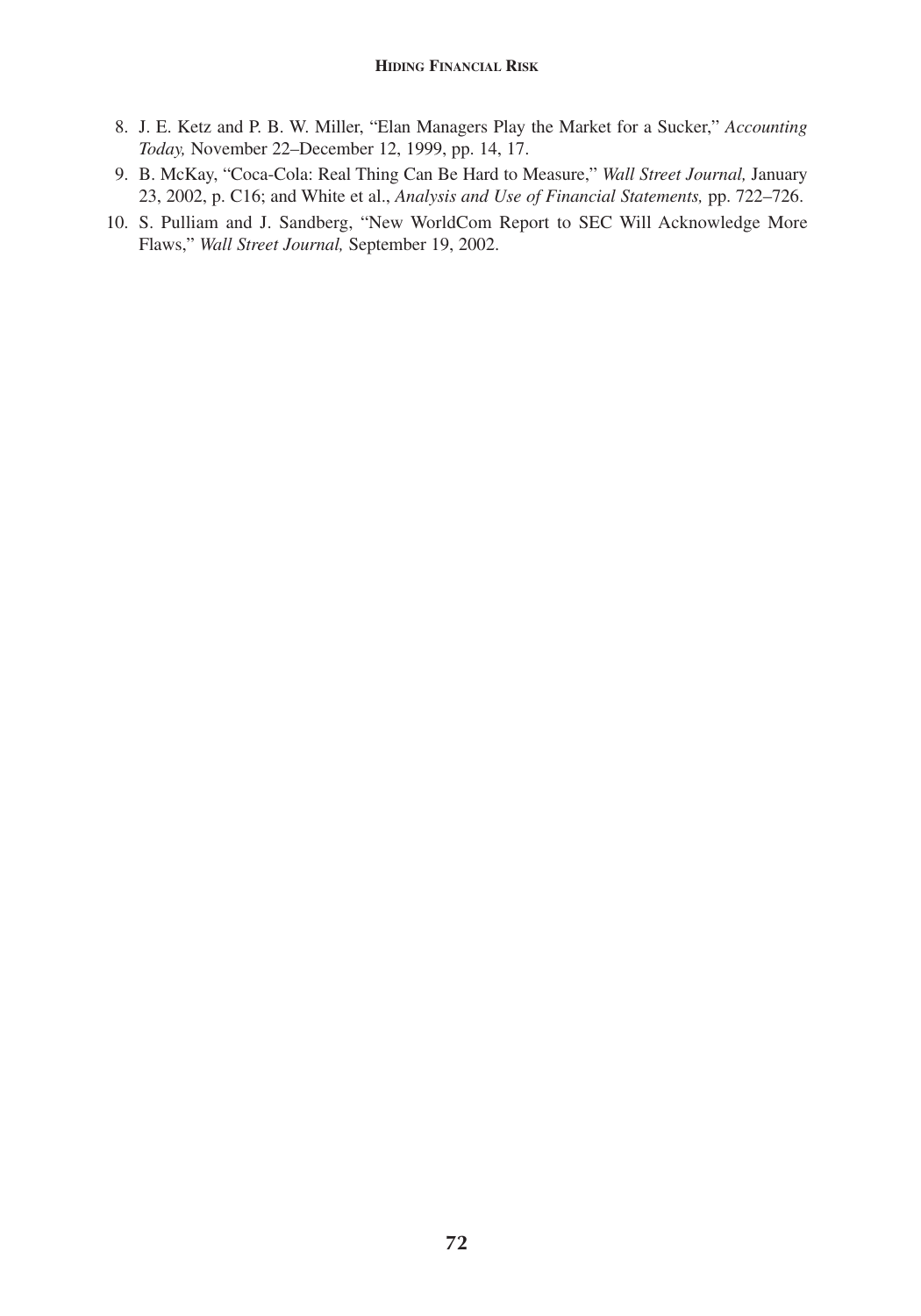# **How to Hide Debt with Lease Accounting**

Lease accounting has been a disaster for a very long time. Leases, of course, involve a *lessor* who legally owns some property and a *lessee* who would like to utilize that property. The lessor agrees to lend the property to the lessee, while the lessee agrees to make certain payments. Because of this work's focus on hiding liabilities from the balance sheet, I shall concentrate on the accounting by lessees and downplay issues of concern about lessors. As shall be seen, corporate managers can deceive investors and creditors by reporting leases as operating leases and pretend that they do not have any lease obligations. Similar issues will pop up in Chapter 6 with synthetic leases.

When leases first evolved, managers quickly advocated treating them as what are called today operating leases. *Operating leases* essentially are rentals. The argument continues that accounting for these operating leases involves a simple recognition of rental expense and the payment of the cash or recognition of a payable. While this method appears acceptable when one rents something for a short period of time, such as a day, a week, or even a month, it stretches credulity to make this argument when the rental period extends for a substantial time.

I shall not reconstruct the tortured history of what happened next.<sup>1</sup> Suffice it to say that the Financial Accounting Standards Board (FASB) issued Statement No. 13 in 1976, and there have been dozens of modifications and interpretations since. This accounting rule was clearly superior to its predecessors since it required more leases to be capitalized than had been previously. *Capital leases* are those leases that in substance are really purchases of the property. The lease contract serves merely as a legal mechanism by which the transaction is effected. In other words, leasing is simply one way of financing the purchase of the piece of property. Accounting for capital leases proves straightforward inasmuch as the property is treated as belonging to the lessee and the liability is considered to be assumed by the lessee. And, in the words of Shakespeare, there's the rub. Managers do not like to show these liabilities, especially when they become huge. So managers expend much time and effort in an attempt to keep these liabilities off the balance sheet.

Actually, we do not have to presume that the leasing activity is de facto a purchase of the leased item. Instead, we could invoke a property rights argument. The essence of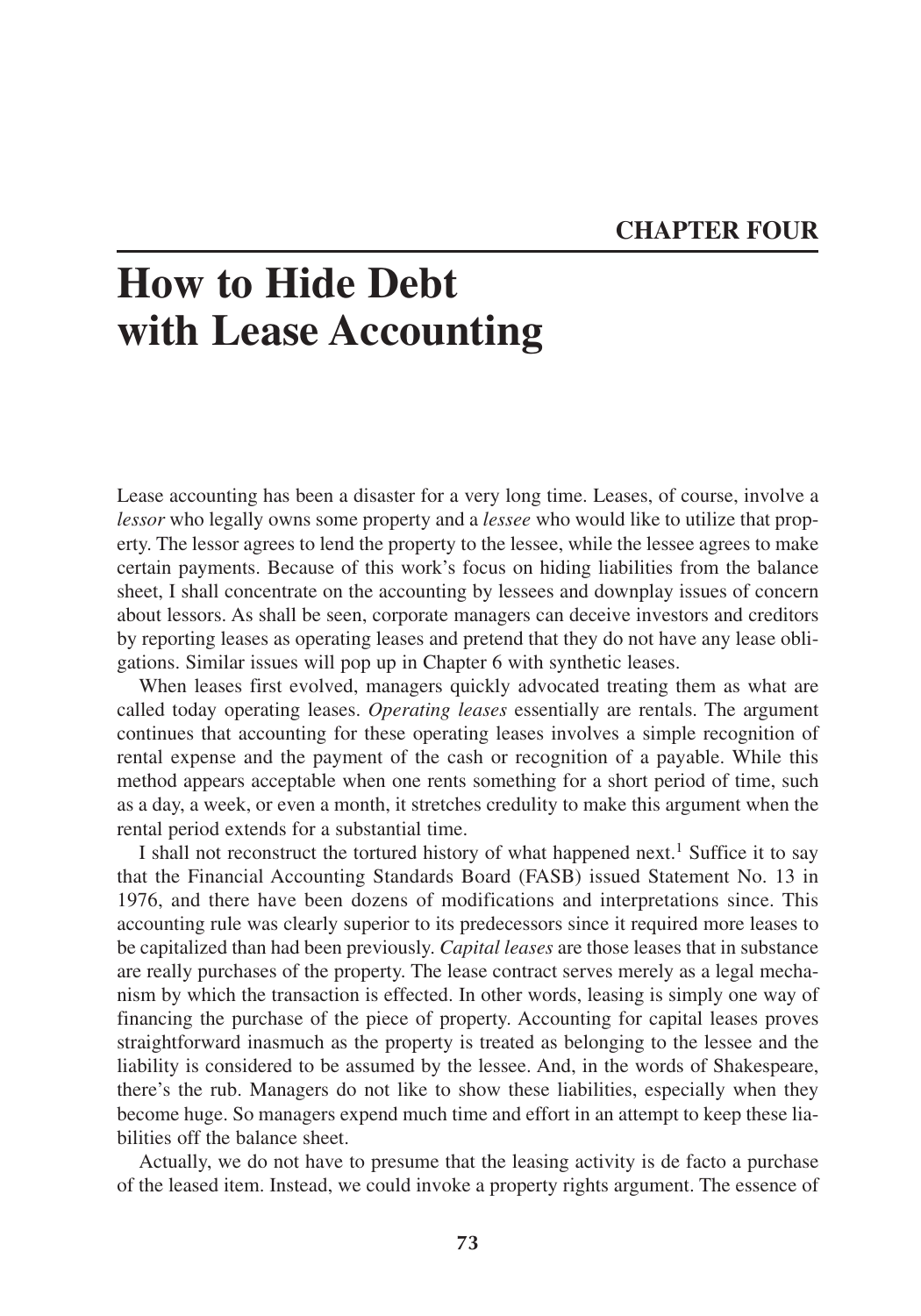this approach is to observe that a lease gives the lessee a right to employ the property any way desired, constrained only by the contract made with the lessor. The lessee obtains an intangible asset that gives it the right to use certain property for a specified period of time, and this asset should appear on the balance sheet. Likewise the lessee makes a firm commitment to pay for this lease, and this obligation should be recorded on its books. Leases involve transactions that obtain property rights in exchange for a commitment to pay cash for a specified period of time.

Unfortunately, too many leases are still off the balance sheet. The mission in this chapter is to put them back on the balance sheet via analytical adjustments. Recall from Chapter 3 that an analytical adjustment entails taking the reported numbers and adjusting them for economic reality—for the truth. Financial statement readers then analyze the corporation in terms of these adjusted numbers rather than the reported numbers that appear in the financial statements. In this case, investors or creditors should ignore financial reports of those companies using operating leases and should replace those reported numbers with those that would occur if the business enterprise correctly accounted for them as capitalized leases. Investors or creditors could then compute financial ratios with these adjusted numbers and thereby obtain a better—and more accurate—picture of the corporate health than if they calculated these ratios with the reported numbers.

This chapter investigates lease accounting and describes how corporate managers try to argue that their leases are operating leases for the purpose of hiding lease liabilities from investors and creditors. The first section covers the concept of present value. The second section summarizes lease accounting with a relatively straightforward illustration. The third section depicts some common and easy ways for managers to thwart FASB's intentions in Statement No. 13. The fourth section describes an elementary way to adjust these reported numbers into more useful numbers that yield a more truthful representation of a firm's financial activities, including the assumptions required for conducting this type of analysis. I illustrate this process with Delta Airlines. The next section introduces the rest of the airline industry, discusses the considerable number of operating leases that exist in it, and considers why this industry maintains so many operating leases. Then I carry out the analytical adjustment process explained earlier, revealing the results when analytical adjustments are made for airline corporations and contrasting these results with the reported numbers.

#### **PRESENT VALUE**

Readers familiar with the topic of the time value of money and who can calculate future and present value can skip this section. Here I explain these notions and give some details about computing present value so that we can value a lease obligation. These ideas will also help in later chapters dealing with pension accounting, securitizations, borrowings with special-purpose entities (SPEs), and synthetic leases.

A dollar is not always worth one dollar if a time difference exists for when the dollar is obtained. One dollar received today is worth more than one dollar received some time in the future because an individual can place the dollar received today into a sav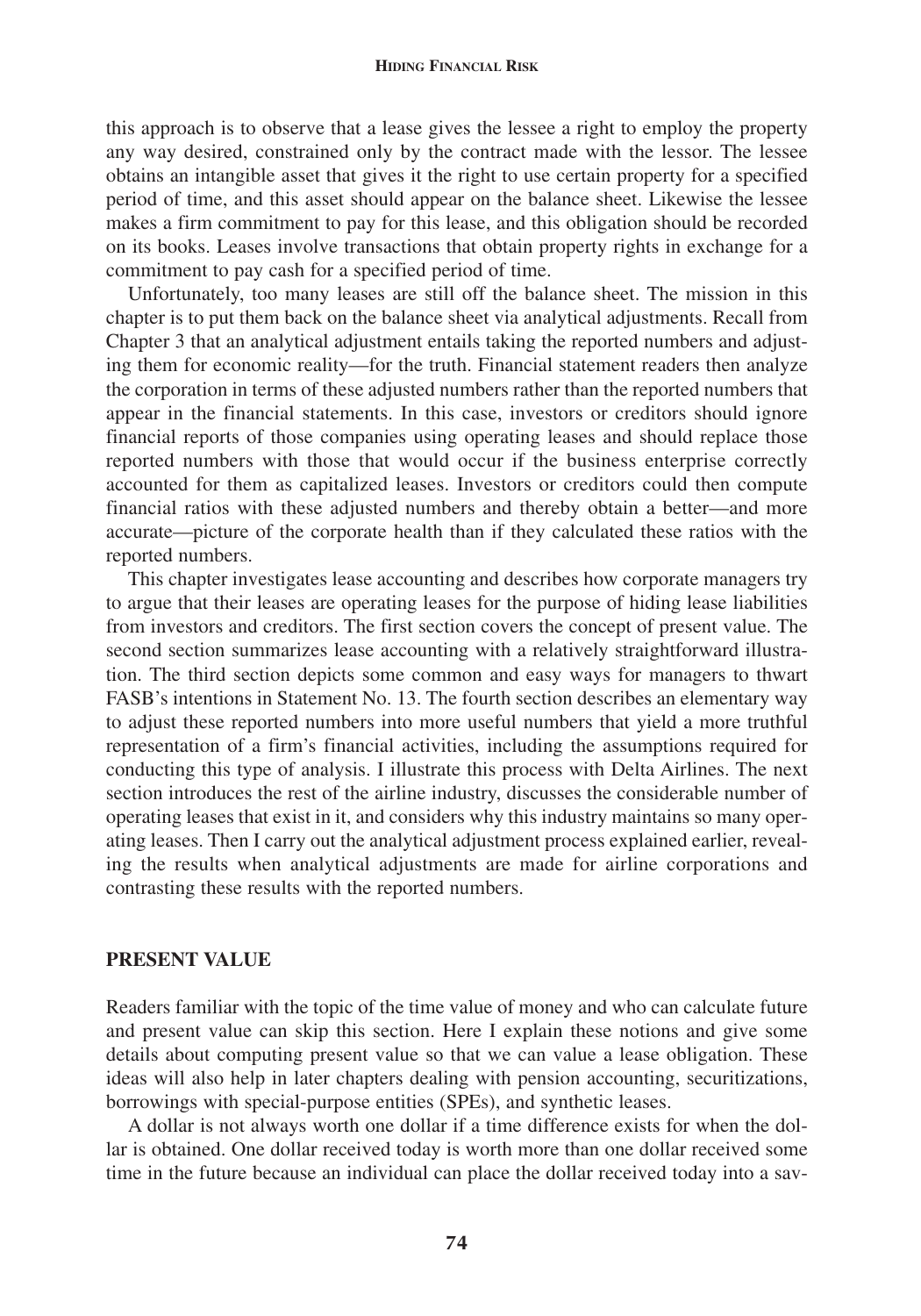ings account and earn interest on that dollar. The dollar received today grows into a larger amount than the dollar received in the future by the amount of interest earned on the original dollar; this concept is known as the *time value of money.*

*Interest,* of course, is the price of credit. Interest is the return that a lender obtains by allowing someone to rent his or her money; alternatively, interest is the cost that a borrower pays to rent someone's money. *Principal* is the amount on which interest is determined. *Simple interest* is the interest on a constant principal. By definition, interest is computed with the formula:

 $I = PRT$ 

where *I* stands for interest, *P* stands for principal, *R* stands for the rate of interest, and *T* stands for the amount of time. The rate of interest and time must be measured in the same units of time.

*Compound interest* is the interest in those situations in which the principal varies. This situation takes place, for example, when a consumer does not pay off a previous loan balance. Any unpaid past interest is added to the old principal to obtain a new, higher principal. Thus, interest is paid on the original principal plus all unpaid past interest. Again, the rate of interest and time must be measured in the same units of time.

When analyzing a set of cash flows, we frequently desire to know its equivalent amount in terms of today or some time in the future. The former is referred to as the *present value* of the cash flows and the latter as the *future value* of the cash flows.

An *annuity* is a set of cash flows of equal amounts (called *rents*2) and occurring at equal intervals of time. An *ordinary annuity* is an annuity in which the cash flows occur at the end of the period (e.g., mortgages). An *annuity due* has the cash flows occurring at the beginning of the period (e.g., apartment leases).

With these definitions in mind, we can focus on the main aspects of future and present value. Exhibit 4.1 encompasses these concepts by providing diagrams of the different situations, a formula for each one, and a discussion of how to compute the amounts in practice with tables or financial calculators or Excel (or a similar spreadsheet package).

#### **Future Value of a Single Sum**

Suppose we have \$1,000 and want to put it in the bank at a rate of interest of 8 percent per year. We want to know how much it will be worth in three years when we hope to use the money to make some purchase. The principal of \$1,000 grows in this way.

| Year          | Amount at Beginning | Interest | Amount at End |
|---------------|---------------------|----------|---------------|
|               | \$1,000.00          | \$80.00  | \$1,080.00    |
|               | 1.080.00            | 86.40    | 1.166.40      |
| $\mathcal{R}$ | 1.166.40            | 93.31    | 1.259.71      |

The interest for the first year is computed as \$1,000 times 8 percent times one year for \$80. The interest is added to the amount at the beginning so we have \$1,080 at the end of the year. This amount, of course, becomes the amount at the beginning of the next year. The interest in the second year equals the new principal, \$1,080, times 8 per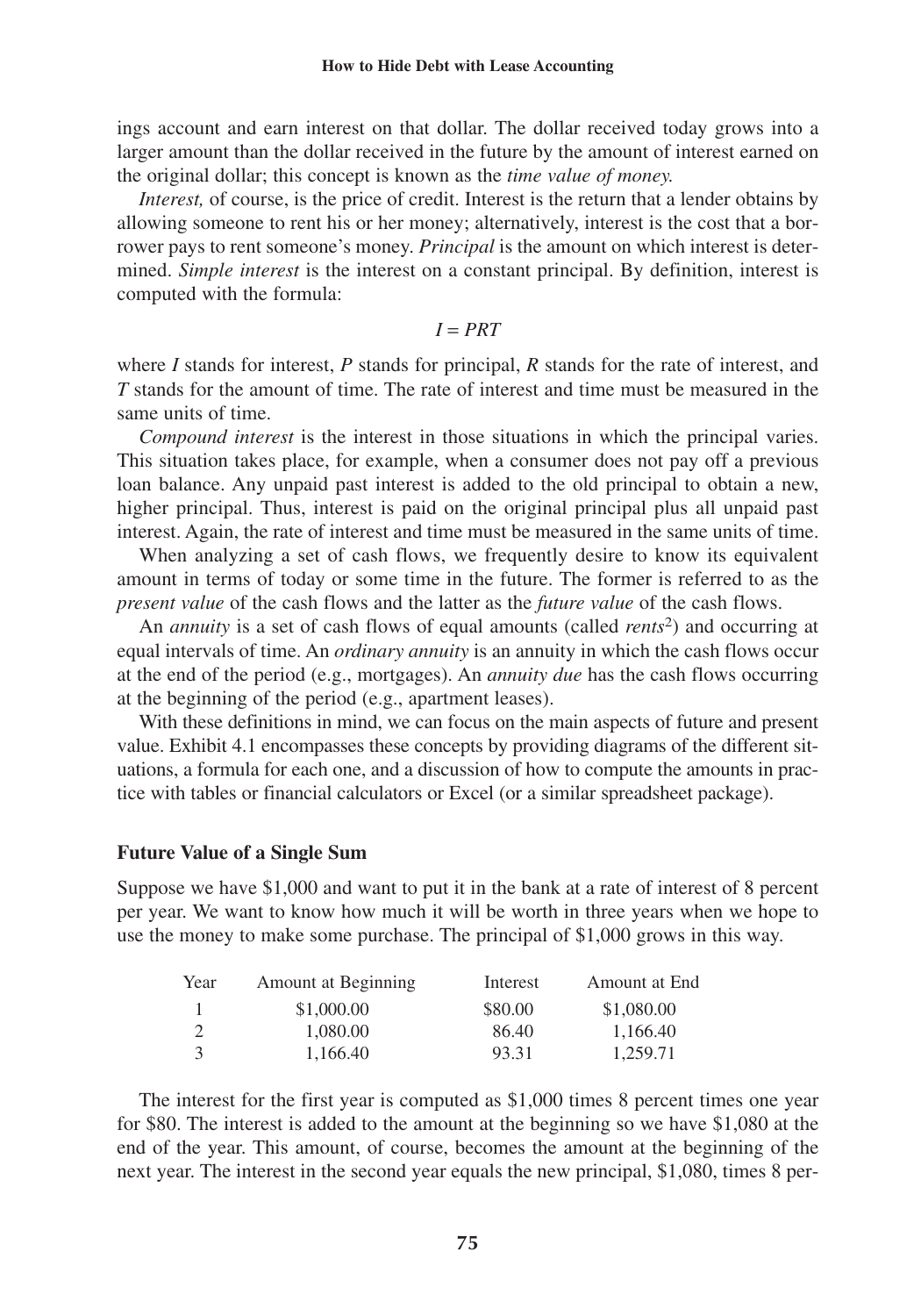cent times one year for \$86.40. When we add the interest to \$1,080, the balance now becomes \$1,166.40. Repeating the process for year 3, we find the interest is \$93.31 and the ending balance is \$1,259.71, which is the answer to the original question.

Panel A in Exhibit 4.1 provides a diagram of this example. There is only one cash flow, and we want to find the balance if we leave the amount in the bank account for three years. An alternative way to solve the problem is to use the formula:

$$
FVSS = X (1 + r)^n
$$

where *FVSS* denotes the future value of a single sum, *X* denotes the cash flow, *r* denotes the interest rate, and *n* denotes the number of periods over which the cash accumulates. The future value equals  $$1,000$  times  $(1 + .08)^3$ , which is  $$1,000$  times 1.25971, which is \$1,259.71. If we have a financial calculator or a spreadsheet at our disposal, we merely enter  $X = $1,000$ ,  $n = 3$ , and  $r = 8$  percent. (Specifics obviously depend on the machine and software.)



Let  $X =$  some cash flow that occurs now and assume that the interest rate is  $r$ . Then the future value at time *n* of the single sum is:  $FVSS = X(1 + r)^n$ .

Tables and Calculators and Spreadsheets

In practice a table can be employed that has calculated the future value interest factor, that is,  $(1 + r)^n$ ; simply find the number in the interest rate column and the time period row. Then multiply this interest factor by *X* to obtain the future value.

A financial calculator or a spreadsheet package such as Excel can be used (apply the function FV). Just plug in *X*, *r*, and *n*, and the calculator or spreadsheet spits out the future value of a single sum. The trick for both financial calculators and spreadsheets is to understand that they are constructed to allow computations for either single sums or annuities. For a single sum, tell the financial calculator or the spreadsheet program that the "payment" is zero (i.e., it is not an annuity) and the "present value" is the cash flow.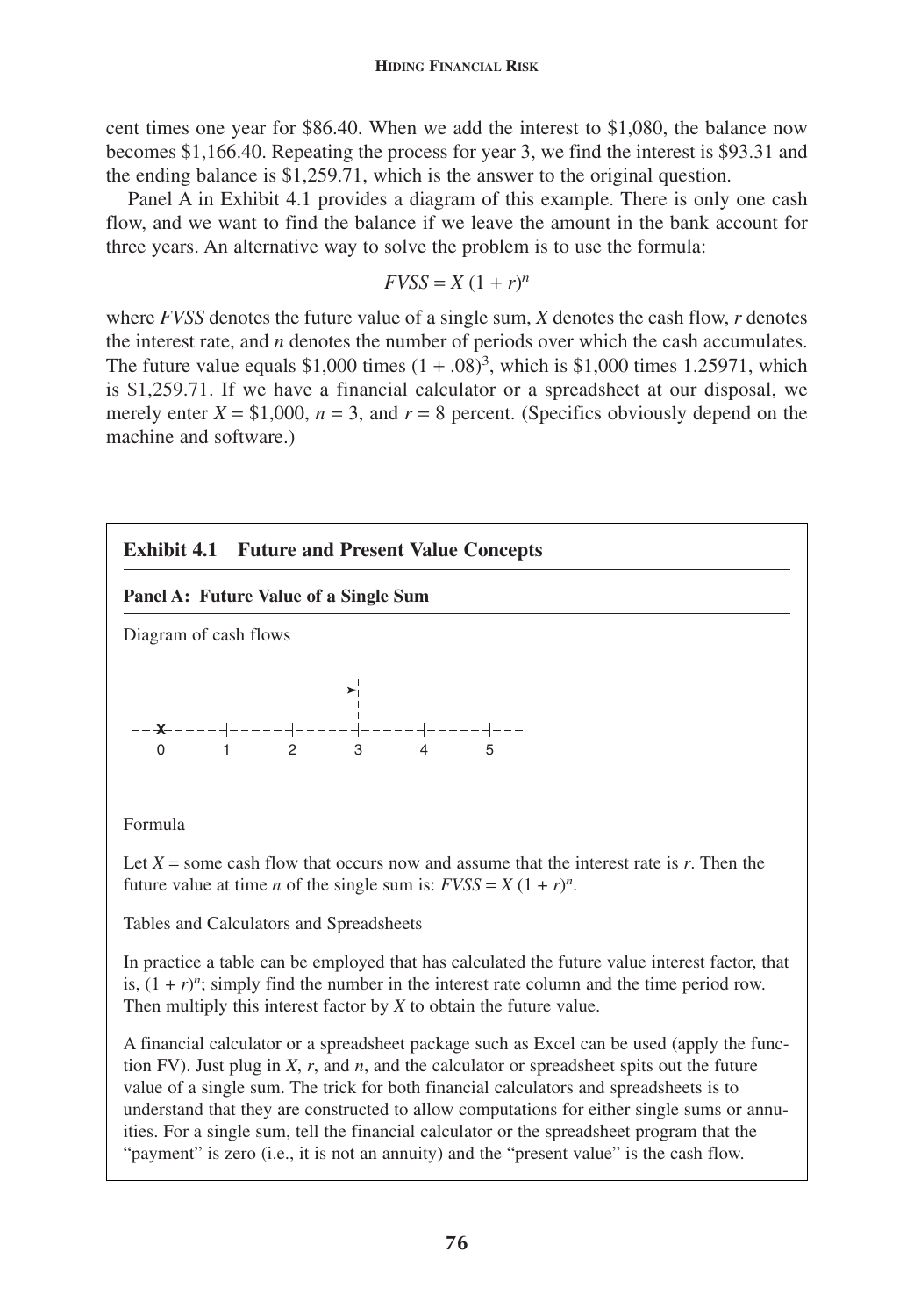# **Exhibit 4.1** *(Continued)*

A caveat! In all situations, *n* and *r* must be compatible—in other words, they must use the same time frame. If stated in different time units, they must be adjusted and put into the same time units before using the formula or future value tables or calculator or spreadsheet.

### **Panel B: Present Value of a Single Sum**

Diagram of cash flows



Formula

Let  $X =$  some cash flow that occurs at time *n* and assume that the interest rate is *r*. Then the present value of the single sum is:  $PVSS = X(1 + r)^{-n}$ .

Note: The interest factor for present value of a single sum  $(1 + r)^{-n}$  is the reciprocal of the interest factor for future value of a single sum  $(1 + r)^n$ .

Tables, Calculators, and Spreadsheets

In practice, a table can be employed that has calculated the present value interest factor, that is,  $(1 + r)^{-n}$ ; simply find the number in the interest rate column and the time period row. Then multiply this interest factor by *X* to obtain the present value.

A financial calculator or a spreadsheet package such as Excel can be used (apply the function PV). Just plug in *X*, *r,* and *n*, and the calculator or spreadsheet spits out the present value of a single sum. The trick for both financial calculators and spreadsheets is to understand that they are constructed to allow computations for either single sums or annuities. For a single sum, tell the financial calculator or the spreadsheet program that the "payment" is zero (i.e., it is not an annuity) and the "future value" is the cash flow.

A caveat! In all situations, *n* and *r* must be compatible—in other words, they must use the same time frame. If stated in different time units, they must be adjusted and put into the same time units before using the formula or future value tables or calculator or spreadsheet.

### **Panel C: Future Value of an Ordinary Annuity**

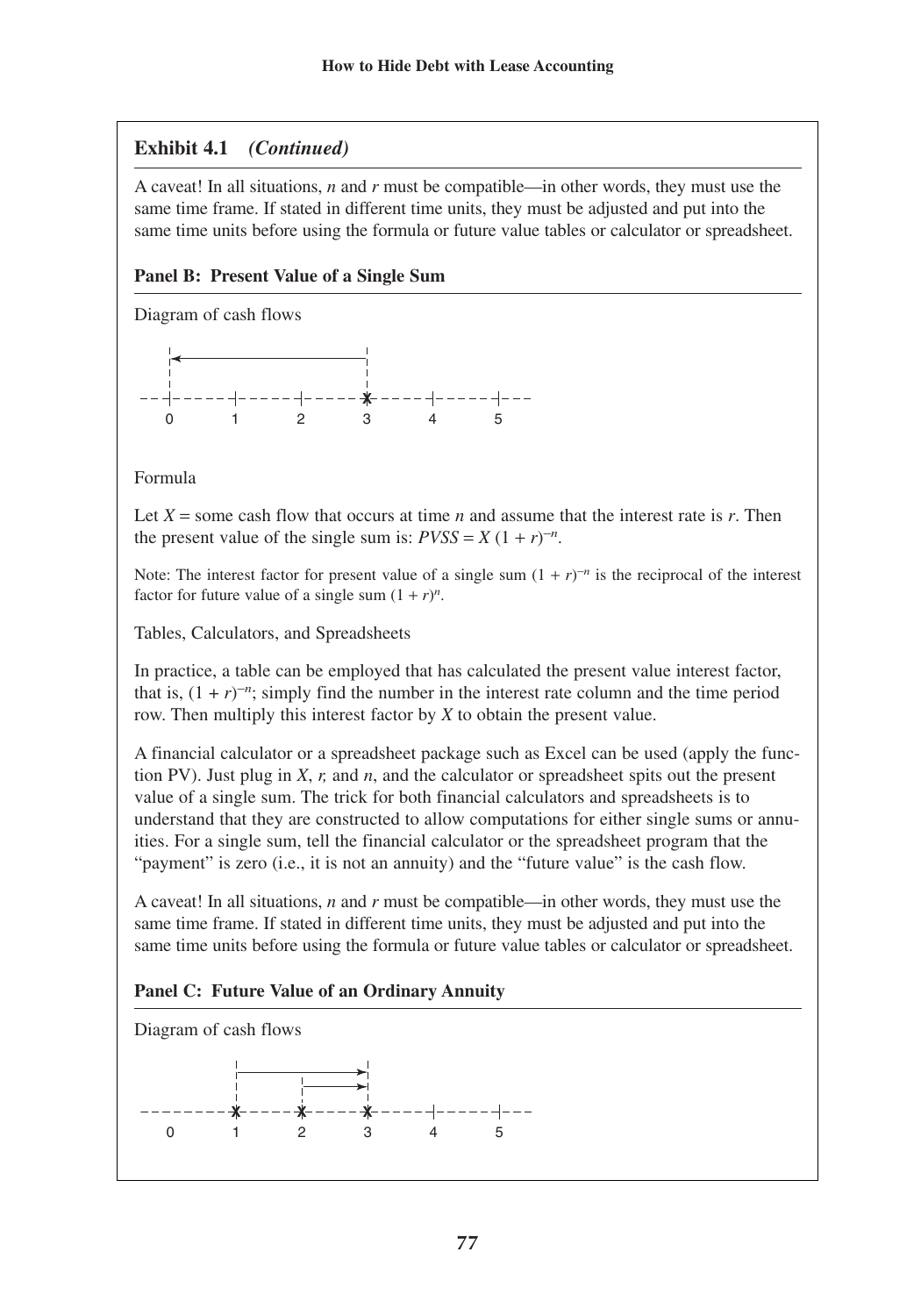# **Exhibit 4.1** *(Continued)*

# **Panel C:** *(Continued)*

Formula

 $FVOA = X \{[(1 + r)^n -1] / r\}$ . With annuities, the cash flows *X* are called the rents.

Tables and Calculators and Spreadsheets

In practice a table can be employed that has calculated the future value interest factor; simply find the number in the interest rate column and the time period row. Then multiply this interest factor by *X* to obtain the future value of the ordinary annuity.

A financial calculator or a spreadsheet package such as Excel can be used (apply the function FV). Just plug in *X*, *r*, and *n*, and the calculator or spreadsheet spits out the future value of an ordinary annuity. The trick for both financial calculators and spreadsheets is to understand that they are constructed to allow computations for either single sums or annuities. For an annuity, tell the financial calculator or the spreadsheet program that the "payment" is the rent (i.e., it *is* an annuity) and the "present value" is zero.

Financial calculators and spreadsheets programs typically assume that the annuity is an ordinary annuity. If it is annuity due, then change one variable or button and the package will do the rest.

A caveat! In all situations, *n* and *r* must be compatible—in other words, they must use the same time frame. If stated in different time units, they must be adjusted and put into the same time units before using the formula or future value tables or calculator or spreadsheet.

# **Panel D: Present Value of an Ordinary Annuity**

Diagram of cash flows



Formula

$$
PVOA = X \{ [1 - (1 + r)^{-n}] / r \}.
$$

Note: If a *perpetuity* (i.e., the rents go on forever), then  $PVOA = X / r$ .

Tables and Calculators and Spreadsheets

In practice, a table can be employed that has calculated the present value interest factor; simply find the number in the interest rate column and the time period row. Then multiply this interest factor by *X* to obtain the present value of the ordinary annuity.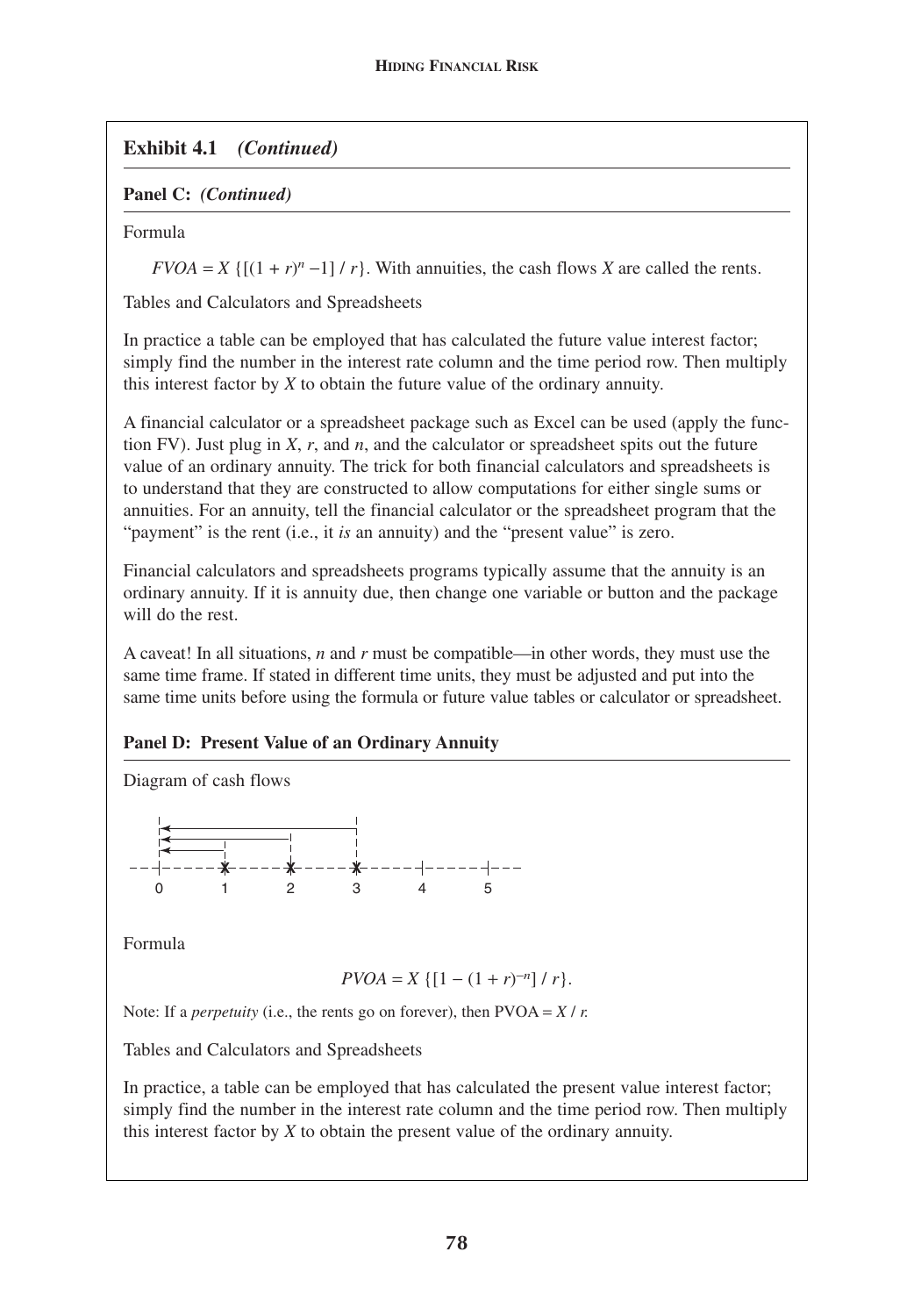# **Exhibit 4.1** *(Continued)*

A financial calculator or a spreadsheet package such as Excel can be used (apply the function PV). Just plug in *X*, *r*, and *n*, and the calculator or spreadsheet spits out the present value of an ordinary annuity. The trick for both financial calculators and spreadsheets is to understand that they are constructed to allow computations for either single sums or annuities. For an annuity, tell the financial calculator or the spreadsheet program that the "payment" is the rent (i.e., it *is* an annuity) and the "future value" is zero.

Financial calculators and spreadsheets programs typically assume that the annuity is an ordinary annuity. If it is an annuity due, then change one variable or button and the package will do the rest.

A caveat! In all situations, *n* and *r* must be compatible—in other words, they must use the same time frame. If stated in different time units, they must be adjusted and put into the same time units before using the formula or future value tables or calculator or spreadsheet.

#### **Panel E: Present Value of an Annuity Due**





Formula

 $PVAD = X \{ \{ [1 - (1 + r)^{-n+1}] / r \} + 1 \}.$ 

Tables and Calculators

In practice, a table can be employed that has calculated the present value interest factor; simply find the number in the interest rate column and the time period row. Then multiply this interest factor by *X* to obtain the future value of the ordinary annuity.

A financial calculator or a spreadsheet package such as Excel can be used (apply the function PV). Just plug in *X*, *r,* and *n*, and the calculator or spreadsheet spits out the present value of an annuity due. The trick for both financial calculators and spreadsheets is to understand that they are constructed to allow computations for either single sums or annuities. For an annuity, tell the financial calculator or the spreadsheet program that the "payment" is the rent (i.e., it *is* an annuity) and the "future value" is zero.

Financial calculators and spreadsheets programs typically assume that the annuity is an ordinary annuity. Since this is an annuity due, change one variable or button and the package will do the rest. In Excel, the variable is called "type." If "type" equals zero or is omitted, then the program takes the cash flows as forming an ordinary annuity. To tell Excel that an annuity is due, make "type" equal to one.

A caveat! In all situations, *n* and *r* must be compatible—in other words, they must use the same time frame. If stated in different time units, they must be adjusted and put into the same time units before using the formula or future value tables or calculator or spreadsheet.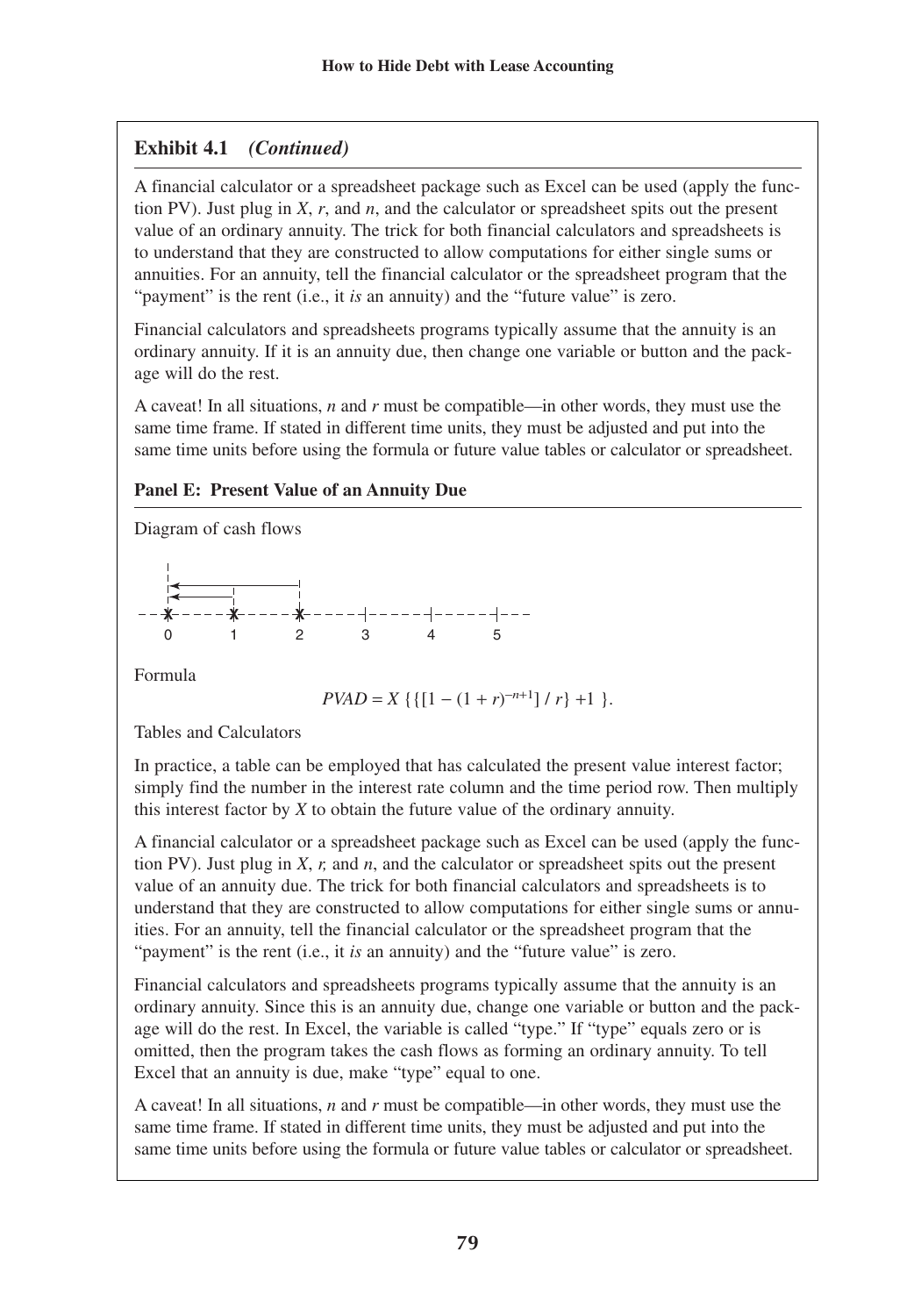#### **Present Value of a Single Sum**

Suppose instead we have a lump sum of money that will come to us in three years and want to know its value in today's terms. Because of the time value of money, the lump sum will be worth less in today's terms, the difference being the interest over the threeyear period. For example, suppose we will receive \$1,259.71 three years from now. What is it worth today? What is its present value? We can use the same chart as we did with the future value of a single sum and work backward. Accordingly, the present value of \$1,259.71 discounted back one, two, or three years is, respectively, \$1,166.40, \$1,080, and \$1,000. The answer to the original question is that the \$1,259.71 to be received in three years is worth \$1,000 today, given an interest rate of 8 percent.

Panel B of Exhibit 4.1 describes the present value of a single sum. Notice in the diagram that there is only one cash flow that takes place in three years, and we want to know its value in today's terms. Compare and contrast the diagrams in panels A and B. There is only one cash flow in each, reflecting our assumption of a single flow. The difference is that in panel A, the cash flow occurs at time zero and we are looking for the value in the future, whereas in panel B the cash flow occurs at time equal to three and we are searching for the value today. The distinction in the two diagrams demonstrates the difference between future value and present value.

An alternative way to solve the problem is to use the formula:

$$
PVSS = X (1 + r)^{-n}
$$

where *PVSS* stands for the present value of a single sum, *X* stands for the cash flow, *r* stands for the interest rate, and *n* stands for the number of periods. The present value equals \$1,259.71 times  $(1 + .08)^{-3}$  or \$1,259.71 times .793832241, which is \$1,000. If we have a financial calculator or a spreadsheet at our disposal, we merely enter  $X =$ \$1,259.71,  $n = 3$ , and  $r = 8$  percent and solve for the present value.

#### **Future Value of an Ordinary Annuity**

Often in practice there is not just one cash flow but several. These problems can be solved by taking the present or future value, as the case may be, of each cash flow and then adding up the results. If the cash flows are of the same amount and occur periodically, then a shortcut is possible, which we explore here.

For example, assume that the rent equals \$1,000 and the rate of interest is 8 percent per year and cash flows occur at the end of the year. How much will be in the account at the end of three years?

| Year          | Amount at Beginning | Interest | Amount at End |
|---------------|---------------------|----------|---------------|
|               | 0.00<br>SS.         | \$0.00   | \$1,000.00    |
|               | 1,000.00            | 80.00    | 2.080.00      |
| $\mathcal{R}$ | 2.080.00            | 166.40   | 3,246.40      |

Since cash flows take place at the end of the year, there is no cash at the beginning of year one and no interest. The cash at the end of year one is the first installment of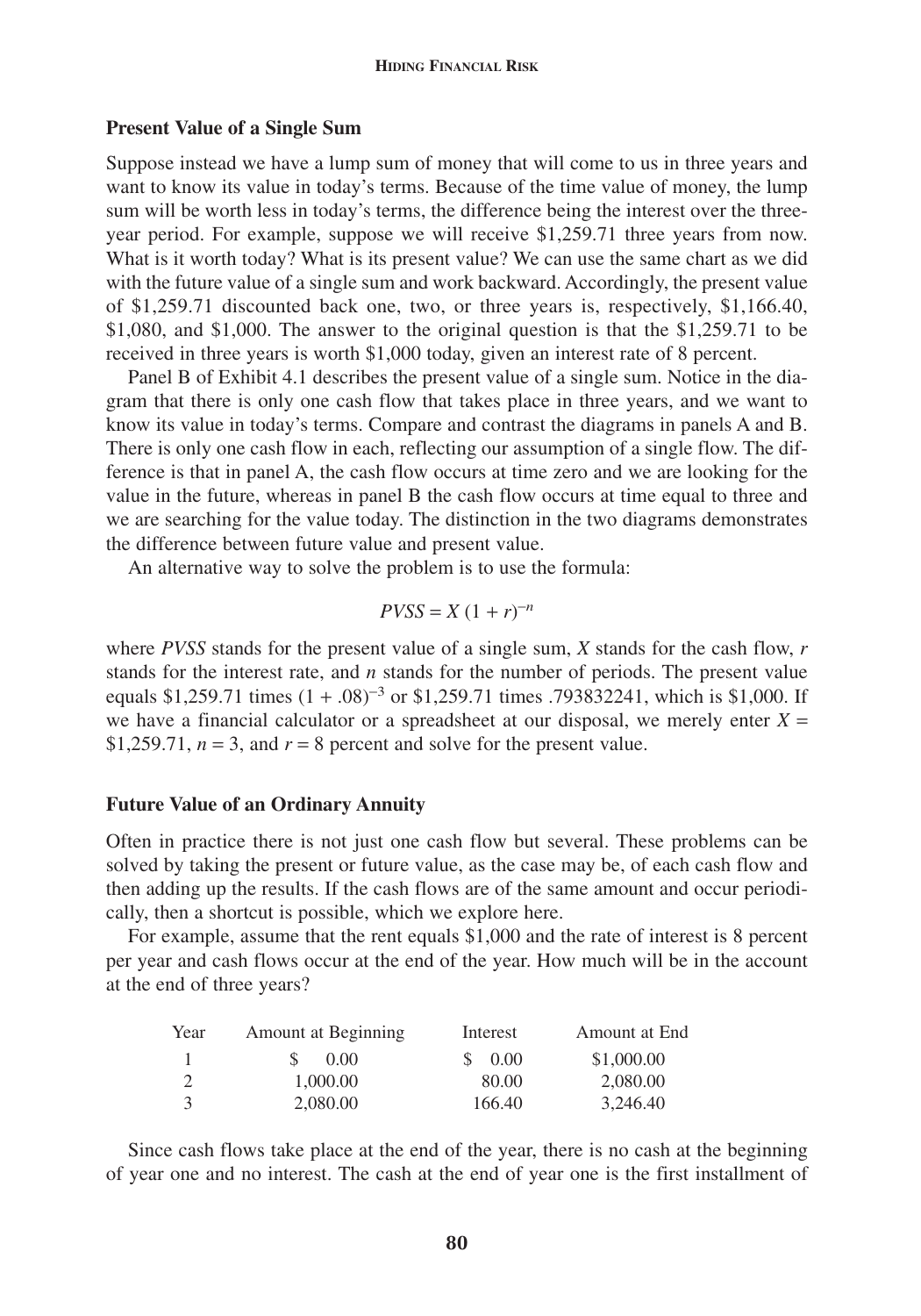cash flows, \$1,000. This amount earns \$80 interest during the second year. The amount in the account at the end of year two is the beginning amount \$1,000 plus the interest of \$80 plus the second installment of cash \$1,000, for a total of \$2,080. This amount earns \$166.40 interest during the third year, so the amount at the end of year three is the beginning amount \$2,080 plus the interest of \$166.40 plus the third and last installment of cash \$1,000, for a total of \$3,246.40.

As stated earlier, an annuity is just a group of single sums. We can solve this example by summing the future values of each cash flow. When we do this, we achieve the same answer.

| Year                        | Future Value of Separate Single Sums   |
|-----------------------------|----------------------------------------|
|                             | $1,000 \times (1 + .08)^2 = $1,166.40$ |
| $\mathcal{D}_{\mathcal{L}}$ | $1,000 \times (1+.08)^{1} = 1,080.00$  |
| 3                           | $1,000 \times (1+.08)^0 = 1,000.00$    |
|                             | \$3,246.40                             |
|                             |                                        |

Panel C of Exhibit 4.1 discloses information about the future value of an ordinary annuity. There are three cash flows at the end of years one, two, and three. We take each of them forward to the end of year three so that we can obtain the future value of this set of cash flows at this point in time.

To solve the question directly, we can make use of the formula:

$$
FVOA = X \{ [(1 + r)^n - 1] / r \}
$$

where *FVOA* is the future value of an ordinary annuity, *X* is the rent (the equal and periodic cash flows),  $r$  is the interest rate, and  $n$  is the number of periods (and the number of cash flows). In our example, the formula yields:

$$
FVOA = 1,000 \times \frac{(1 + .08)^3 - 1}{0.08}
$$

which gives the answer \$3,246.40. If we have a financial calculator or a spreadsheet at our disposal, we merely enter  $X = $1,000$ ,  $n = 3$ , and  $r = 8$  percent and solve for the future value of the ordinary annuity.

Some problems have the cash flows taking place at the beginning of the period, and we could modify these statements to account for the future value of an annuity due. We do not cover that possibility, for we never encounter this scenario in this book.

#### **Present Value of an Ordinary Annuity**

Let us draw on the same illustration, in which the rent equals \$1,000 and the rate of interest is 8 percent per year and cash flows occur at the end of the year. Instead of asking how much will be in the account at the end of three years, let us now ask what this ordinary annuity is worth today. What is its present value?

Since an annuity is just a group of single sums, we solve this inquiry by finding the present value of each separate cash flow and then add them up. When we do this, we learn that the present value is \$2,577.10.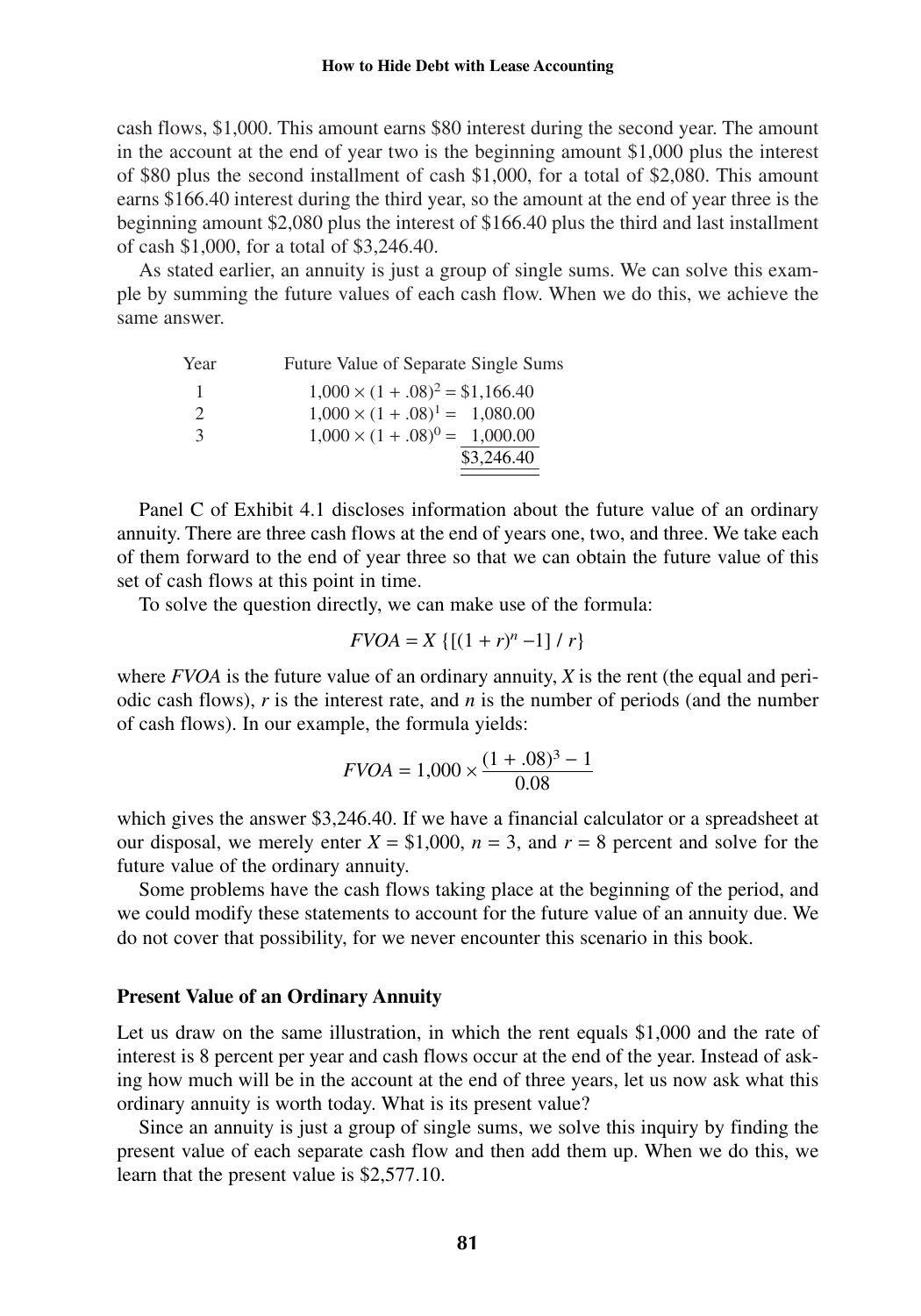| Year          | Present Value of Separate Single Sums   |  |
|---------------|-----------------------------------------|--|
|               | $1,000 \times (1+.08)^{-1} = $925.93$   |  |
| $\mathcal{L}$ | $1,000 \times (1+.08)^{-2} =$<br>857.34 |  |
| $\mathcal{L}$ | $1,000 \times (1+.08)^{-3} =$<br>793.83 |  |
|               | \$2,577.10                              |  |

A diagram for present value of ordinary annuity is displayed in panel D of Exhibit 4.1. There are three cash flows that take place at time one, two, and three. Each of them is "discounted back" to the present; that is, we find the present value of each of the cash flows.

We can solve the question directly by applying the formula:

$$
PVOA = X \{ [1 - (1 + r)^{-n}] / r \}
$$

where *PVOA* denotes the present value of an ordinary annuity, *X* denotes the rent (the equal and periodic cash flows), *r* denotes the interest rate, and *n* denotes the number of periods (and the number of cash flows). In our example, the formula gives:

$$
PVOA = 1,000 \times \frac{1 - (1 + .08)^{-3}}{.08}
$$

which gives the answer \$2,577.10. If we have a financial calculator or a spreadsheet, we plug in *X* of \$1,000, *n* of 3, and *r* of 8 percent and solve for the present value of the ordinary annuity.

If the cash flows occur forever, they form what is called a *perpetuity*. The present value of a perpetuity is  $PVOA = X/r$ . We make use of this fact in the chapter on pension accounting.

#### **Present Value of an Annuity Due**

Leases typically have the cash flows occurring at the beginning of the period, so these cash flows constitute an annuity due. They are treated in a manner quite similar to the previous case of finding the present value of an ordinary annuity. Once again we assume that the rent equals \$1,000 and the rate of interest is 8 percent per year, but now cash flows occur at the beginning of the year. What is this annuity due worth today? What is its present value?

As before, we note that an annuity is just a group of single sums, so we solve this question by computing the present value of each cash flow and then adding up the present values. It turns out that the present value is \$2,783.27.

| Year          | Present Value of Separate Single Sums   |
|---------------|-----------------------------------------|
|               | $1,000 \times (1+.08)^{-0} = $1,000.00$ |
| $\mathcal{L}$ | $1,000 \times (1+.08)^{-1} =$<br>925.93 |
| $\mathcal{R}$ | $1,000 \times (1+.08)^{-2}$ =<br>857.34 |
|               | \$2,783.27                              |

A diagram for present value of an annuity due is contained in Exhibit 4.1, panel E. Like panel D, there are three cash flows. Unlike panel D, these three cash flows occur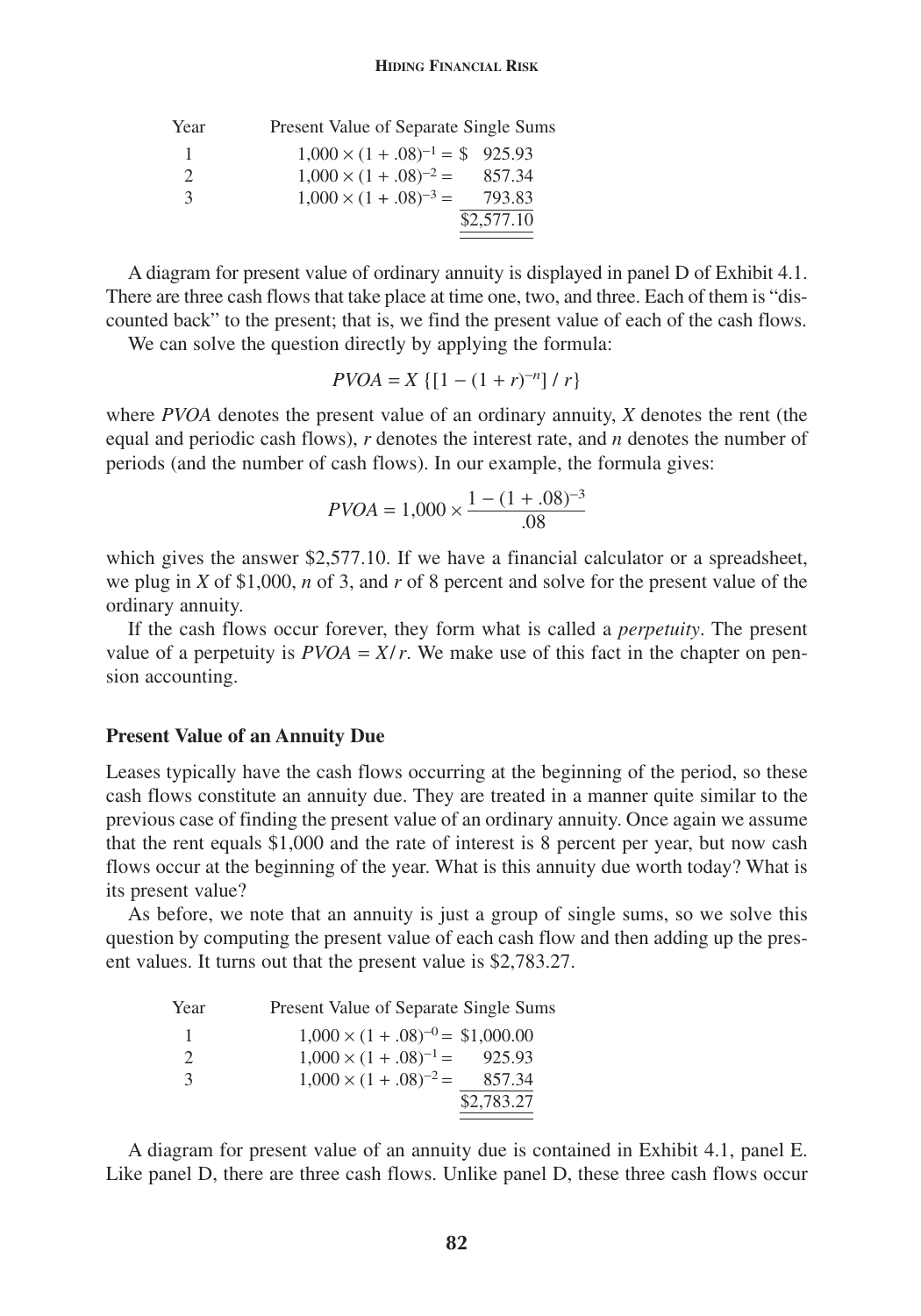at time zero, one, and two. To solve the problem, calculate the present value of each of the cash flows.

We can solve the question directly by applying the formula:

$$
PVAD = X \{ \{ [1 - (1 + r)^{-n+1}] / r \} + 1 \}
$$

where *PVAD* represents the present value of an annuity due, *X* represents the rent (the equal and periodic cash flows), *r* represents the interest rate, and *n* represents the number of periods (and the number of cash flows). In this instance the formula returns:

$$
PVAD = 1000 \times \left[ \frac{1 - (1 + .08)^{-3+1}}{.08} + 1 \right]
$$

which gives the answer \$2,783.27. With a financial calculator or a spreadsheet, we would insert *X* of \$1,000, *n* of 3, and *r* of 8 percent and solve for the present value of the annuity due.

#### **BRIEF OVERVIEW OF LEASE ACCOUNTING<sup>3</sup>**

Accounting for lessees, as stated earlier, breaks down into two categories. Either the leases are operating leases or they are capital leases. We account for operating leases by recognizing a rental expense and either a cash payment or a current liability. Accountants treat capital leases in a manner similar to that of a long-term asset by putting an asset on the balance sheet as well as the long-term liability. Periodically, accountants would recognize interest on the long-term liability, and they depreciate the leased asset. On the income statement, we show rental expense for an operating lease versus interest expense plus depreciation for a capital lease. The balance sheet difference is starker—there is no asset or liability for an operating lease, while a capital lease would report a leased asset (less its amortization or depreciation) and a lease obligation.

Before I illustrate these disparities, let me first demonstrate the similarity between accounting for the purchase of an asset, which is financed by a notes payable (or some other financial instrument), and accounting for a capital lease. Assume that on January 1, 2003, van der Wink, Inc., obtains an automobile. In the first case, the corporation buys the automobile and finances it with a car loan. The automobile costs \$60,560, has a life of five years, and has a salvage value of zero. The loan calls for five equal annual payments of \$15,000, payable at the beginning of the year. (Of course, in practice such loans are typically monthly. The assumption of annual payments greatly reduces the arithmetic but has no impact on the points to be made.) Exhibit 4.2 contains the details of this transaction and its accounting.

The repayment schedule, also termed a *loan amortization schedule*, can be found in panel A of Exhibit 4.2. In the business world, a cash payment or receipt first attends to the interest component; any residual amount is then applied to reduce the outstanding balance. The first payment occurs at the very beginning, so there is no interest, and the entire \$15,000 reduces the principal, which becomes \$60,560 minus \$15,000, or \$45,560.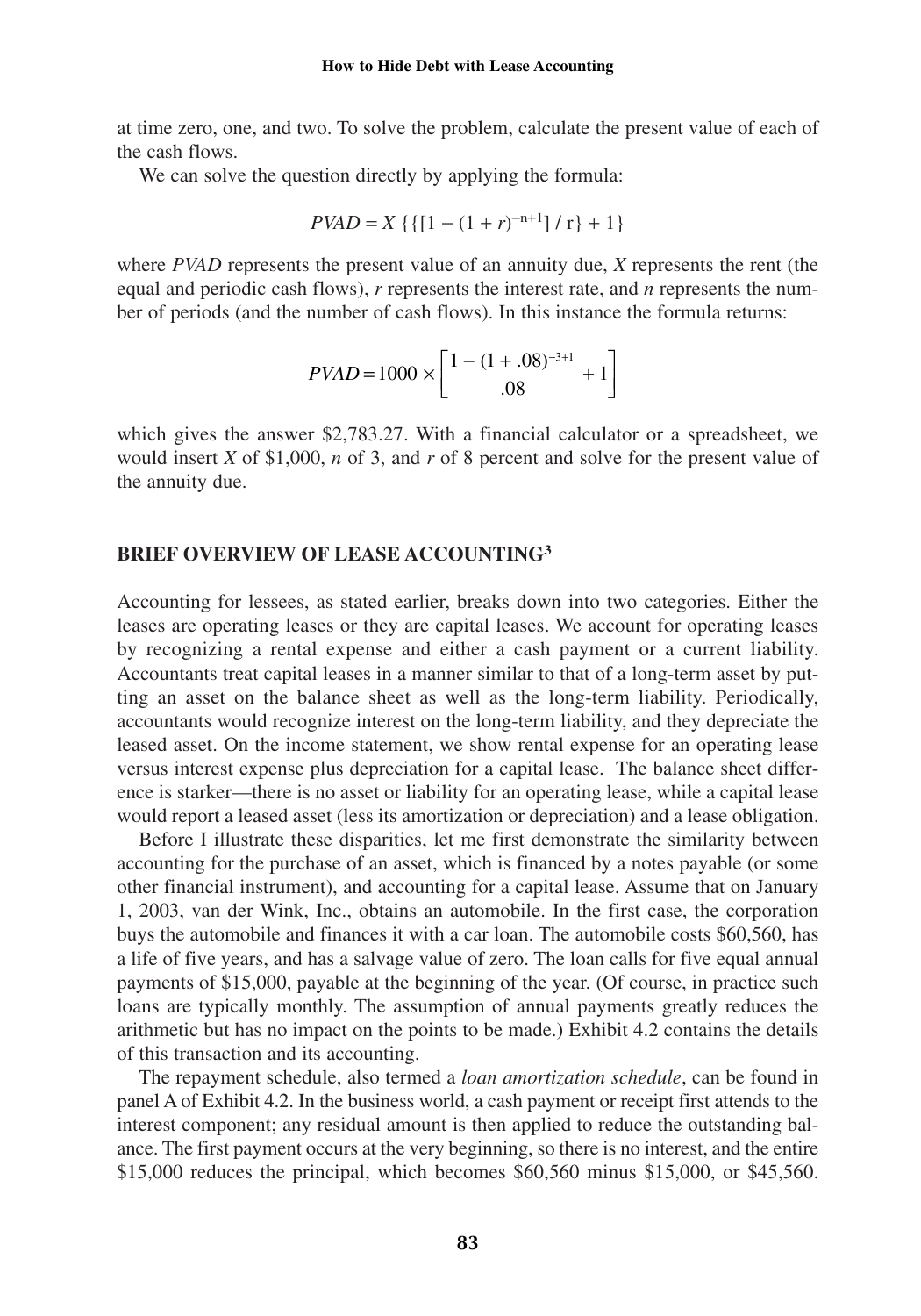Interest accrues on this amount, computed with the usual formula  $I = PRT = $45,560$ times 12 percent times one year, for an amount of \$5,467. This is added to the balance, making the outstanding debt \$51,027. (Alternatively, the accountant may record it as interest payable. The key thing is to note that the full liability includes the principal of \$45,560 and the interest of \$5,467.) On January 1, 2004, the lessee pays \$15,000, which covers the interest and a portion of the principal (\$9,533). The balance becomes \$36,027, which equals \$45,560 minus \$9,533. Interest accrues on this to the tune of \$4,324, so the outstanding debt at the end of the second year is \$40,351. The process continues until the loan is paid off.

Panel B of Exhibit 4.2 compares the journal entries for a purchase financed with notes payable versus a capital lease. As can be seen, the entries essentially are the same for all periods. They chronicle the same amount of interest expense and the same amount of depreciation in each of the five years. Further, as panel C shows, they divulge the same amount of total liabilities on the balance sheet. The point is this: Recording a lease as a capital lease makes it look like a purchase with debt financing of some sort.

#### **Exhibit 4.2 Comparison of Purchase and Lease Financing**

Assume that on January 1 van der Wink Inc. purchases or leases an automobile for five years from Golan Inc. The car costs \$60,560 and will be financed by five annual payments of \$15,000, each at the beginning of the year. The interest rate implicit in the lease is 12 percent.

We verify this is the situation by noting that

$$
\frac{15,000}{1.00} + \frac{15,000}{1.12} + \frac{15,000}{(1.12)^2} + \frac{15,000}{(1.12)^3} + \frac{15,000}{(1.12)^4} = 60,560
$$

#### **Panel A: The Repayment Schedule**

| <b>Payment</b><br><b>January 1</b><br>in Year | Cash<br><b>Payment</b> | <b>Principal</b><br><b>Reduction</b> | <b>Obligation at</b><br><b>Beginning of Year</b><br>(after Payment) | <b>Interest</b><br><b>Expense</b> | Obligation<br>at End<br>of Year |
|-----------------------------------------------|------------------------|--------------------------------------|---------------------------------------------------------------------|-----------------------------------|---------------------------------|
| 2003                                          | \$15,000               | \$15,000                             | \$45,560                                                            | \$5,467                           | \$51,027                        |
| 2004                                          | 15,000                 | 9,533                                | 36,027                                                              | 4.324                             | 40,351                          |
| 2005                                          | 15,000                 | 10,676                               | 25,351                                                              | 3,042                             | 28,393                          |
| 2006                                          | 15,000                 | 11,958                               | 13,393                                                              | 1,607                             | 15,000                          |
| 2007                                          | 15,000                 | 13,393                               | $\theta$                                                            | $\Omega$                          | $\Omega$                        |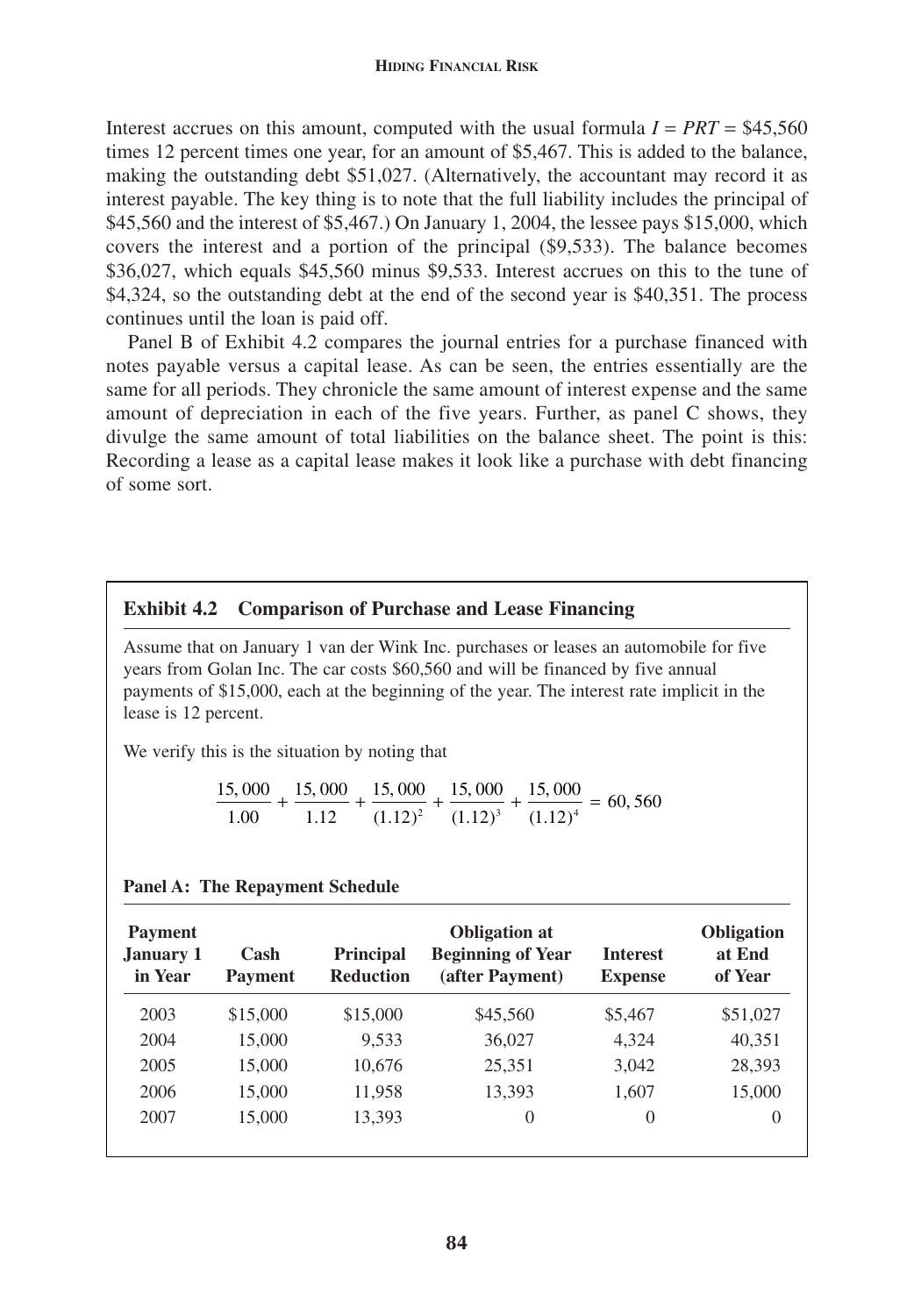| Exhibit 4.2 (Continued)                                                 |          |                                 |                                   |  |
|-------------------------------------------------------------------------|----------|---------------------------------|-----------------------------------|--|
| Panel B: Comparison of Journal Entries for Purchase and Lease Financing |          |                                 |                                   |  |
| <b>Purchase Financing</b>                                               |          |                                 | <b>Lease Financing</b>            |  |
| Car                                                                     | \$60,560 | Car                             | \$60,560                          |  |
| Notes Payable                                                           | \$60,560 | Lease Payable                   | \$60,560                          |  |
| Notes Payable                                                           | \$15,000 | Lease Payable                   | \$15,000                          |  |
| Cash                                                                    | \$15,000 | Cash                            | \$15,000                          |  |
| Depreciation                                                            | \$12,112 | Depreciation                    | \$12,112                          |  |
| <b>Accumulated Depreciation</b>                                         | \$12,112 | <b>Accumulated Depreciation</b> | \$12,112                          |  |
| Notes Payable                                                           | \$9,533  | Lease Payable                   | \$9,533                           |  |
| <b>Interest Expense</b>                                                 | \$5,467  | <b>Interest Expense</b>         | \$5,467                           |  |
| Cash                                                                    | \$15,000 | Cash                            | \$15,000                          |  |
| Depreciation                                                            | \$12,112 | Depreciation                    | \$12,112                          |  |
| Accumulated Depreciation \$12,112                                       |          | <b>Accumulated Depreciation</b> | \$12,112                          |  |
| Notes Payable                                                           | \$10,676 | Lease Payable                   | \$10,676                          |  |
| <b>Interest Expense</b>                                                 | \$4,324  | <b>Interest Expense</b>         | \$4,324                           |  |
| Cash                                                                    | \$15,000 | Cash                            | \$15,000                          |  |
| Depreciation                                                            | \$12,112 | Depreciation                    | \$12,112                          |  |
| <b>Accumulated Depreciation</b>                                         | \$12,112 | <b>Accumulated Depreciation</b> | \$12,112                          |  |
| Notes Payable                                                           | \$11,958 | Lease Payable                   | \$11,958                          |  |
| <b>Interest Expense</b>                                                 | \$3,042  | <b>Interest Expense</b>         | \$3,042                           |  |
| Cash                                                                    | \$15,000 | Cash                            | \$15,000                          |  |
| Depreciation                                                            | \$12,112 | Depreciation                    | \$12,112                          |  |
| Accumulated Depreciation \$12,112                                       |          |                                 | Accumulated Depreciation \$12,112 |  |
| Notes Payable                                                           | \$13,393 | Lease Payable                   | \$13,393                          |  |
| <b>Interest Expense</b>                                                 | \$1,607  | <b>Interest Expense</b>         | \$1,607                           |  |
| Cash                                                                    | \$15,000 | Cash                            | \$15,000                          |  |
| Depreciation                                                            | \$12,112 | Depreciation                    | \$12,112                          |  |
| <b>Accumulated Depreciation</b>                                         | \$12,112 | <b>Accumulated Depreciation</b> | \$12,112                          |  |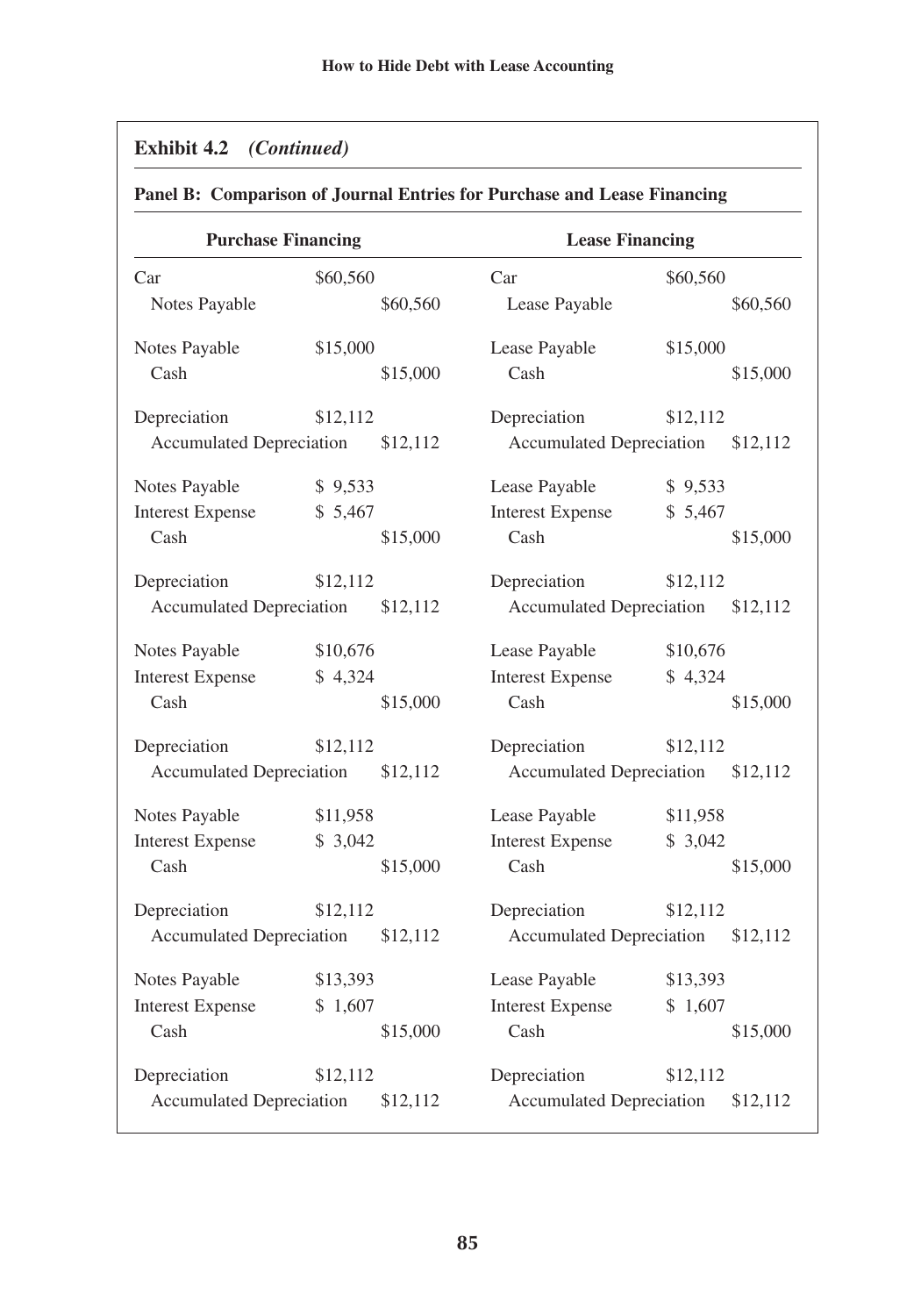| <b>Exhibit 4.2</b> <i>(Continued)</i>                         |                      |                      |  |
|---------------------------------------------------------------|----------------------|----------------------|--|
| <b>Panel C: Comparison of Balance Sheet—Liability Effects</b> |                      |                      |  |
|                                                               | <b>Notes Payable</b> | <b>Lease Payable</b> |  |
| December 31, 2003                                             | \$51,027             | \$51,027             |  |
| December 31, 2004                                             | 40,351               | 40,351               |  |
| December 31, 2005                                             | 28,393               | 28,393               |  |
| December 31, 2006                                             | 15,000               | 15,000               |  |
| December 31, 2007                                             | $\Omega$             | $\theta$             |  |

Exhibit 4.3 contrasts the accounting for a capital lease and an operating lease. The case remains the same, so panel A's repayment schedule is unaffected. Note, however, the acute disparity in the bookkeeping and in the effects shown on the income statement and the balance sheet in panels B and C of Exhibit 4.3. Treating the lease as an operating lease involves annual rent expense of \$15,000 but does not disclose the property rights the corporation has in the lease or any of its financial commitments. As before, treating the lease as a capital lease results in depreciation expense each year of \$12,112 and a varying amount of interest expense. Panel D depicts the amount of liability shown on the balance sheet for a capital lease.

Investors and creditors think long-term leases (say, anything over one year in duration) are capital leases for three reasons.

- 1. Virtually all long-term leases look like and smell like purchases. There is little difference between them economically speaking.
- 2. The lessee possesses significant control over the property during the lease period, and this control is quite similar to the rights an owner of the property has.
- 3. When the lessee signs the contract, the entity commits itself to a particular set of cash payments over the life of the lease. This commitment looks like and smells like debt.

For these reasons, investors and creditors often argue that all long-term leases should be capitalized.<sup>4</sup>

Exhibit 4.3 helps us to understand why some managers prefer treating long-term leases as operating leases. While the two methods recognize the same total expenses over the life of the lease, the two differ in when they show them. If the lease is recorded as an operating lease, then the firm incurs \$75,000 expense over the five years, all of it rental expense of \$15,000 annually. If the lease is recorded as a capital lease, the corporation would show depreciation expense of \$60,560 (annual amount of \$12,112) and interest expense of \$14,440, so it too adds up to \$75,000. The interest expense declines over time, starting at \$5,467 in 2003 and reaching zero in 2007. In other words, capital leases show higher expenses in the early years of the lease and lower expenses in the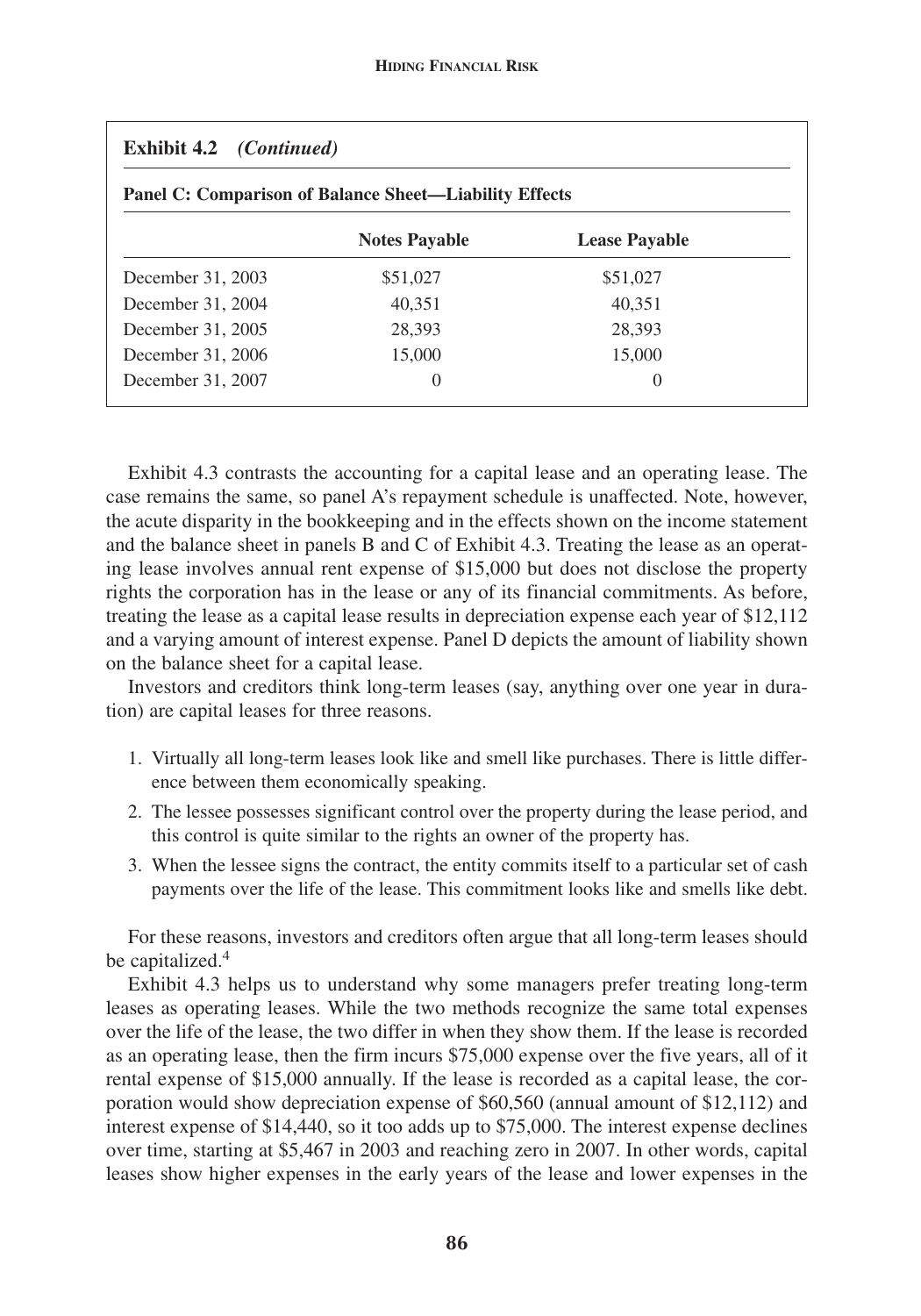# **Exhibit 4.3 Contrast between Capital and Operating Lease Accounting**

Assume that on January 1 van der Wink Inc. purchases or leases an automobile for five years from Golan Inc. The car costs \$60,560 and will be financed by five annual payments of \$15,000, each at the beginning of the year. The interest rate implicit in the lease is 12 percent.

We verify this is the situation by noting that

$$
\frac{15,000}{1.00} + \frac{15,000}{1.12} + \frac{15,000}{(1.12)^2} + \frac{15,000}{(1.12)^3} + \frac{15,000}{(1.12)^4} = 60,560
$$

#### **Panel A: The repayment schedule**

| <b>Payment</b><br><b>January 1</b><br>in Year | Cash<br><b>Payment</b> | <b>Principal</b><br><b>Reduction</b> | <b>Obligation at</b><br><b>Beginning of Year</b><br>(after Payment) | <b>Interest</b><br><b>Expense</b> | <b>Obligation</b><br>at End<br>of Year |
|-----------------------------------------------|------------------------|--------------------------------------|---------------------------------------------------------------------|-----------------------------------|----------------------------------------|
| 2003                                          | \$15,000               | \$15,000                             | \$45,560                                                            | \$5,467                           | \$51,027                               |
| 2004                                          | 15,000                 | 9,533                                | 36,027                                                              | 4,324                             | 40,351                                 |
| 2005                                          | 15,000                 | 10,676                               | 25,351                                                              | 3.042                             | 28,393                                 |
| 2006                                          | 15,000                 | 11,958                               | 13,393                                                              | 1,607                             | 15,000                                 |
| 2007                                          | 15,000                 | 13,393                               | 0                                                                   | $\Omega$                          | 0                                      |

#### **Panel B: Comparison of Journal Entries for Purchase and Lease Financing**

| <b>Operating Lease</b>      |                      | <b>Lease Financing</b>                           |                                 |  |
|-----------------------------|----------------------|--------------------------------------------------|---------------------------------|--|
|                             |                      | Car<br>Lease Payable                             | \$60,560<br>\$60,560            |  |
| <b>Rent Expense</b><br>Cash | \$15,000<br>\$15,000 | Lease Payable<br>Cash                            | \$15,000<br>\$15,000            |  |
|                             |                      | Depreciation<br><b>Accumulated Depreciation</b>  | \$12,112<br>\$12,112            |  |
| Rent Expense<br>Cash        | \$15,000<br>\$15,000 | Lease Payable<br><b>Interest Expense</b><br>Cash | \$9,533<br>\$ 5,467<br>\$15,000 |  |
|                             |                      | Depreciation<br><b>Accumulated Depreciation</b>  | \$12,112<br>\$12,112            |  |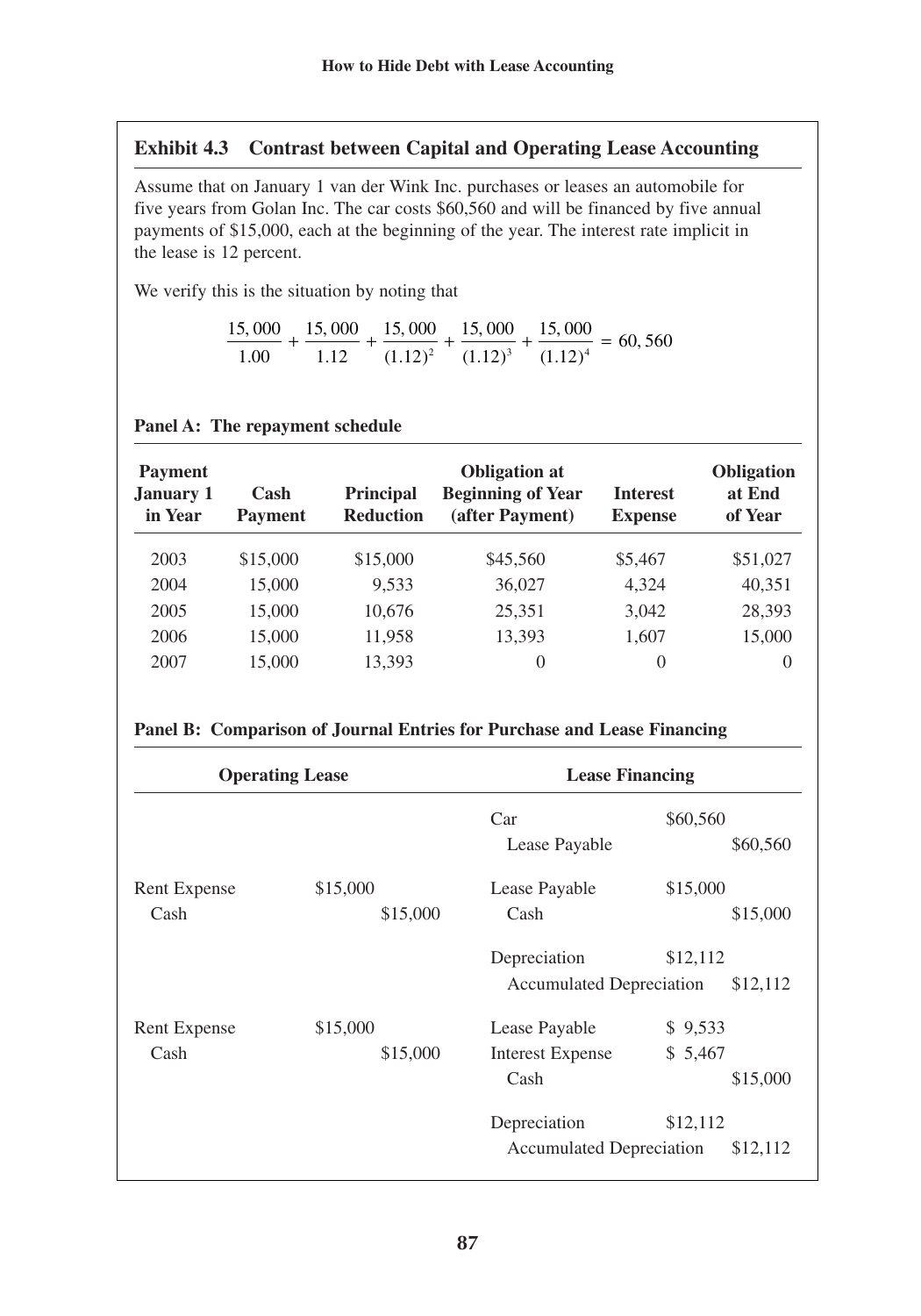| <b>Exhibit 4.3</b>     | (Continued)                                            |                                 |                      |          |
|------------------------|--------------------------------------------------------|---------------------------------|----------------------|----------|
| Panel B: (Continued)   |                                                        |                                 |                      |          |
| <b>Operating Lease</b> |                                                        | <b>Lease Financing</b>          |                      |          |
| Rent Expense           | \$15,000                                               | Lease Payable                   | \$10,676             |          |
| Cash                   | \$15,000                                               | <b>Interest Expense</b><br>Cash | \$4,324              | \$15,000 |
|                        |                                                        | Depreciation                    | \$12,112             |          |
|                        |                                                        | <b>Accumulated Depreciation</b> |                      | \$12,112 |
| Rent Expense           | \$15,000                                               | Lease Payable                   | \$11,958             |          |
| Cash                   | \$15,000                                               | <b>Interest Expense</b>         | \$3,042              |          |
|                        |                                                        | Cash                            |                      | \$15,000 |
|                        |                                                        | Depreciation                    | \$12,112             |          |
|                        |                                                        | <b>Accumulated Depreciation</b> |                      | \$12,112 |
| Rent Expense           | \$15,000                                               | Lease Payable                   | \$13,393             |          |
| Cash                   | \$15,000                                               | <b>Interest Expense</b>         | \$1,067              |          |
|                        |                                                        | Cash                            |                      | \$15,000 |
|                        |                                                        | Depreciation                    | \$12,112             |          |
|                        |                                                        | <b>Accumulated Depreciation</b> |                      | \$12,112 |
|                        | Panel C: Comparison of Balance Sheet-Liability Effects |                                 |                      |          |
|                        | <b>Operating Lease</b>                                 |                                 | <b>Lease Payable</b> |          |
| December 31, 2003      | \$0                                                    |                                 | \$51,027             |          |
| December 31, 2004      | $\theta$                                               |                                 | 40,351               |          |
| December 31, 2005      | 0                                                      |                                 | 28,393               |          |
| December 31, 2006      | $\theta$                                               |                                 | 15,000               |          |
| December 31, 2007      | $\Omega$                                               |                                 | $\boldsymbol{0}$     |          |

latter years. Since managers often prefer to show lower expenses in the early years, they prefer operating leases. In addition, because operating leases show no assets on the books, the company will have higher returns on assets. Most important of all, the corporation discloses no liabilities for operating leases, but if it reported a capital lease, it might have to show some large additions to the financial structure of the firm.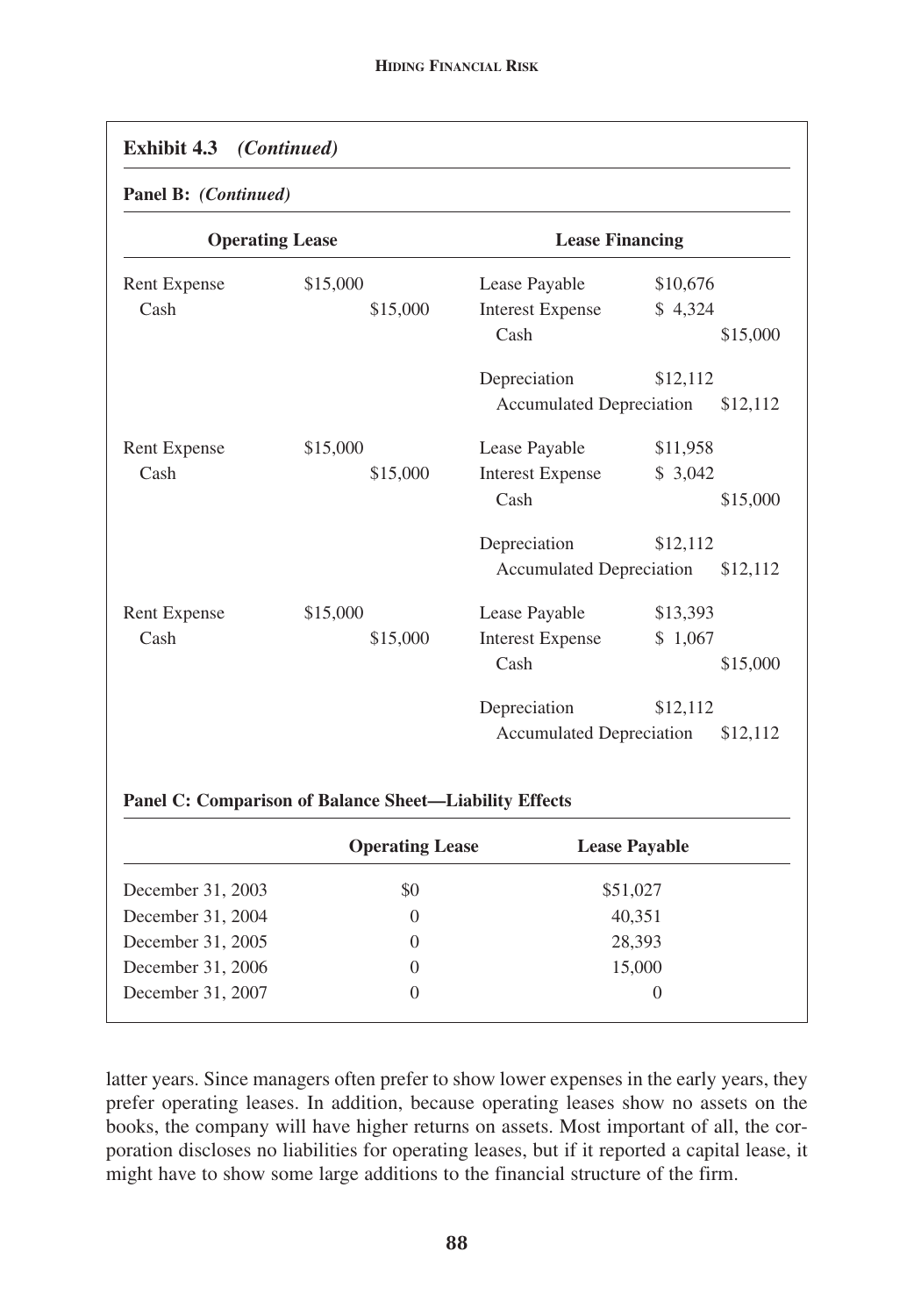When the FASB issued Statement No. 13, it improved financial reporting significantly over what it had been; nonetheless, it still compromised on reporting fully and completely the financial commitments of corporate entities. It invented four criteria for the recognition of a lease as a capital lease. If any one of the following criteria is met, then the business enterprise must account for the lease as a capital lease.

For easy reference, these criteria are listed in Exhibit 4.4.

The reason for the first criterion is obvious—a purchase in fact does occur in the future, and there seems no good reason for not recognizing the transaction today. The second concerning an option by the lessee to purchase the property at a very low price is likewise easy to understand. If the lessor, at the end of the lease term, offers the lessee the property at an unreasonably low price, such as \$1, then we may assume that the lessee is rational and will exercise the option and purchase the property. This makes the lease a de facto purchase. The third criterion says that if the lessee obtains property rights for most of the life of the property, then the lessee has in essence purchased the item. The FASB uses as the cutoff 75 percent of the resource's life. Last, the FASB claims that if the lessee pays virtually the same price as a purchase price, then the transaction by the lessee is equivalent to a purchase. The FASB applies as the cutoff 90 percent of the property's fair value. Clearly, the two cutoff points are arbitrary, but they serve as a means to classify some leases as capital leases.

Efforts by the FASB to distinguish operating from capital leases have been an improvement over the old rules; however, they serve as fodder for managers to manipulate. For example, there are many leases in practice in which the present value of the minimum lease payments is 89.99 percent of the property's assets values. Certified public accountants (CPAs) and lawyers design the contracts to avoid classification as a capital lease, and in doing so they throw out any sense of decency. While they may meet the technical rules, obviously they have no intention of providing investors and creditors with useful information. More tricks are available, as we shall discover when we look at leases in more depth.

#### **Exhibit 4.4 Lease Criteria**

Criteria for a capital lease (any one):

- 1. Passage of title to the lessee
- 2. Bargain purchase option
- 3. Lease term equals or is greater than 75 percent of the useful life of the asset
- 4. Present value of the minimum lease payments equals or is greater than 90 percent of the fair value of the property

If any one of these criteria is met, then the lease is treated as a capital lease.

If all four criteria fail, then the lease is treated as an operating lease.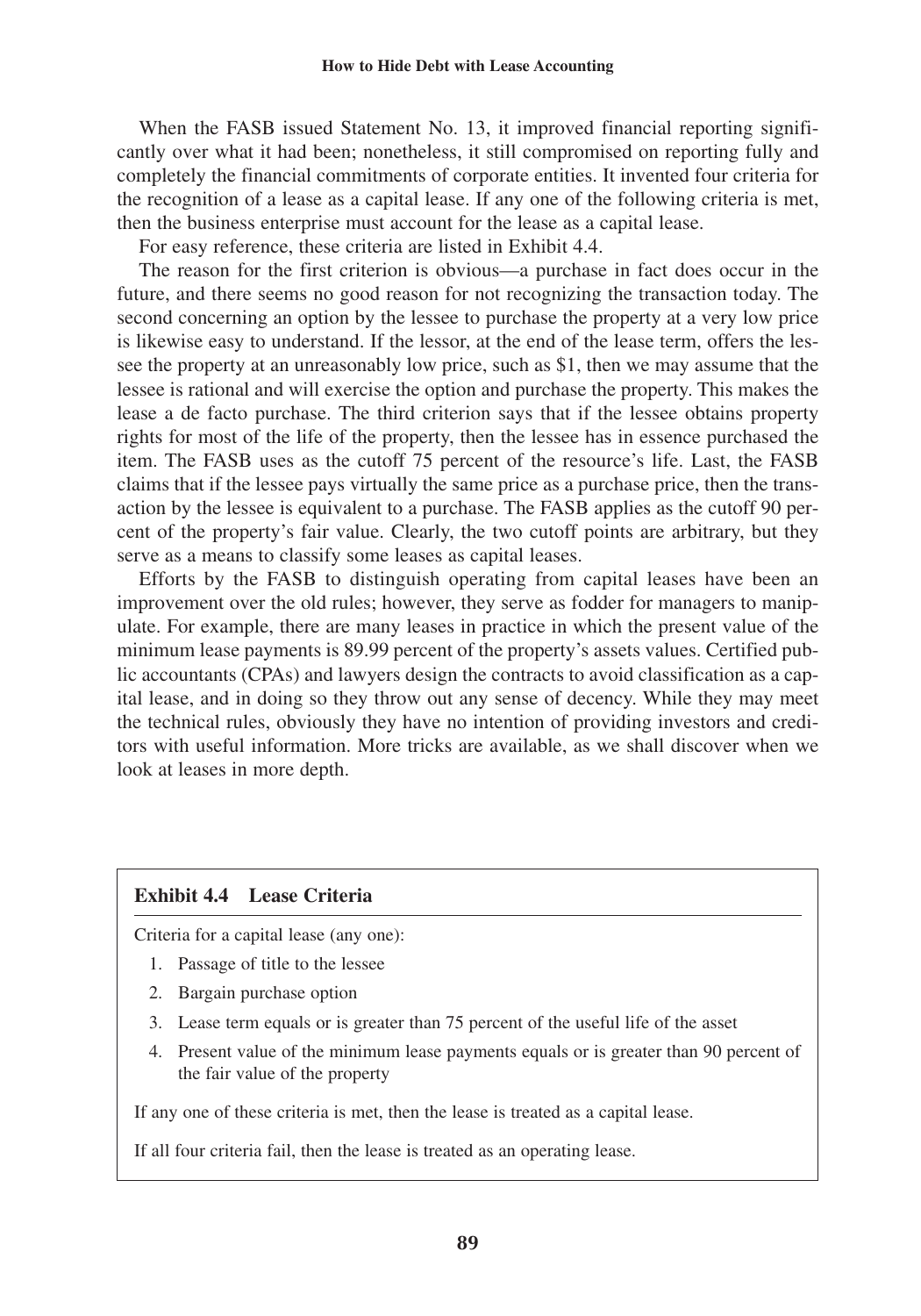#### **MORE DETAILS ABOUT LEASE ACCOUNTING**

Lease accounting is rich in nuances, so this text cannot investigate every aspect of leases. I shall, however, delve into three major details about lease accounting that illustrate how lessees can hide debt with lease accounting. These details concern:

- 1. The interest rate used to discount the cash flows when performing the 90 percent test
- 2. The role of residual values
- 3. Contingencies

When a lessor issues a lease, it knows the fair value of the property and the rate of return required on the investment. Armed with these data, the lessor can then determine the monthly rentals that will generate this rate of return.5 This rate of return is referred to as the *implicit rate of return*.

When a lessee signs a contract with the lessor, the lessee may or may not have knowledge of the implicit rate of return embedded in the lease. Because lessees may be ignorant of this rate, the FASB introduces the concept of the *borrower's incremental borrowing rate*, which is the rate of interest that the lessee would have incurred to borrow over a similar time period the funds necessary to purchase the property. Then the FASB says that if the lessee does not know the implicit rate, the lessee will discount the minimum lease payments at the incremental borrowing rate; if the lessee does know the implicit rate, then the lessee will discount the minimum lease payments at the lower of the implicit interest rate or the lessee's incremental borrowing rate.

Since lower rates imply higher present values, the consequence of the latter rule is to make it more likely that the 90 percent rule is met. Returning to the example in Exhibit 4.3, we can recompute the present values at other interest rates to see what happens. Here is a sample.

| <b>Interest Rate</b> | <b>Present Value</b> |
|----------------------|----------------------|
| 6%                   | \$66,976             |
| 9%                   | 63,596               |
| 12%                  | 60,560               |
| 15%                  | 57.825               |
| 18%                  | 55,351               |
| 21%                  | 53,107               |

Now let us think like a manager. Keep in mind that the incremental borrowing rate often is higher than the implicit rate, although not always. To make the example more concrete, assume that the incremental borrowing rate is 21 percent. If we do not want this lease capitalized, what can we do? The most obvious thing is to tell the lessor that we do not want to know what the implicit rate is (recall that the implicit rate is 12 percent as shown in Exhibits 4.2 and 4.3); in fact, if the lessor tells us, then the deal is off. Ignorance allows us to discount the cash flows at 21 percent, and this gives us a present value (\$53,107) that is only 88 percent of the fair value of \$60,560. Voilà! Ignorance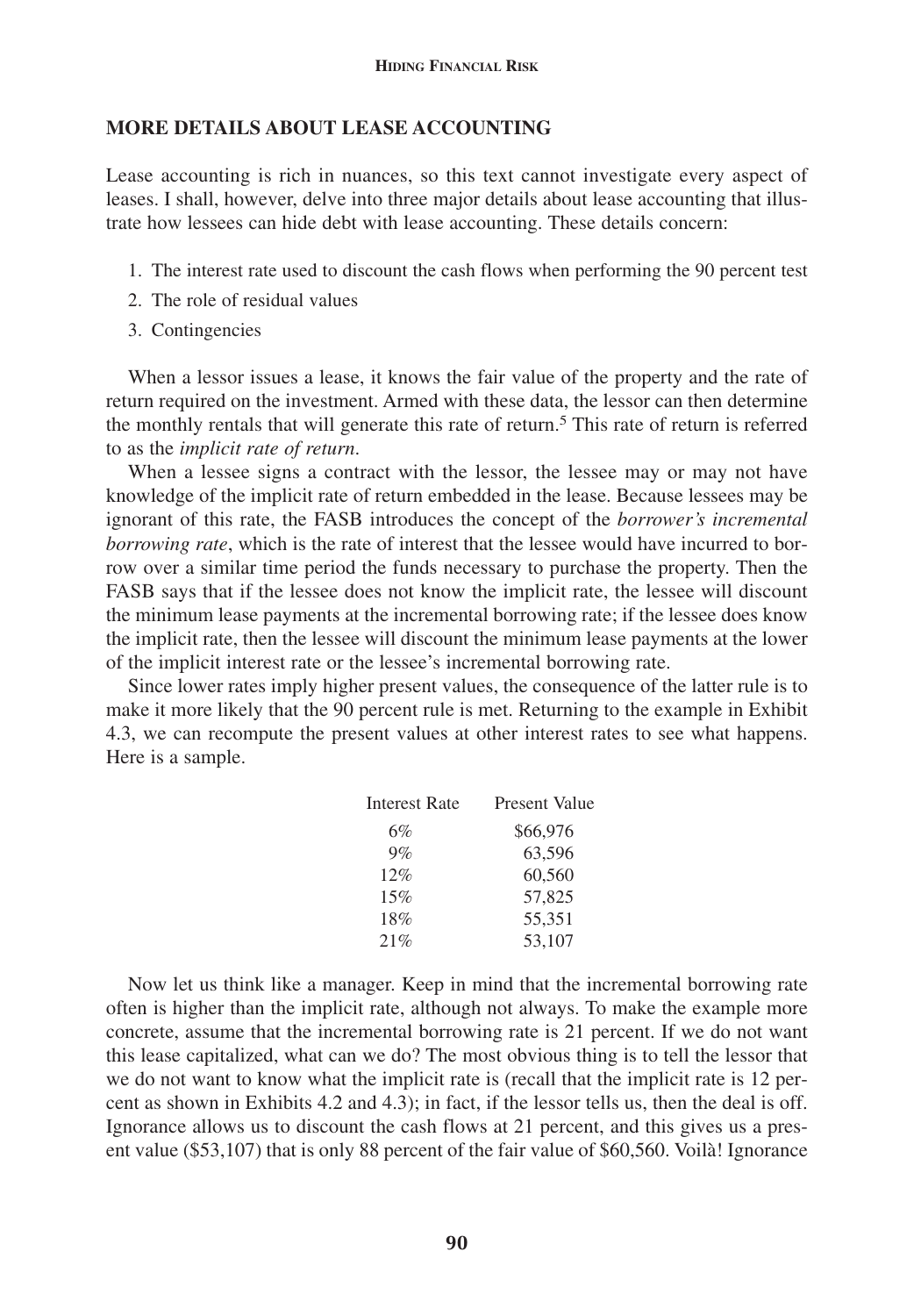allows us to avoid capitalization and not disclose the financial commitment to investors and creditors.

A second detail of lease accounting concerns the residuals. Like the salvage value used when computing depreciation expense, the *residual value* is the estimated value of the property at the end of the lease term. These residual values may or may not be guaranteed and uncreatively are termed *guaranteed residual values* and *unguaranteed residual values*. These ideas are relevant to the process because the FASB considers guaranteed residual values part of the minimum lease payments; after all, with the existence of a guaranteed residual value, either the lessee returns the property with a value at or greater than the residual value or it must pay for any deficiencies. Unguaranteed residual values, though, never require a payment from the lessee, so the FASB says that they are not part of the minimum lease payments.

Suppose we have a lease that has an implicit rate of 12 percent and has \$15,000 of annual payments on January 1 of each year for four years with a residual value of \$15,000 at the end of the four-year lease term. The fair value again is \$60,560, for the lessor expects to receive the residual value, and includes the residual value in its computation of the present value. To the lessee, however, there is a major difference between what happens if the residual is guaranteed or not. If guaranteed, then the present value equals \$60,560, which is 100 percent of the fair value, so the lease is capitalized. If unguaranteed, then the present value is \$51,027, which is only 84 percent of the fair value. The lease is not capitalized. By not guaranteeing the residual value, the lessee unearths yet another way to avoid capitalization and not disclose the financial commitment to investors and creditors.<sup>6</sup>

The third and last detail we shall entertain involves contingencies. Think of a firm that leases floor space in a mall and that has average sales of \$1 million per month. Given the nature of the business, the sales are relatively stable from month to month. The lessor wants to charge \$50,000 per month for use of the store, but the lessee wants to avoid capitalization of the lease and offers the following counterproposal. The lease will require payment of \$10,000 per month plus 4 percent of the sales. According to the accounting rules, contingent rental fees are excluded from the minimum lease payments, so this clause would reduce the minimum lease payment per month from \$50,000 to \$10,000 and substantially reduce the present value of this stream of cash flows. In this way managers of this business enterprise can avoid reporting its financial commitments from leasing activities.

There are other ways to avoid lease capitalization, but these three ways are dominant and relatively easy to implement. By using the incremental borrowing rate, by not guaranteeing the residual value, and by employing contingent rental fees, a lessee probably can account for the lease as an operating lease.

#### **ADJUSTING OPERATING LEASES INTO CAPITAL LEASES**

As with the equity method in Chapter 3, operating leases accompanied by good disclosures allow knowledgeable investors and financial analysts the opportunity to adjust the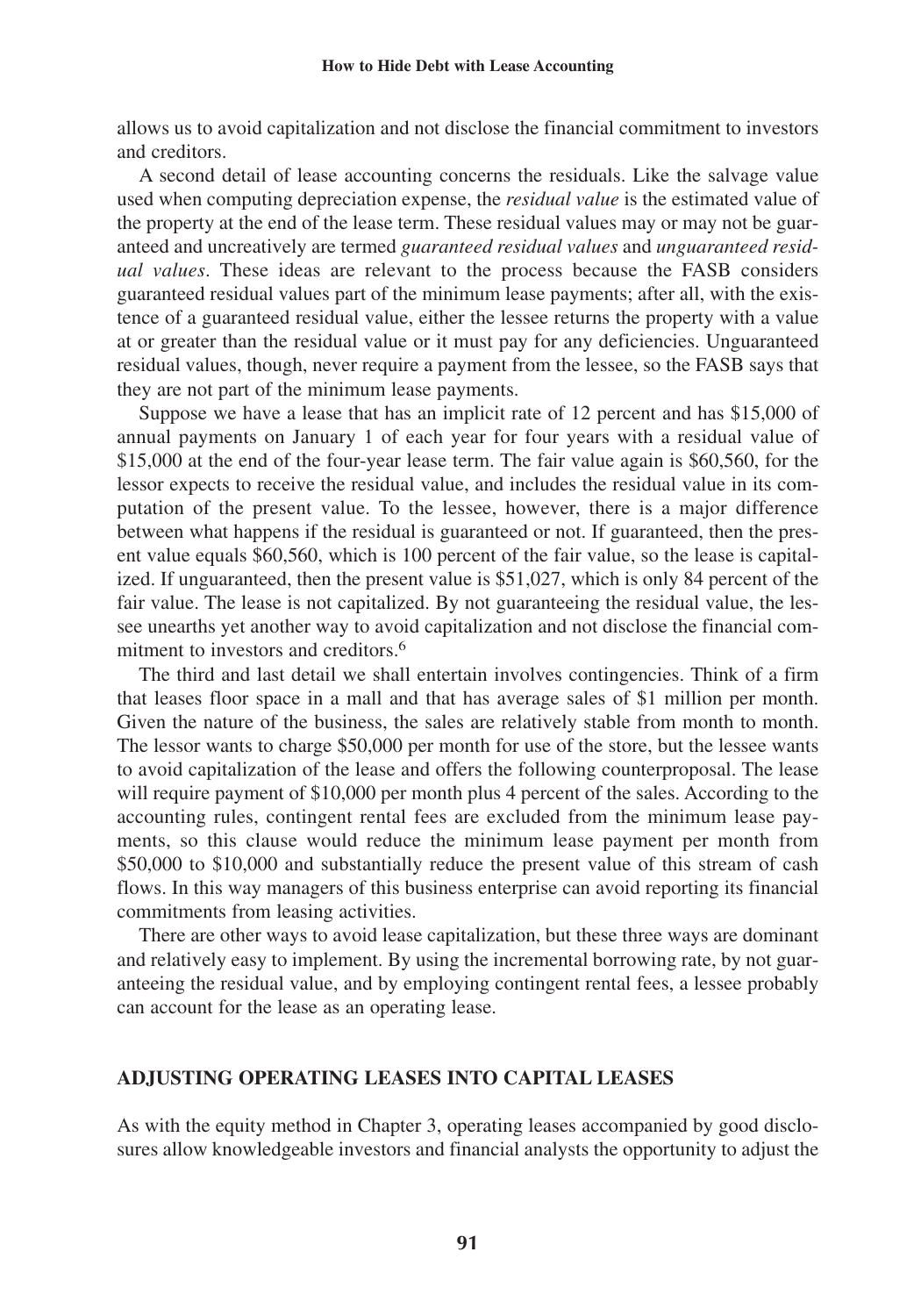reported numbers to numbers that are more meaningful. These analytical adjustments will transform the reported numbers by assuming that the operating leases are in fact capital leases and adjusting, as appropriate, various balance sheet and income statement accounts. Investors and financial analysts can construct these adjustments because the FASB and the Securities and Exchange Commission (SEC) require certain disclosures by those entities that have operating leases. If we assume these disclosures are proper and if we make some other assumptions about asset lives, tax rates, and cash flow patterns, we can generate these more useful numbers.7

I have chosen the airline industry to illustrate these analytical adjustments. The industry is good for this purpose because it has regularly attempted to avoid reporting its financial commitments under leasing arrangements. The results from 2001, however, will be somewhat skewed as a result of the September 11 attack on the World Trade Center. The industry leases most of its aircraft from others, in part because financial institutions can purchase aircraft on more favorable terms than the airline companies. As a result of FASB Statement No. 13 and its amendments, some of these leases are capitalized, but a significant portion are not. These operating leases constitute a significant amount of unrecognized debt, and I shall demonstrate how financial statements can be adjusted to take this into account. I illustrate this method with Delta Air Lines and then discuss what these adjustments reveal for six major firms in the industry.

#### **Analytical Adjustments of Delta Air Lines**

Like other enterprises in the airline business, Delta leases many of its airplanes and associated pieces of equipment. Delta capitalizes some of these leases and treats others as operating leases. I begin with the reported numbers (the units are millions of dollars) in the financial statements, given in Exhibits 4.5 and 4.6, and proceed with the adjustment process. This process consists of seven steps:

- 1. Find the lease cash payments.
- 2. Choose an appropriate interest rate.
- 3. Compute the leased assets and the lease obligations as the present value of the lease cash payments using an appropriate interest rate.
- 4. Choose an appropriate life for the leased assets and estimate their present age. With these assumptions, calculate the depreciation expense and the accumulated depreciation.
- 5. Estimate the interest expense.
- 6. Estimate the change in the income tax expense and deferred income taxes.
- 7. Obtain the adjusted income statement and the adjusted balance sheet.

The FASB requires those that employ operating leases to disclose the future cash commitments; specifically, the company should reveal the amounts of the cash flows for each of the next five years and then give a cumulative number for the remaining cash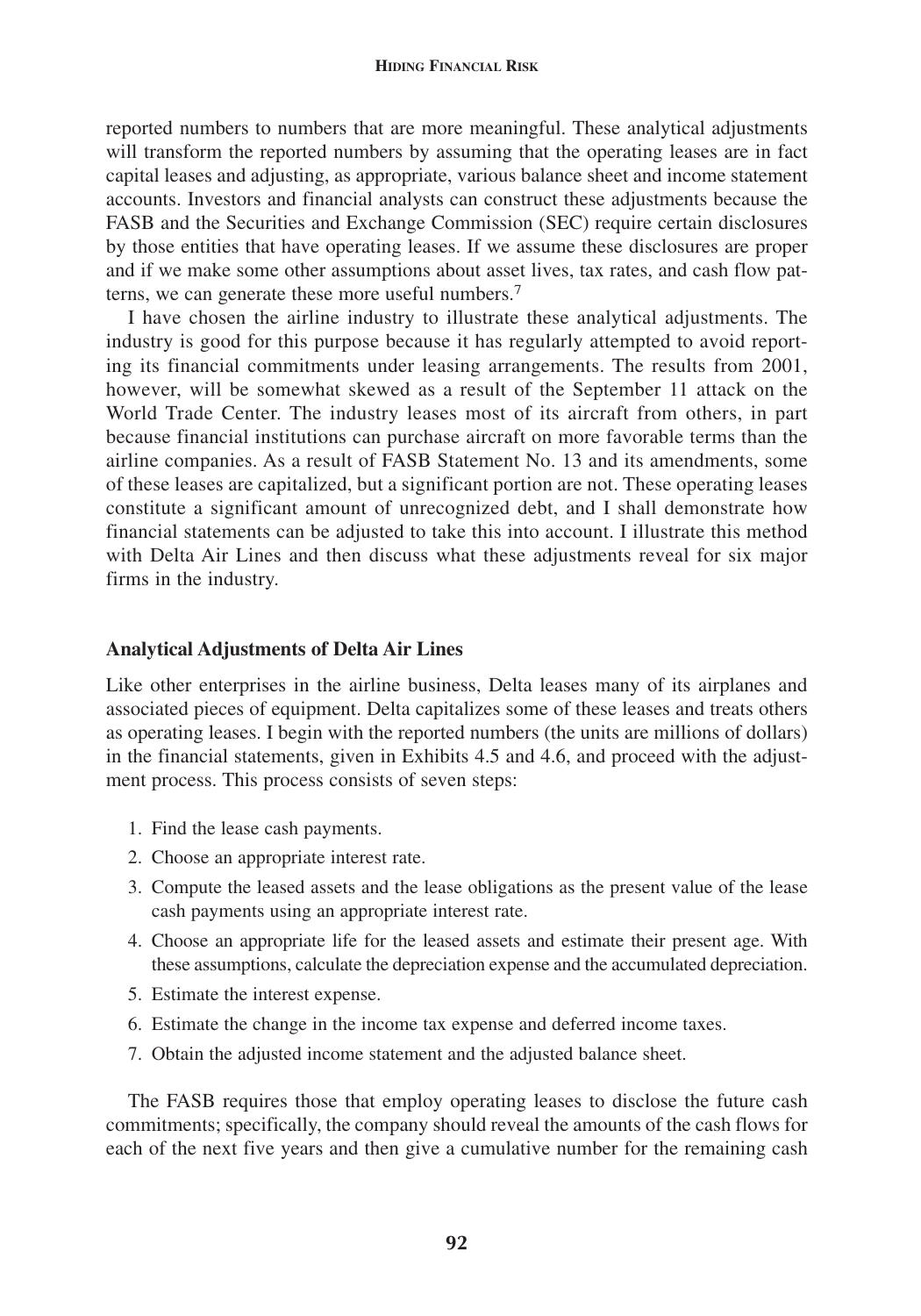|                                                            | 2001   | 2000   |
|------------------------------------------------------------|--------|--------|
| <b>Current Assets:</b>                                     |        |        |
| Cash and Cash Equivalents                                  | 2,210  | 1,364  |
| <b>Short-Term Investments</b>                              | 5      | 243    |
| Accounts Receivable, Net                                   | 368    | 406    |
| Expendable Parts and Supplies Inventories, Net             | 181    | 170    |
| Deferred Income Taxes                                      | 518    | 345    |
| Fuel Hedge Contracts, at Fair Market Value                 | 55     | 319    |
| Prepaid Expenses and Other                                 | 230    | 358    |
| <b>Total Current Assets</b>                                | 3,567  | 3,205  |
| Property and Equipment:                                    |        |        |
| <b>Flight Equipment</b>                                    | 19,427 | 17,371 |
| Less: Accumulated Depreciation                             | 5,730  | 5,139  |
| Flight Equipment, Net                                      | 13,697 | 12,232 |
| Flight Equipment under Capital Leases                      | 382    | 484    |
| Less: Accumulated Amortization                             | 262    | 324    |
| Flight Equipment under Capital Leases, Net                 | 120    | 160    |
| Ground Property and Equipment                              | 4,412  | 4,357  |
| Less: Accumulated Depreciation                             | 2,355  | 2,313  |
| Ground Property and Equipment, Net                         | 2,057  | 2,058  |
| Advance Payments for Equipment                             | 223    | 390    |
| Total Property and Equipment, Net                          | 16,097 | 14,840 |
| Other Assets:                                              |        |        |
| Investments in Debt and Equity Securities                  | 96     | 339    |
| <b>Investments in Associated Companies</b>                 | 180    | 222    |
| Cost in Excess of Net Assets Acquired, Net                 | 2,092  | 2,149  |
| Operating Rights and Other Intangibles, Net                | 94     | 102    |
| Restricted Investments for Boston Airport Terminal Project | 475    | 0      |
| <b>Other Noncurrent Assets</b>                             | 1,004  | 1,074  |
| <b>Total Other Assets</b>                                  | 3,941  | 3,886  |
| <b>Total Assets</b>                                        | 23,605 | 21,931 |

# **Exhibit 4.5 Delta Air Lines Balance Sheets (in Millions of Dollars for**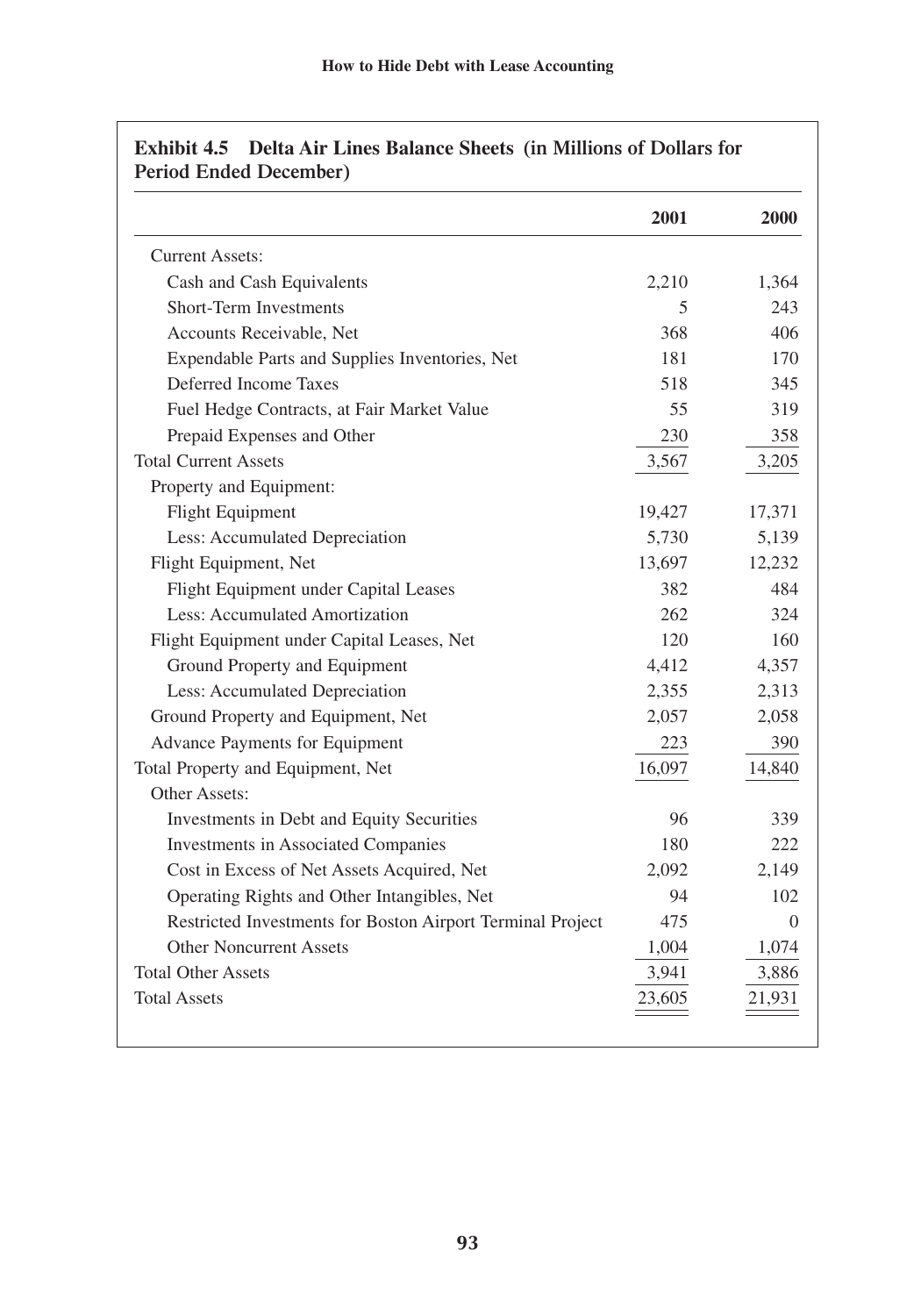#### **HIDING FINANCIAL RISK**

|                                                        | 2001    | <b>2000</b> |
|--------------------------------------------------------|---------|-------------|
| <b>Current Liabilities:</b>                            |         |             |
| Current Maturities of Long-Term Debt                   | 260     | 62          |
| Short-Term Obligations                                 | 765     | $\Omega$    |
| <b>Current Obligations under Capital Leases</b>        | 31      | 40          |
| Accounts Payable and Miscellaneous Accrued Liabilities | 1,617   | 1,634       |
| Air Traffic Liability                                  | 1,224   | 1,442       |
| Income and Excise Taxes Payable                        | 1,049   | 614         |
| <b>Accrued Salaries and Related Benefits</b>           | 1,121   | 1,170       |
| <b>Accrued Rent</b>                                    | 336     | 283         |
| <b>Total Current Liabilities</b>                       | 6,403   | 5,245       |
| <b>Noncurrent Liabilities:</b>                         |         |             |
| Long-Term Debt                                         | 7,781   | 5,797       |
| Long-Term Debt Issued by Massachusetts Port Authority  | 498     | $\Omega$    |
| Capital Leases                                         | 68      | 99          |
| <b>Postretirement Benefits</b>                         | 2,292   | 2,026       |
| <b>Accrued Rent</b>                                    | 781     | 721         |
| Deferred Income Taxes                                  | 465     | 1,220       |
| Other                                                  | 464     | 388         |
| <b>Total Noncurrent Liabilities</b>                    | 12,349  | 10,251      |
| Deferred Credits:                                      |         |             |
| Deferred Gains on Sale and Leaseback Transactions      | 519     | 568         |
| Manufacturers' and Other Credits                       | 310     | 290         |
| <b>Total Deferred Credits</b>                          | 829     | 858         |
| Series B ESOP Convertible Preferred Stock              | 452     | 460         |
| <b>Unearned Compensation under ESOP</b>                | (197)   | (226)       |
| Total Employee Stock Ownership Plan Preferred Stock    | 255     | 234         |
| Shareowners' Equity:                                   |         |             |
| Common Stock                                           | 271     | 271         |
| Additional Paid-in Capital                             | 3,267   | 3,264       |
| <b>Retained Earnings</b>                               | 2,930   | 4,176       |
| Accumulated Other Comprehensive Income                 | 25      | 360         |
| Treasury Stock at Cost                                 | (2,724) | (2,728)     |
| Total Shareowners' Equity                              | 3,769   | 5,343       |
| Total Liabilities and Shareowners' Equity              | 23,605  | 21,931      |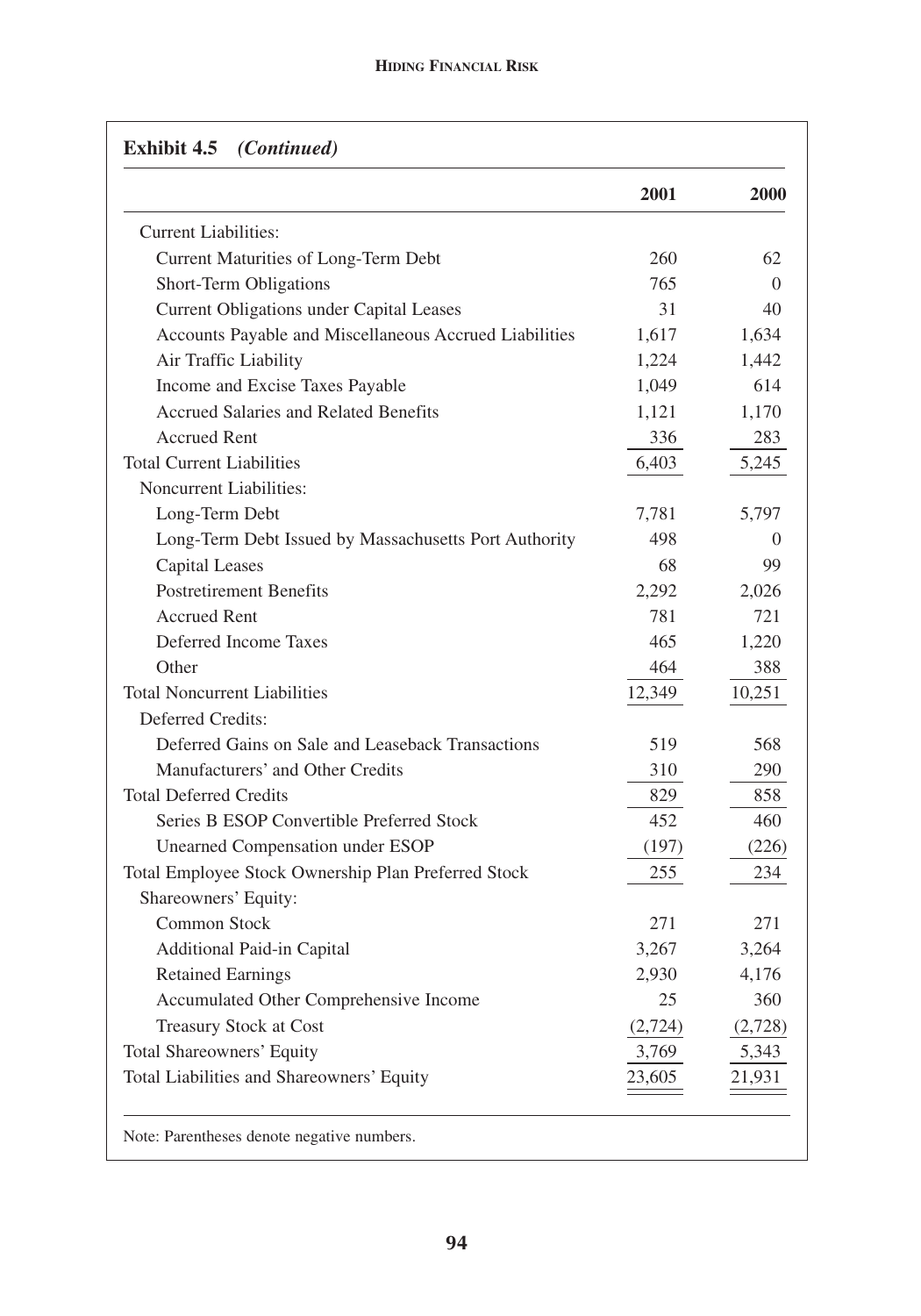|                                                    | 2001    | 2000           | 1999           |
|----------------------------------------------------|---------|----------------|----------------|
| <b>Operating Revenues:</b>                         |         |                |                |
| Passenger                                          | 12,964  | 15,657         | 13,949         |
| Cargo                                              | 506     | 583            | 561            |
| Other, Net                                         | 409     | 501            | 373            |
| <b>Total Operating Revenues</b>                    | 13,879  | 16,741         | 14,883         |
| <b>Operating Expenses:</b>                         |         |                |                |
| <b>Salaries and Related Costs</b>                  | 6,124   | 5,971          | 5,194          |
| Aircraft Fuel                                      | 1,817   | 1,969          | 1,421          |
| Depreciation and Amortization                      | 1,283   | 1,187          | 1,057          |
| Other Selling Expenses                             | 616     | 688            | 626            |
| Passenger Commissions                              | 540     | 661            | 784            |
| <b>Contracted Services</b>                         | 1,016   | 966            | 824            |
| Landing Fees and Other Rents                       | 780     | 771            | 723            |
| Aircraft Rent                                      | 737     | 741            | 622            |
| Aircraft Maintenance Materials and Outside Repairs | 801     | 723            | 594            |
| Passenger Service                                  | 466     | 470            | 498            |
| Asset Writedowns and Other Nonrecurring Items      | 1,119   | 108            | 469            |
| Stabilization Act Compensation                     | (634)   | $\overline{0}$ | $\Omega$       |
| Other                                              | 816     | 849            | 753            |
| <b>Total Operating Expenses</b>                    | 15,481  | 15,104         | 13,565         |
| Operating Income (Loss)                            | (1,602) | 1,637          | 1,318          |
| Other Income (Expense):                            |         |                |                |
| Interest Expense, Net                              | (410)   | (257)          | (126)          |
| Net Gain from Sale of Investments                  | 127     | 301            | 927            |
| Miscellaneous Income (Expense), Net                | (47)    | 27             | (26)           |
| Fair Value Adjustments of SFAS 133 Derivatives     | 68      | (159)          | $\overline{0}$ |
| Total Other Income (Expense)                       | (262)   | (88)           | 775            |
| Income (Loss) before Income Taxes and              |         |                |                |
| <b>Accounting Change</b>                           | (1,864) | 1,549          | 2,093          |
| Income Tax Benefit (Provision)                     | 648     | (621)          | (831)          |
| Net Income (Loss) before Accounting Change         | (1,216) | 928            | 1,262          |
| Cumulative Effect of Accounting Change             | 0       | (100)          | (54)           |
| Net Income (Loss)                                  | (1,216) | 828            | 1,208          |

# **Exhibit 4.6 Delta Air Lines Income Statements (in Millions of Dollars for**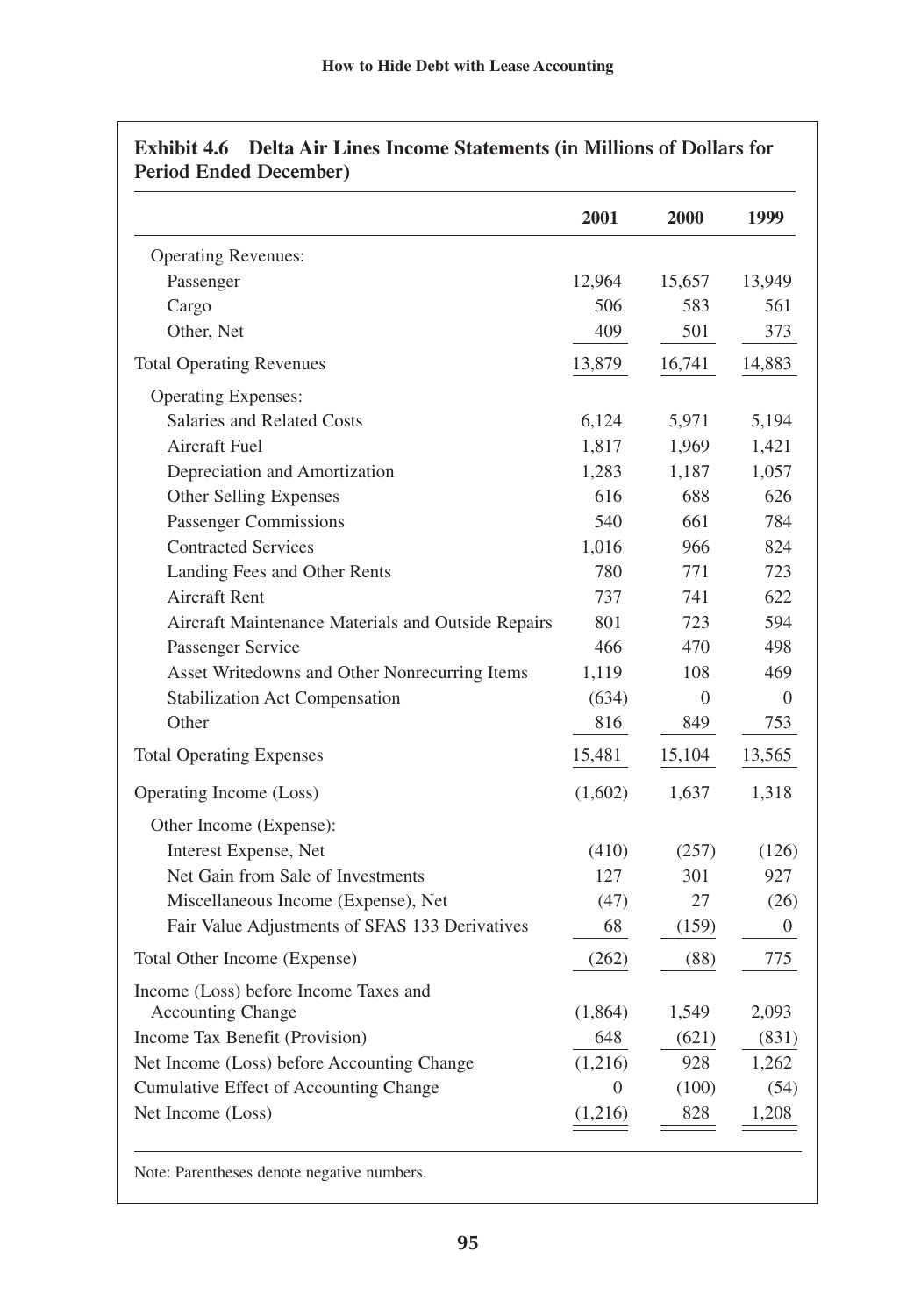flows. Delta provides these data in footnote 10 of its 2001 annual report. In that footnote, we learn that the minimum rental commitments are:

| Year       | <b>Cash Flow</b> |
|------------|------------------|
| 2002       | \$1,271          |
| 2003       | 1,238            |
| 2004       | 1,197            |
| 2005       | 1,177            |
| 2006       | 1,144            |
| After 2006 | 8,068            |

We assume that the cash flows after 2006 occur at the same level as 2006 until a residual remains; that amount goes in the last year. Accordingly, the future cash flows are:

| Year | Cash Flow |
|------|-----------|
| 2002 | \$1,271   |
| 2003 | 1,238     |
| 2004 | 1,197     |
| 2005 | 1,177     |
| 2006 | 1,144     |
| 2007 | 1,144     |
| 2008 | 1,144     |
| 2009 | 1,144     |
| 2010 | 1,144     |
| 2011 | 1,144     |
| 2012 | 1,144     |
| 2013 | 1,144     |
| 2014 | 60        |
|      |           |

Notice that the cash flows in the seven years from 2007 to 2013 are seven times \$1,144, or \$8,008. That leaves only \$60 as a cash flow in the year 2014.

The second step in this adjustment process is to ascertain an interest rate with which to discount these cash flows. If the managers tell us the rate for discounting the capital leases, then that would be a good rate to use. Otherwise, we need to search the footnotes for a description of the firm's debts and the interest rates and attempt to find a comparable financial risk, using the interest rate associated with that debt. Delta does not inform us of the rate used in discounting the cash flows in its capital leases, so we go to footnote 8, which describes its debt. After reading that footnote, we shall assume that an appropriate rate is 7.5 percent.

From step 1, we have the cash flows, and from step 2, we have an approximate interest rate. We shall assume that the cash flows occur annually at the end of the year. Discounting the cash flows of the operating leases at 7.5 percent, we obtain a present value of \$10,439 as the capitalized value. We use this capitalized value as the value of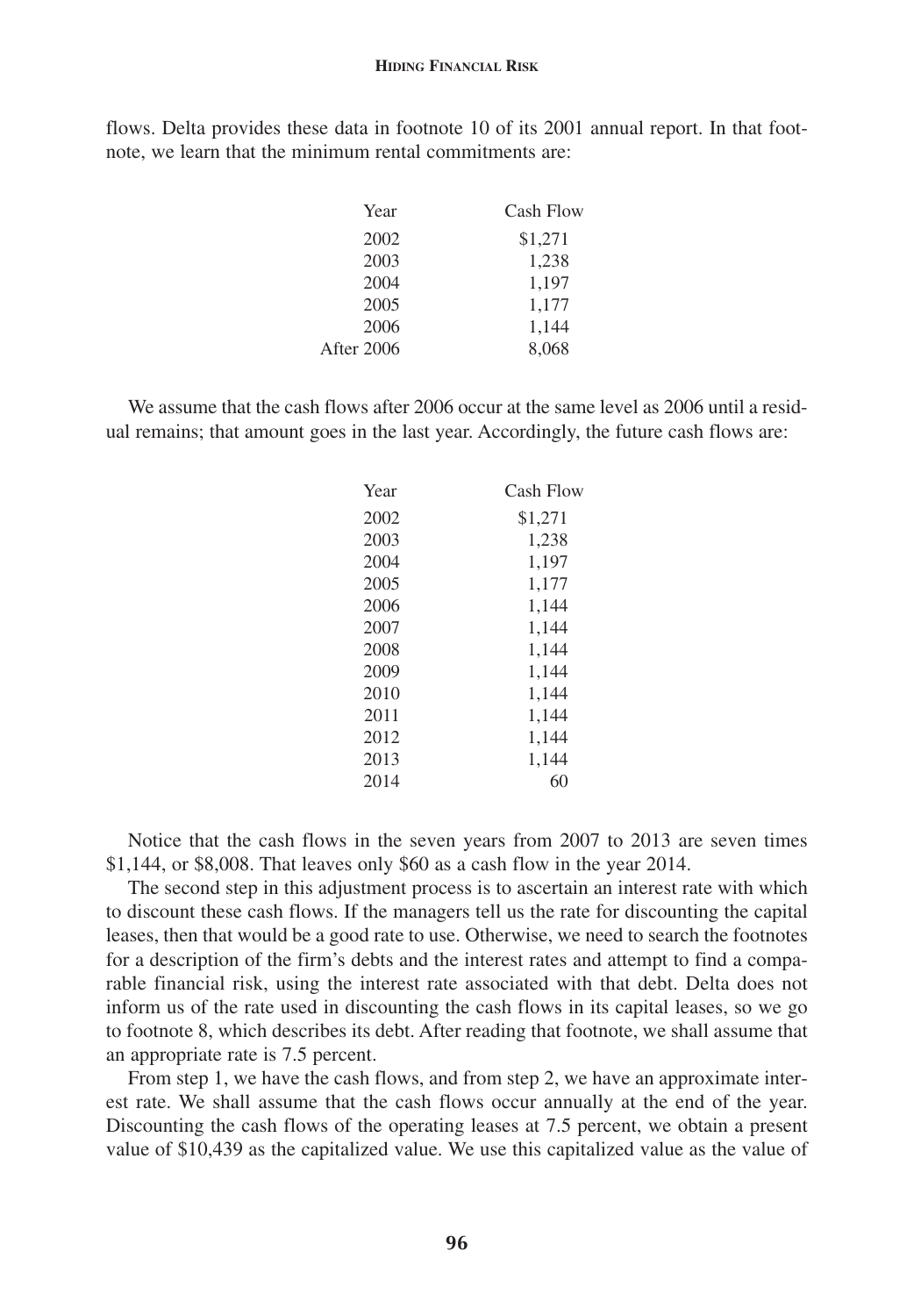the property and the value of the total lease obligation. The latter can be partitioned into the current and noncurrent portions by looking at next year's (2002) cash payment, which will be \$1,271. The present value of \$1,271 equals \$1,182, and this becomes the incremental current liability. The rest of the obligation is \$10,439 less \$1,182, or \$9,257, and it represents the addition to long-term liabilities.

We shall assume a life of 15 years for the aircraft, which seems consistent with the firm's depreciation policy. That means straight-line depreciation will be \$10,439 divided by 15 years, for \$696 per annum. These are not new leases, by assumption, so we guess how old they are. The easiest way to compute the average age of the assets is to divide the cost of the property and equipment already on the books by their depreciation. Using this ratio, we calculate the average age of Delta's aircraft as 5.17 years, so accumulated depreciation is 5.17 times \$696, or \$3,597. The analyst adds this year's depreciation of \$696 to the income statement; the incremental depreciation will also affect retained earnings. The rest of the accumulated depreciation (\$3,597 less \$696 equals \$2,901) reflects depreciation from previous years and will require an adjustment to deferred income taxes; we discuss this modification when we talk about what happens to income tax expense.

While we take out rental expense of \$1,300 and add in depreciation expense of \$696, we also have to estimate the interest expense. This fifth step is a bit trickier since it requires knowing the beginning balance in leases, but no one can figure this out without knowing what leases have terminated and begun during the year. We overcome this problem by assuming that all of the leases were in operation at the beginning of the year and are continuing after this year. With this assumption, the only thing that can affect the lease balance would be interest expense (which adds to the balance) and cash payments (which naturally reduce the amount owed.) Thus,

Lease obligation<sub>ROY</sub> + .075 Lease obligation<sub>BOY</sub> − cash payment = Lease obligation<sub>EOY</sub>

where BOY denotes "beginning of the year" and EOY "end of the year." Substituting into this equation the cash payment of \$1,300 and the end-of-year balance in the lease obligation of \$10,439, we compute the beginning-of-the-year balance as \$10,920. Now we can estimate interest expense as 7.5 percent of \$10,920, or \$819.

Step 6 concerns income tax expense. From the adjustments made thus far, the impact on earnings before taxes is to increase it \$1,300 for rent expense and decrease it \$696 for depreciation and \$819 for interest. The net impact on earnings before taxes is thus a decrease of \$215. The tax rate is about 35 percent, which we glean from the tax footnote, so the change in income tax expense is a decrease of 35 percent of \$215, or \$75. Even though income tax expense varies, nothing here modifies the tax liabilities to the federal, state, local, and international authorities; therefore, the decrease in income tax expense of \$75 corresponds with a decrease of \$75 in deferred income taxes. In addition, the change in previous years' depreciation must also affect deferred taxes. Since we increase old depreciation by \$2,901, we have a further decrease in deferred income taxes of 35 percent of \$2,901, or \$1,015.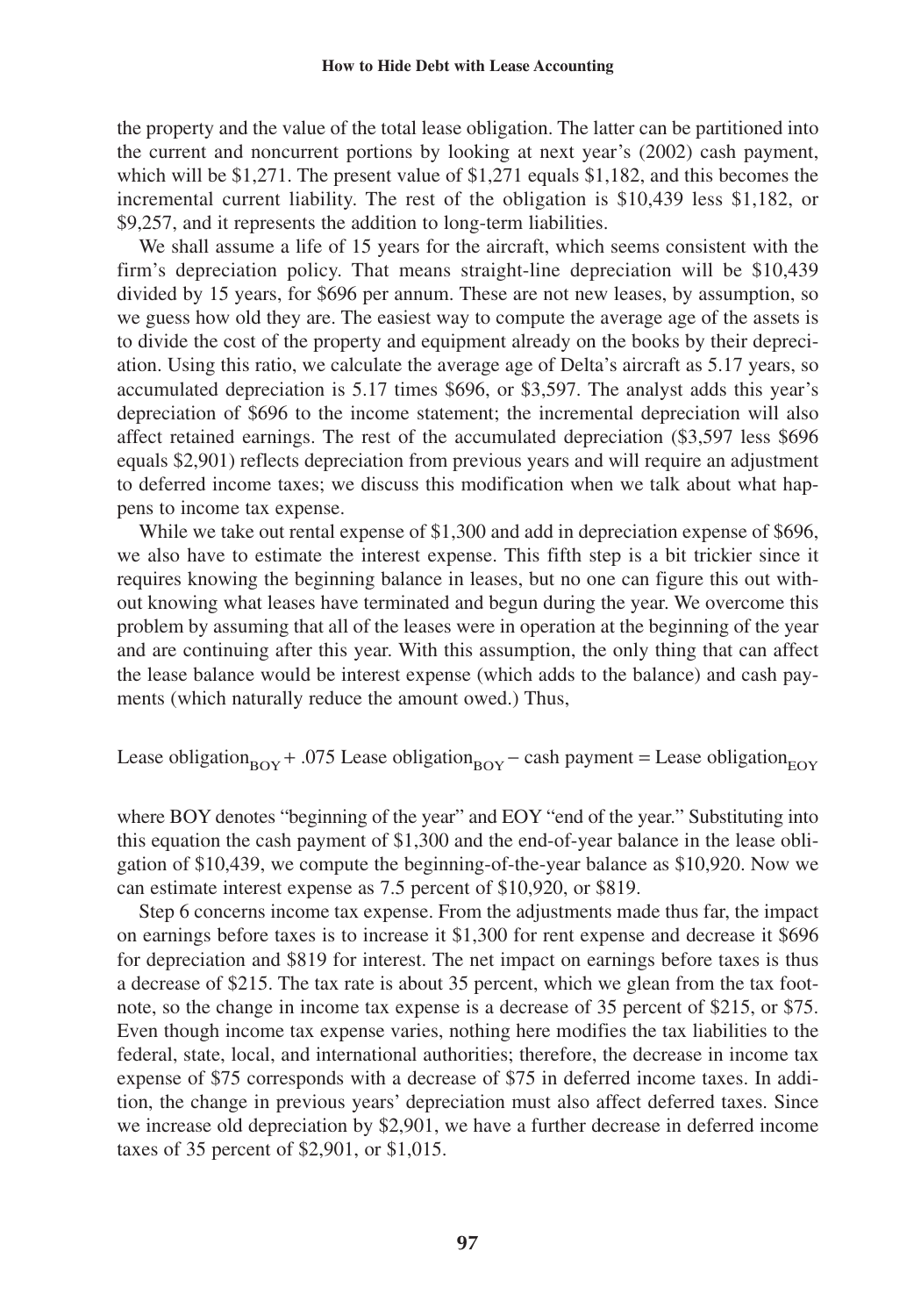Putting this together, net income in 2001 lowers by \$140, computed as (parentheses denote a decrease in the account):

| Rent expense         | \$(1,300) |
|----------------------|-----------|
| Interest expense     | 819       |
| Depreciation expense | 696       |
| Income tax expense   | (75)      |
| Net income           | (140)     |

The assets of Delta Air Lines increase by \$6,842:

| Leased assets            | \$10,439 |
|--------------------------|----------|
| Accumulated depreciation | 3.597    |
|                          | \$ 6,842 |

Liabilities and stockholders also change by \$6,842.

| Current liabilities      | \$1,182 |
|--------------------------|---------|
| Long-term liabilities    | 9,257   |
| Deferred income taxes    | (1,090) |
| Total liabilities        | \$9,349 |
| Retained earnings (plug) | (2,507) |
| Debt plus equities       | \$6,842 |

These effects are summarized in Exhibit 4.7. In addition, we adjust Delta's numbers for 2000 and report them in the exhibit.

Whew! What a lot of work! Admittedly, we had to make a number of assumptions to get to this point, but at least we are including the effects of all of the leasing financial commitments contracted by Delta Air Lines. If the managers would do this in the first

|                            | <b>As Reported</b> |        | <b>Adjusted</b> |             |
|----------------------------|--------------------|--------|-----------------|-------------|
|                            | 2001               | 2000   | 2001            | <b>2000</b> |
| <b>Total Assets</b>        | 23,605             | 21,931 | 30,447          | 28,528      |
| <b>Current Debts</b>       | 6,403              | 5,245  | 7,585           | 6,454       |
| Long-Term Debts            | 12,349             | 10,251 | 20,523          | 18,460      |
| <b>Total Debts</b>         | 19,581             | 16,354 | 28,930          | 25,772      |
| Stockholders' Equity       | 4,024              | 5,577  | 1,517           | 3,197       |
| Interest Expense (Revenue) | (410)              | (257)  | 409             | 602         |
| Net Income                 | (1,216)            | 828    | (1,356)         | 652         |

#### **Exhibit 4.7 Adjustments to Delta's Financial Statements (Capitalizing All Leases) (in Millions of Dollars for Period Ended December)**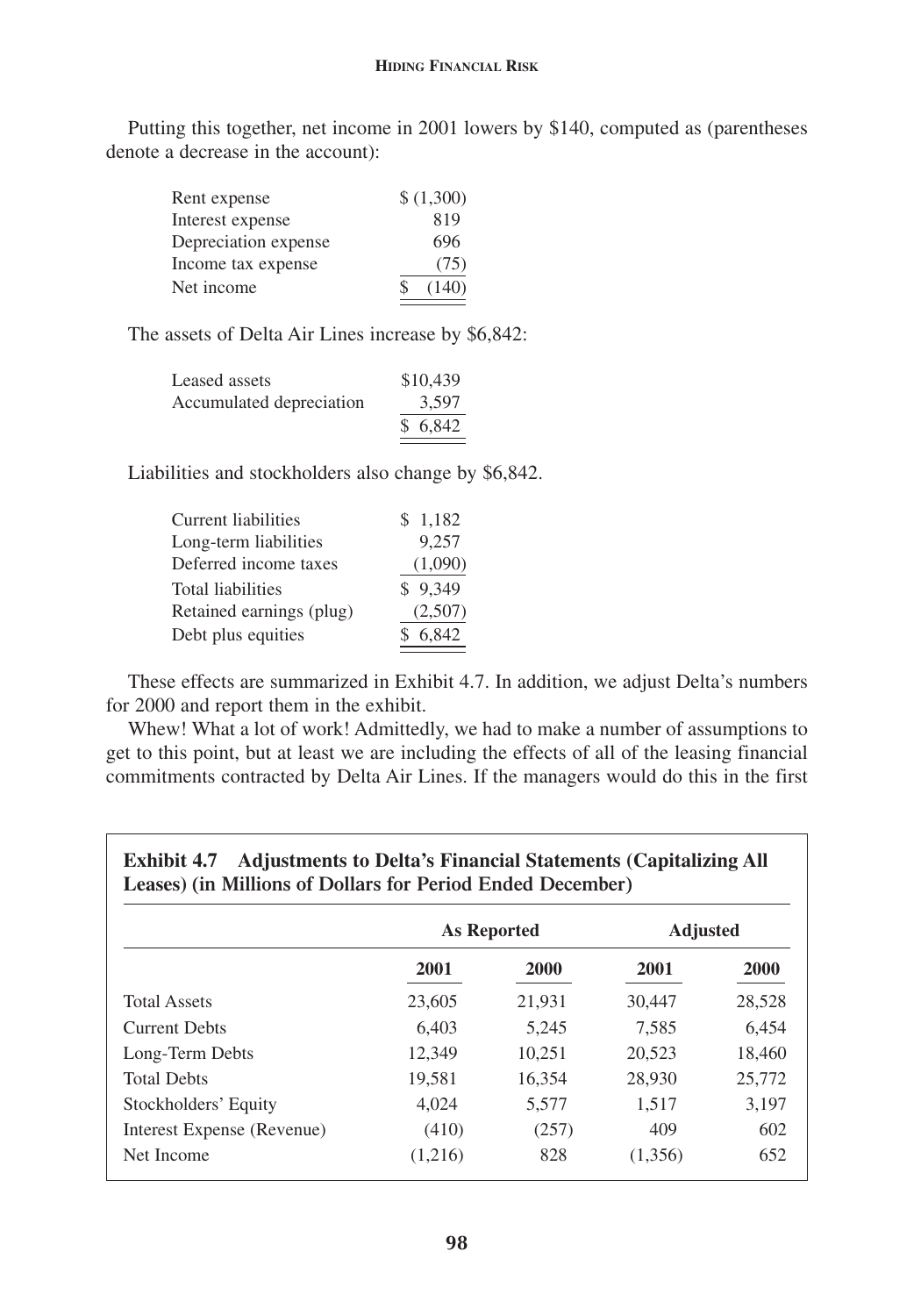place, investors and financial analysts would not have to guess these details. While some of these assumptions may be incorrect, we are at least in the ballpark when all leases are capitalized. More precise models exist for adjusting leases, but they are even more complex. The real question is whether these analytical adjustments have been worth the work. Have they provided any new insights into Delta?

### **Results of Capitalizing Leases**

The process of adjusting operating leases as if the firm had applied capital lease accounting was conducted for 2001 and 2000 for American Airlines, Continental, Delta, Northwest, Southwest, and United. The results are contained in Exhibit 4.8. This exhibit reports several financial ratios calculated with the reported numbers and with the adjusted numbers.

As can be observed, the current ratio declines in all cases. This is understandable since current assets stay constant for each company while current liabilities increase as a consequence of the additional lease obligation.

Return on assets generally shows little change. Return on equity sometimes reveals small changes, as with Southwest, but at other times shows bigger changes, as with American Airlines in 2001. Interestingly, some adjusted return-on-equity values show increases, such as Continental in 2000. This increase occurs because the equity is reduced to a rather small number.

|                             |         | <b>As Reported</b> |         | <b>Adjusted</b> |  |
|-----------------------------|---------|--------------------|---------|-----------------|--|
|                             | 2001    | <b>2000</b>        | 2001    | <b>2000</b>     |  |
| American Airlines           |         |                    |         |                 |  |
| Current Ratio               | 0.90    | 0.65               | 0.77    | 0.53            |  |
| Return on Assets            | $-0.06$ | 0.03               | $-0.04$ | 0.02            |  |
| Return on Equity            | $-0.43$ | 0.15               | $-1.18$ | 0.17            |  |
| Debt to Equity              | 6.95    | 3.21               | 25.31   | 9.69            |  |
| Debt to Common Equity       | N/A     | 72.41              | N/A     | N/A             |  |
| Debt to Total Capital       | 0.82    | 0.72               | 0.93    | 0.88            |  |
| <b>Continental Airlines</b> |         |                    |         |                 |  |
| Current Ratio               | 0.67    | 0.83               | 0.53    | 0.65            |  |
| Return on Assets            | $-0.03$ | 0.02               | $-0.01$ | 0.02            |  |
| Return on Equity            | $-0.07$ | 0.30               | $-0.58$ | 0.46            |  |
| Debt to Equity              | 7.43    | 6.54               | 40.02   | 48.20           |  |
| Debt to Common Equity       | 7.43    | 6.54               | 40.02   | 48.20           |  |
| Debt to Total Capital       | 0.88    | 0.83               | 0.99    | 0.96            |  |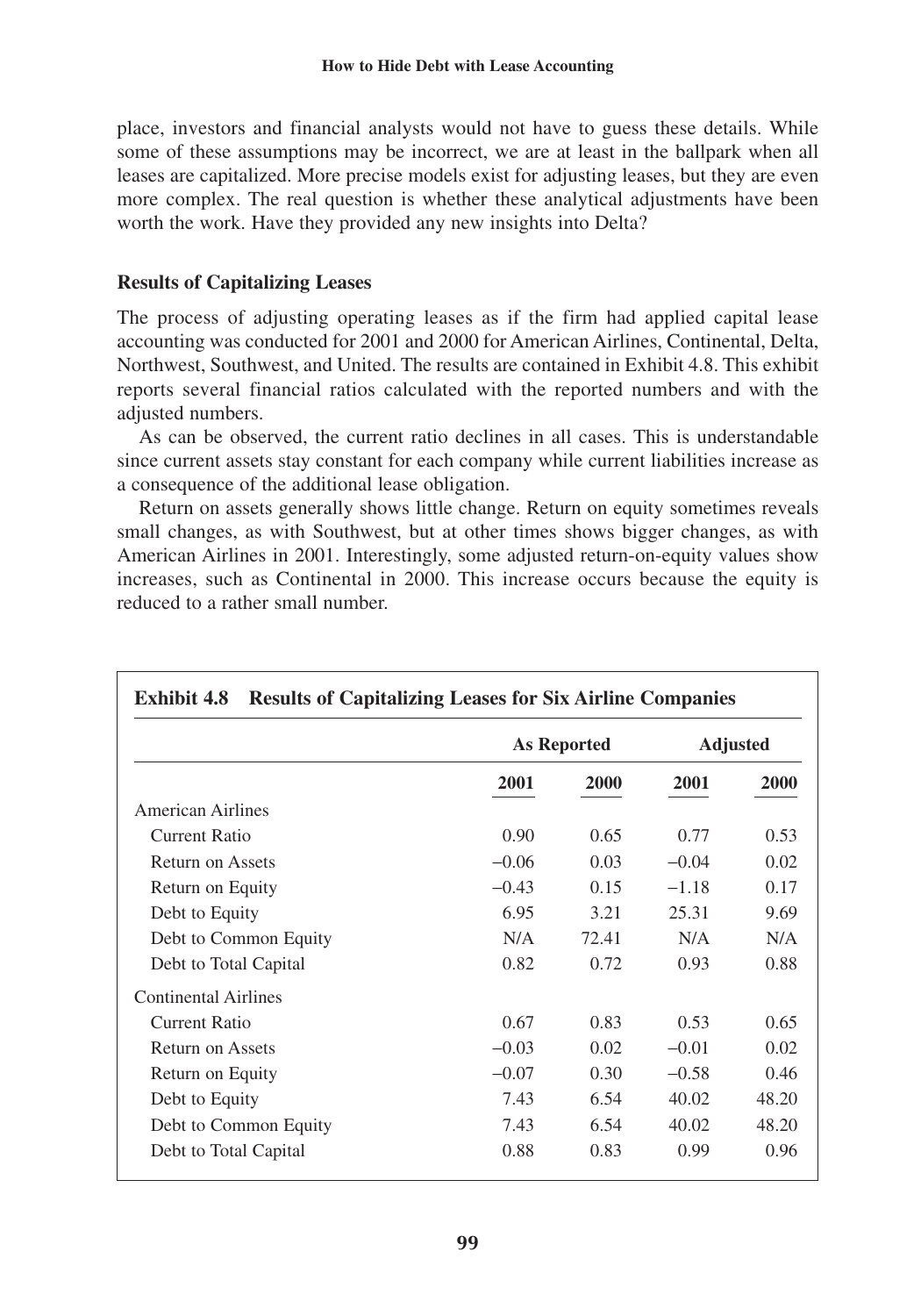|                           |         | <b>As Reported</b> |         | <b>Adjusted</b> |  |
|---------------------------|---------|--------------------|---------|-----------------|--|
|                           | 2001    | 2000               | 2001    | 2000            |  |
| Delta Air Lines           |         |                    |         |                 |  |
| <b>Current Ratio</b>      | 0.56    | 0.61               | 0.47    | 0.50            |  |
| Return on Assets          | $-0.06$ | 0.03               | $-0.04$ | 0.03            |  |
| Return on Equity          | $-0.31$ | 0.15               | $-0.69$ | 0.20            |  |
| Debt to Equity            | 4.87    | 2.93               | 14.54   | 8.06            |  |
| Debt to Common Equity     | 5.20    | 3.06               | 16.67   | 8.70            |  |
| Debt to Total Capital     | 0.83    | 0.75               | 0.95    | 0.90            |  |
| <b>Northwest Airlines</b> |         |                    |         |                 |  |
| <b>Current Ratio</b>      | 0.91    | 0.57               | 0.79    | 0.49            |  |
| <b>Return on Assets</b>   | $-0.01$ | 0.04               | $-0.02$ | 0.02            |  |
| Return on Equity          | $-1.47$ | 0.25               | N/A     | N/A             |  |
| Debt to Equity            | 43.98   | 9.65               | N/A     | N/A             |  |
| Debt to Common Equity     | N/A     | 42.67              | N/A     | N/A             |  |
| Debt to Total Capital     | 0.98    | 0.91               | 1.05    | 1.01            |  |
| <b>Southwest Airlines</b> |         |                    |         |                 |  |
| <b>Current Ratio</b>      | 1.13    | 0.64               | 1.00    | 0.51            |  |
| Return on Assets          | 0.06    | 0.10               | 0.06    | 0.08            |  |
| Return on Equity          | 0.13    | 0.18               | 0.14    | 0.20            |  |
| Debt to Equity            | 1.24    | 0.93               | 1.84    | 1.67            |  |
| Debt to Common Equity     | 1.24    | 0.93               | 1.84    | 1.67            |  |
| Debt to Total Capital     | 0.55    | 0.48               | 0.66    | 0.64            |  |
| <b>United Airlines</b>    |         |                    |         |                 |  |
| <b>Current Ratio</b>      | 0.63    | 0.73               | 0.53    | 0.61            |  |
| Return on Assets          | $-0.07$ | 0.01               | $-0.06$ | 0.00            |  |
| Return on Equity          | $-0.67$ | 0.01               | $-3.02$ | $-0.14$         |  |
| Debt to Equity            | 6.85    | 3.16               | 43.07   | 11.23           |  |
| Debt to Common Equity     | 7.25    | 3.39               | 53.82   | 12.92           |  |
| Debt to Total Capital     | 0.87    | 0.76               | 0.99    | 0.93            |  |
|                           |         |                    |         |                 |  |

Debt-to-equity ratios generally display increases, but some values are not meaningful. For instance, observe the Northwest panel in Exhibit 4.8. Equity turns negative once the analytical adjustments are completed. Once that happens, the ratio does not take on any meaningful value.

The last ratio in Exhibit 4.8 is perhaps the most telling, given the purposes of this book. In all cases, the debt-to-total capital (or total assets) ratio goes up. Southwest has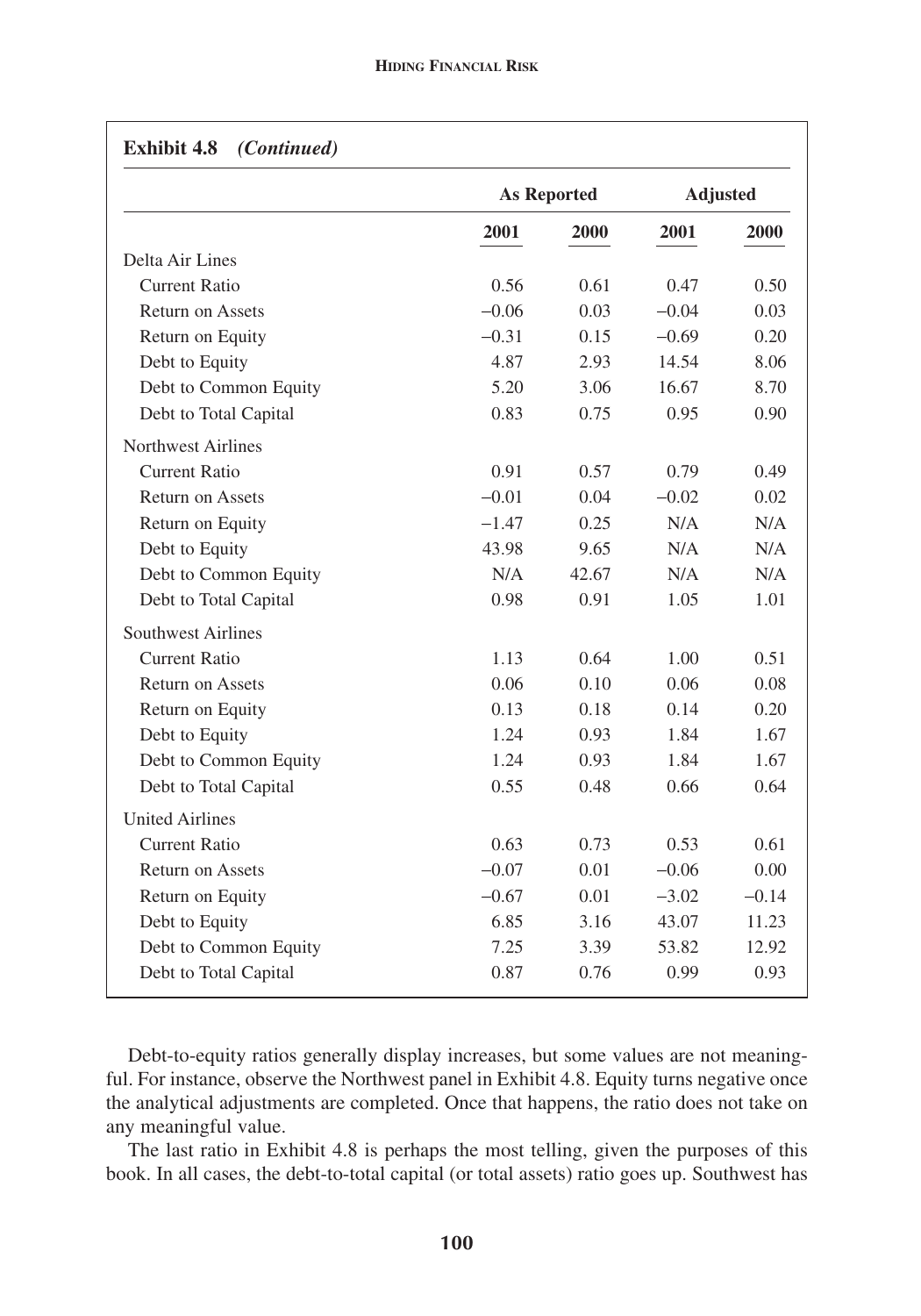the lowest debt/total assets on both reported and adjusted numbers. Northwest, however, has the highest debt/total assets on both sets of numbers. While Northwest's values are very high to begin with, the adjusted values unambiguously demonstrate that the airline is technically insolvent.

We can also discern that changes in the debt-to-total capital ratio range from 10 to 15 percentage points (except for Northwest, which already possesses incredibly high amounts of debt in its financial structure). By employing analytical adjustments, however, we have uncovered the true economic picture and have discovered the legerdemain. While a lot of work, these analytical adjustments prove useful in perceiving what is really going on.

United Airlines declared corporate bankruptcy on December 9, 2002.<sup>8</sup> The ratios in Exhibit 4.8 tell us why—United has very little equity and has been heading in the wrong direction, even before September 11. The adjusted debt-to-total capital ratio shows that equity makes up only 1 percent of the firm's financial structure. By the time United managers filed for Chapter 11, the true equity was probably negative. US Airways filed for bankruptcy on August  $11<sup>9</sup>$ ; it too was overladen with debt. In the meantime, most of the remaining firms in the industry are trying to restructure their business, for example, by asking workers to delay pay raises.<sup>10</sup>

#### **SUMMARY AND CONCLUSION**

Lease obligations matter. Because debt is important to investors and creditors, many managers of business enterprises have engaged in schemes to underreport the truth. The FASB attempted to deal with lease accounting but left many opportunities for creative accounting. The good news is that if the managers report the truth in the footnotes, investors and creditors and their agents can transform the financial statements into a set of numbers that are more accurate and more revealing. Doing so requires making a number of assumptions and clearly takes some work, but the adjusted data are usually worth it.

Use of operating lease accounting "gains" the managers an understatement of their firm's financial structure by 10 to 15 percentage points. Given that investors and creditors and their analysts can unravel this truth, it seems likely that the investment community charges the airline industry for the costs necessary to transform reported numbers into the truth and for the risks that something might be missing that would help in the unraveling process. Appropriately, investors and creditors charge a premium for the financial reporting risk. The cost of capital goes up and stock prices and bond prices go down.

Meeting the spirit of Statement No. 13 and not merely the mangled letter of the law would be very refreshing. Are any managers willing to quit playing games with lease accounting? Are any directors, general counsel, and auditors willing to assist them?

#### **NOTES**

1. A short history of lease accounting is given by H. I. Wolk, J. R. Francis, and M. G. Tearney, *Accounting Theory: A Conceptual and Institutional Approach,* 3rd ed. (Cincinnati, OH: South-Western Publishing,1992), pp. 510–544.